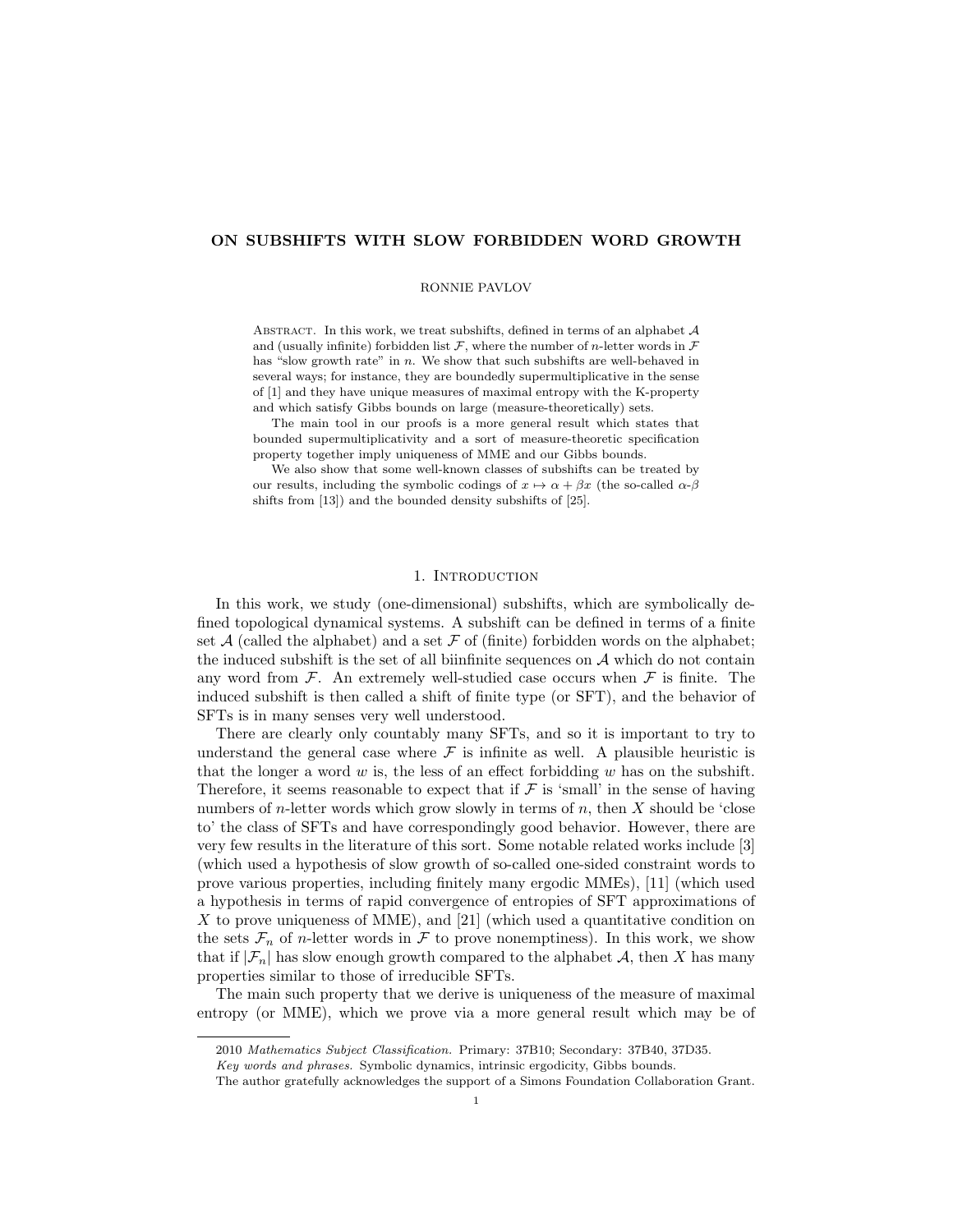independent interest. This result extends recent work (see, among other work, [5], [6], [23]) using weakened specification properties as hypotheses. Much like the work of Climenhaga and Thompson in [5] and [6], we require the ability to combine only a restricted set of words, but rather than the prefix-center-suffix decomposition used in their work, we instead require that this restricted set be measure-theoretically large for MMEs.

**Theorem 3.2.** If X is a subshift, there exists C so that  $|\mathcal{L}_n(X)| < Ce^{nh(X)}$  for all n, there exist  $G \subset \mathcal{L}(X)$  and  $R \in \mathbb{N}$  where for all  $v, w \in G$ , there exists  $y \in \mathcal{A}^R$  so that vyw  $\in \mathcal{L}(X)$ , and for every ergodic MME  $\mu$ , there exist  $\epsilon > 0$  and a syndetic S so that  $\mu(G_n) > \epsilon$  for every  $n \in S$ , then X has a unique measure of maximal entropy.

We then prove that 'small'  $\mathcal F$  implies the three hypotheses of Theorem 3.2 (in fact for  $R = 0$ , meaning that words in G are actually concatenable). We begin with the upper bound of the form  $Ce^{nh(X)}$  on  $|\mathcal{L}_n(X)|$ , which is called bounded supermultiplicativity in [1].

**Theorem 4.3.** If there exists  $\beta < 2h(X) - \log |\mathcal{A}|$  for which  $\sum_{n=1}^{\infty} n|\mathcal{F}_n|e^{-n\beta} < \frac{1}{36}$ , then  $|\mathcal{L}_n(X)| < 4e^{nh(X)}$  for all sufficiently large n.

The other two hypotheses of Theorem 3.2 require a set  $G$ ; we define it to be the set of 'good' words which neither begin nor end with more than one-third of a word in  $F$ . (See Section 5 for details.)

Theorem 5.5. If there exists  $c > |\mathcal{A}|^{-1}$  so that  $\sum_{n=1}^{\infty} |\mathcal{F}_n| c^n < \frac{|\mathcal{A}| c - 1}{2}$  $rac{c-1}{2}$  and  $\sum_{n=1}^{\infty} n|\mathcal{F}_n|c^{n/3} < 1/4$ , then for any  $v, w \in G$ ,  $vw \in \mathcal{L}(X)$ .

**Theorem 6.5.** If there exists  $\alpha < h(X)$  so that  $\sum_{n=1}^{\infty} n^2 |\mathcal{F}_n| e^{-(n/3)\alpha} < 1 - e^{-\alpha}$ , then for every ergodic MME  $\mu$  on X, there exist  $\epsilon > 0$  and a syndetic set S so that  $\mu(G_n) > \epsilon$  for all  $n \in S$ .

We can then use Theorems 3.2, 4.3, 5.5, and 6.5 to prove uniqueness of MME, and even the Kolmogorov or K-property for that measure, via a simple quantitative condition on F.

**Theorem 7.2.** If  $\sum_{n=1}^{\infty} n^2 |\mathcal{F}_n|(3/|\mathcal{A}|)^{n/3} < \frac{1}{36}$ , then X has a unique MME, which has the K-property.

We can also prove a restricted Gibbs property for  $\mu$  under slightly stronger hypotheses. Again, we first prove a more general result, requiring a slightly stronger weakened specification property than Theorem 3.2.

**Theorem 3.4.** If X is a subshift with unique MME  $\mu$ , there exists C so that  $|\mathcal{L}_n(X)| < C e^{nh(X)}$  for all n, there exist  $G' \subset \mathcal{L}(X)$  and  $R \in \mathbb{N}$  so that for all  $u, v, w \in G'$ , there exist  $y, z \in A<sup>R</sup>$  for which uyvz $w \in \mathcal{L}(X)$ , and there also exist  $\epsilon > 0$  and a syndetic S so that  $\mu(G'_n) > \epsilon$  for every  $n \in S$ , then G' has the following Gibbs property: there exists D so that for all  $w \in G'$ ,

$$
\mu([w]) \ge D e^{-|w|h(X)}.
$$

Since this requires a stronger specification property than that of Theorem 3.2, verifying this for general subshifts with 'small'  $\mathcal F$  requires a slightly different definition; we define  $G'$  to be the set of words which neither begin nor end with more than one-fourth of a word in  $\mathcal F$ . (See Section 5 for details.) Via simple modifications to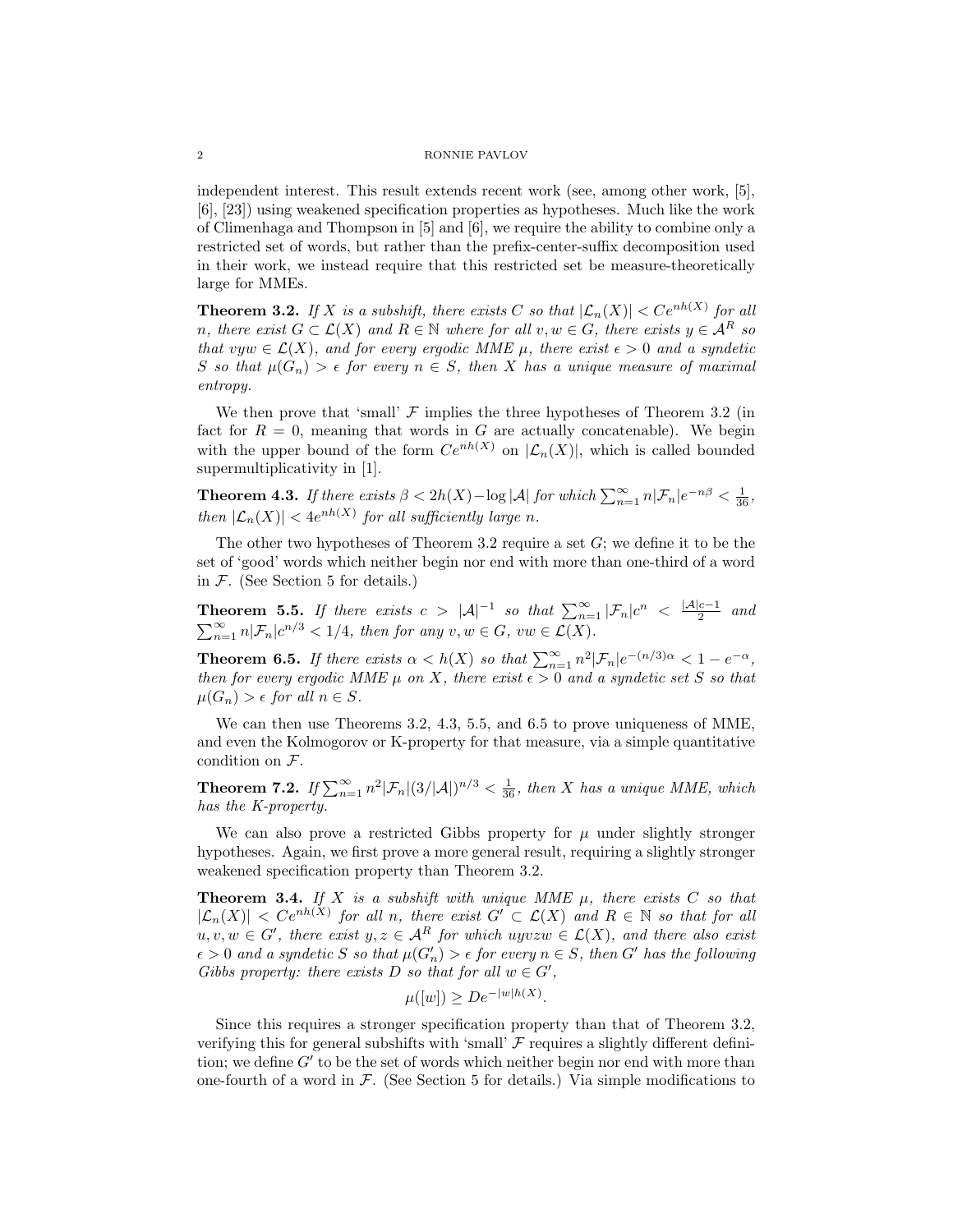the proofs of Theorems 5.5 and 6.5 adapted to  $G'$  (and again using  $R = 0$ ), we can prove the following.

**Theorem 7.3.** If  $\sum_{n=1}^{\infty} n^2 |\mathcal{F}_n|(3/|\mathcal{A}|)^{n/4} < \frac{1}{36}$  and  $\mu$  is the unique MME on the induced subshift X (guaranteed by Theorem 7.2), then there exist  $\epsilon > 0$  and a syndetic set S so that  $\mu(G_n') > \epsilon$  for all  $n \in S$ , and there exist constants D, D' so that for all  $w \in G'$ ,

$$
De^{-|w|h(X)} \le \mu([w]) \le D'e^{-|w|h(X)}.
$$

Remark 1.1. We would like to briefly compare and contrast Theorems 7.2 and 7.3 with the main results from [3], which are some of the most similar that we are aware of. In [3], the author considers so-called minimal left (or right) constraints, which are words  $w$  with the property that there is a word  $v$  which cannot legally follow (or precede) w, but which can when the first (last) letter of w is removed. Under the hypothesis that the exponential growth rate

$$
\limsup \frac{1}{n} \log |\mathcal{C}_n(X)|
$$

(here  $C_n(X)$  could represent the *n*-letter minimal left or right constraints) is less than  $h(X)$ , many useful properties of X are derived, including finitely many ergodic MMEs, each of which is Bernoulli up to some periodicity.

To summarize: our conclusions are similar to those of [3], but some are weaker (e.g. Kolmogorov vs. Bernoulli) and some are stronger (e.g. uniqueness of MME vs. finitely many ergodic MME and our Gibbs bounds). Our hypotheses are similar in that they involve bounding the size of certain sets from above, but our assumptions are 'finer' in the sense that they require explicit upper bounds on infinite series. We also require different bounds, in that our sets must grow with rate less than  $|\mathcal{A}|^{n/3}$  rather than rate less than  $e^{nh(X)}$ . Finally, there is always a forbidden list  $\mathcal F$  (the so-called first offenders/minimal forbidden words) where  $|\mathcal F_{n+1}| \leq n|\mathcal C_n(X)|$ for every  $n$  (see Lemma 15 from [3]), and so the sets we consider essentially grow at most at fast as those considered in [3]. They may in fact be much smaller, since a subshift X may have other forbidden lists with much slower growth (see examples on p. 389 of [3].)

Finally, we apply our techniques to some well-known classes of subshifts. The first is the  $\alpha$ - $\beta$  shifts of [13] (denoted by  $X_{\alpha,\beta}$ ). These shifts have corresponding sets  $\mathcal{F}_{\alpha,\beta}$  of forbidden words and  $G'_{\alpha,\beta}$  of words which do not begin or end with more than one-fourth of a forbidden word (see Section 8 for details).

**Theorem 8.5.** For every  $\ell$ , there exists  $\epsilon > 0$  so that if  $\alpha < \epsilon$ ,  $\beta > \ell - \epsilon$ , and  $\alpha + \beta < \ell$ , then  $X_{\alpha,\beta}$  satisfies the conclusions of Theorems 7.2 and 7.3 (with  $G' = G'_{\alpha,\beta}$ ).

Our other application is to the bounded density shifts (denoted by  $X_{k,h}$ ) from [25], as well as a natural generalization which we call signed bounded density shifts (denoted by  $X_{k,h}^{\pm}$ ). These shifts have corresponding sets  $\mathcal{F}_{k,h}$  (and  $\mathcal{F}_{k,h}^{\pm}$ ) of forbidden words and sets  $G_{k,h}$  (and  $G_{k,h}^{\pm}$ ) of words which do not begin or end with more than one-third of a forbidden word (see Section 8 for details).

**Theorem 8.10.** If  $k > 9e$ ,  $h(n) = nk$  for  $n < 11$  and  $h(n) > nk(1 - \frac{1}{9e})$  for all n, then  $X_{k,h}$  satisfies the conclusions of Theorems 7.2 and 7.3 (with  $G' = G_{k,h}$ ).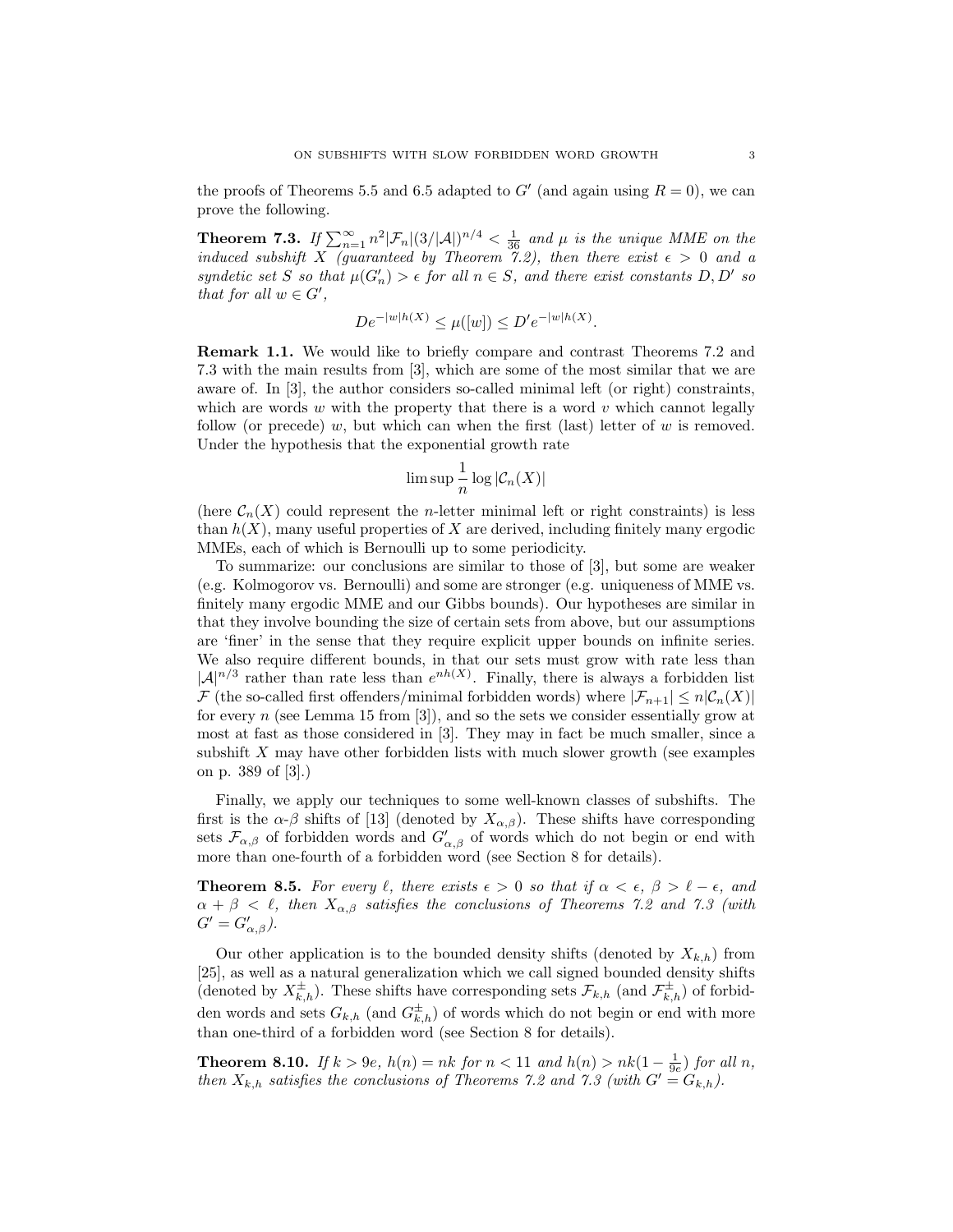**Theorem 8.11.** If  $k > 9e$ ,  $h(n) = nk$  for  $n < 11$  and  $h(n) > nk(1 - \frac{1}{9e})$  for all n, then  $X_{k,h}^{\pm}$  satisfies the conclusions of Theorems 7.2 and 7.3 (with  $G' = G_{k,h}^{\pm}$ ).

Section 2 contains definitions and preliminary results which we will need. Section 3 contains the proofs of Theorems 3.2 and 3.4, Section 4 contains the proofs of Theorem 4.3 and related results, Section 5 contains the proofs of Theorem 5.5 and related results, Section 6 contains the proof of Theorem 6.5 and related results, and Section 7 contains the proofs of Theorem 7.2 and 7.3. Finally, Section 8 contains proofs of Theorems 8.5, 8.10, and 8.11.

## 2. Definitions and preliminaries

We begin with some basic definitions from symbolic dynamics; for a more indepth introduction, see [20].

**Definition 2.1.** For any finite alphabet A, the full shift over A is the set  $A^{\mathbb{Z}} =$  ${\ldots x_{-1}x_0x_1 \ldots : x_i \in \mathcal{A}}$ , which is viewed as a compact topological space with the (discrete) product topology.

**Definition 2.2.** A word over A is any member  $w = w_1 \dots w_n$  of  $\mathcal{A}^n$  for some  $n \in \mathbb{N}$ ; *n* is called the **length** of w and denoted by |w|. The set of all words over A is denoted by  $\mathcal{A}^*$ .

For any set of words  $S \subseteq \mathcal{A}^*$ , we make the notation  $S_n := S \cap \mathcal{A}^n$ .

**Definition 2.3.** A word  $w$  is a **subword** of a longer word or biinfinite sequence x if there exists n so that  $x_n \dots x_{n+|w|-1} = w_1 \dots w_{|w|}$ . We say that w is a **prefix** of a longer word v if  $v_1 \dots v_{|w|} = w_1 \dots w_{|w|}$ , and that w is a **suffix** of v if  $v_{|v|-|w|+1} \ldots v_{|v|} = w_1 \ldots w_{|w|}.$ 

We will colloquially refer to words as being the same if they are shifts of each other, i.e. in the above definition, we would usually say  $x_n \dots x_{n+|w|-1} = w$ , even though these words technically have different domains when viewed as functions.

**Definition 2.4.** The shift action  $\sigma$  is the automorphism of a full shift defined by  $(\sigma x)_n = x_{n+1}$  for  $n \in \mathbb{Z}$ .

**Definition 2.5.** A subshift is a closed subset of a full shift  $A^{\mathbb{Z}}$  which is invariant under  $\sigma$ .

Any subshift X is a compact space with the induced topology from  $\mathcal{A}^{\mathbb{Z}}$ , and so  $(X, \sigma)$  is a topological dynamical system. Subshifts can be equivalently defined in terms of a set of 'forbidden' words.

**Definition 2.6.** For any alphabet A and  $\mathcal{F} \subset \mathcal{A}^*$ , define the **subshift induced** by  $A$  and  $F$  as

 $X = X(\mathcal{A}, \mathcal{F}) := \{x \in \mathcal{A}^{\mathbb{Z}} : x \text{ contains no subword in } \mathcal{F}\}.$ 

It is well known that any  $X(\mathcal{A}, \mathcal{F})$  is a subshift, and that all subshifts are representable in this way.

**Definition 2.7.** The language of a subshift X, denoted by  $\mathcal{L}(X)$ , is the set of all words which appear in points of X. For any  $n \in \mathbb{Z}$ ,  $\mathcal{L}_n(X) := \mathcal{L}(X) \cap \mathcal{A}^n$ , the set of words in the language of  $X$  with length  $n$ .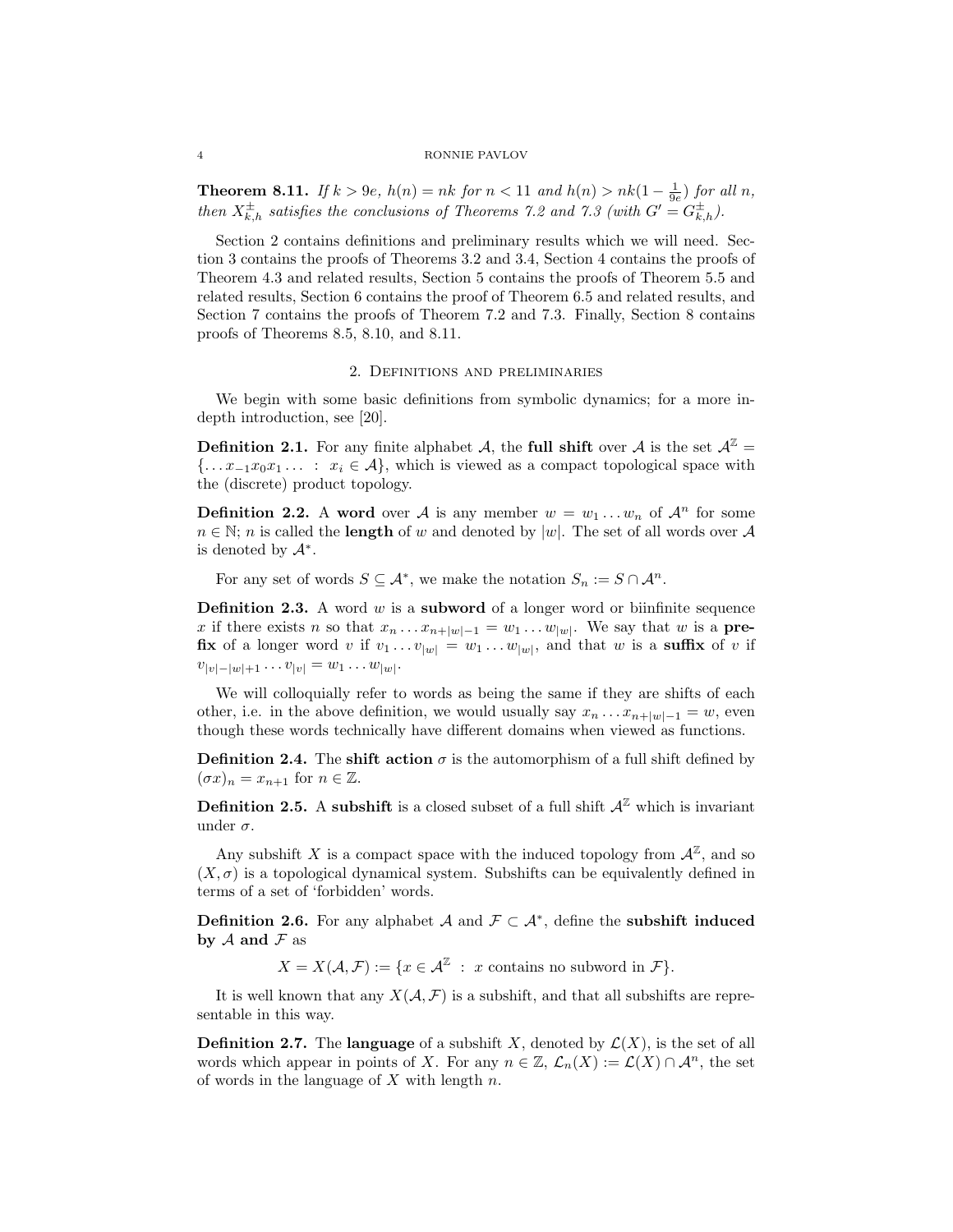**Definition 2.8.** For any subshift and word  $w \in \mathcal{L}_n(X)$ , the **cylinder set** [w] is the set of all  $x \in X$  with  $x_1 x_2 \ldots x_n = w$ .

**Definition 2.9.** The **topological entropy** of a subshift  $X$  is

$$
h(X) := \lim_{n \to \infty} \frac{1}{n} \ln |\mathcal{L}_n(X)|.
$$

The existence of this limit follows from a standard subadditivity argument, which also implies that the limit can be replaced by an infimum, i.e. for any  $n, h(X) \leq$  $\frac{1}{n} \ln |\mathcal{L}_n(X)|$ , or equivalently

$$
|\mathcal{L}_n(X)| \ge e^{nh(X)}.
$$

**Definition 2.10.** For any subshift  $X \subset \mathcal{A}^{\mathbb{Z}}$  and any  $k \in \mathbb{N}$ , the kth higher power shift associated to X, denoted  $X^k$ , is a subshift with alphabet  $\mathcal{L}_k(X)$  defined by the following rule:  $y \in (\mathcal{L}_k(X))^{\mathbb{Z}}$  is an element of  $X^k$  if and only if the sequence  $x \in A^{\mathbb{Z}}$  defined by concatenating the 'letters' of y is in X. (Formally,  $\forall n \in \mathbb{Z}$ , the nth letter of x is defined to be the  $(n \pmod{k})$ th letter of  $y_{|n/k}|$ .

It is well-known that the dynamical systems  $(X^k, \sigma)$  and  $(X, \sigma^k)$  are topologically conjugate, and that  $h(X^k) = kh(X)$ .

We also need some definitions from measure-theoretic dynamics; all measures considered in this paper will be Borel probability measures on a full shift  $\mathcal{A}^{\mathbb{Z}}$ .

**Definition 2.11.** A measure  $\mu$  on  $\mathcal{A}^{\mathbb{Z}}$  is **ergodic** if any measurable set C which is shift-invariant, meaning  $\mu(C\Delta\sigma C) = 0$ , has measure 0 or 1.

Not all  $\sigma$ -invariant measures are ergodic, but a well-known result called the ergodic decomposition shows that any non-ergodic measure can be written as a "weighted average" (formally, an integral) of ergodic measures; see Chapter 6 of [26] for more information.

One of the main strengths of ergodic measures is Birkhoff's pointwise ergodic theorem.

Theorem 2.12. (Birkhoff's pointwise ergodic theorem) For any ergodic measure  $\mu$  on a subshift X and any  $f \in L^1(\mathcal{A}^\mathbb{Z}, \mu)$ ,

$$
\lim_{n \to \infty} \frac{1}{n} \sum_{i=0}^{n-1} f(\sigma^i x) \underset{\mu-\text{a.e.}}{\to} \int f \, d\mu.
$$

There is also a measure-theoretic version of entropy.

**Definition 2.13.** For any  $\sigma$ -invariant measure  $\mu$  on a full shift  $\mathcal{A}^{\mathbb{Z}}$ , the **measure**theoretic entropy of  $\mu$  is

$$
h(\mu):=\lim_{n\to\infty}\frac{-1}{n}\sum_{w\in\mathcal{A}^n}\mu([w])\ln\mu([w]),
$$

where terms with  $\mu([w]) = 0$  are omitted from the sum.

Ergodicity and measure-theoretic entropy are connected by the classical Shannon-McMillan-Brieman theorem.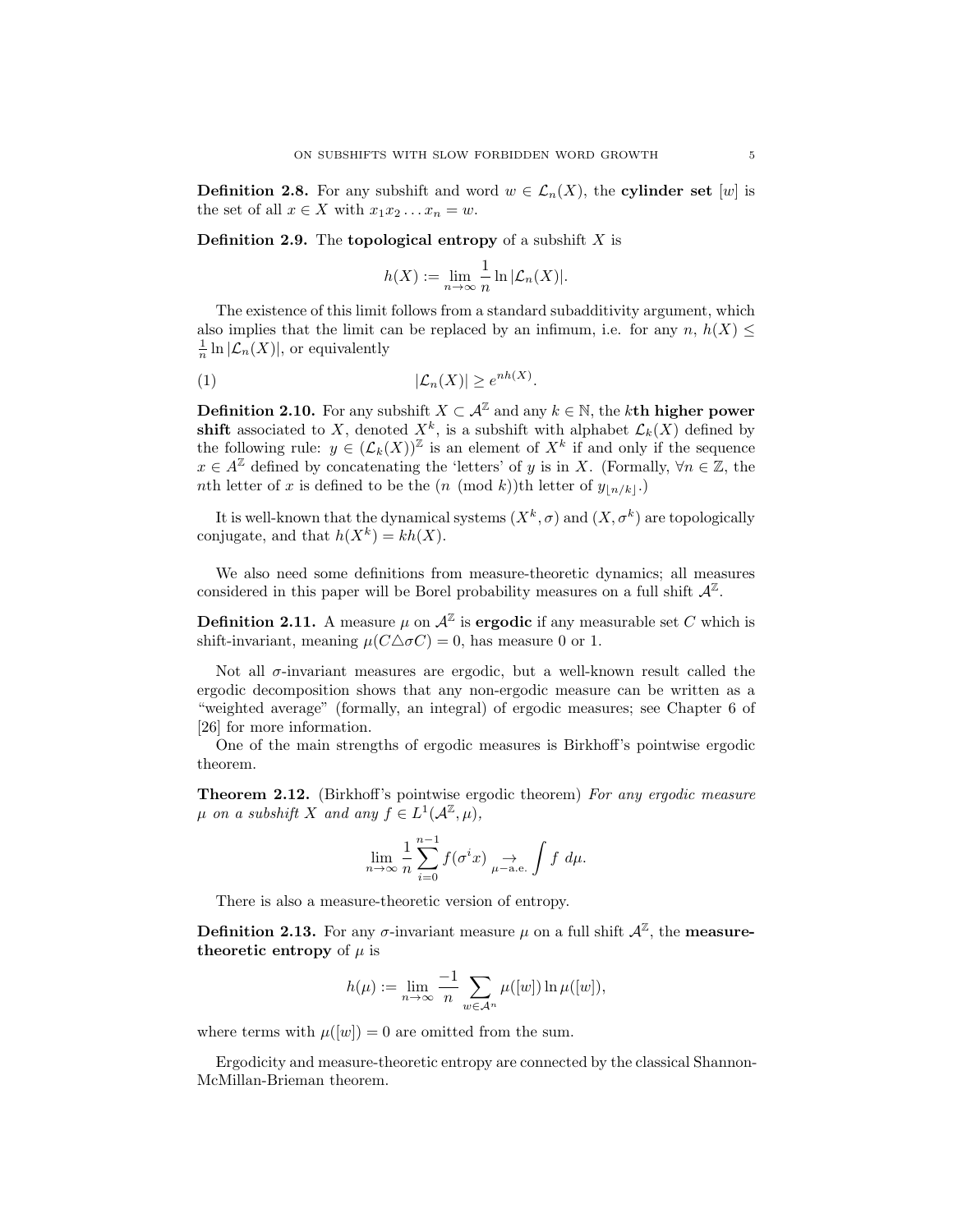**Theorem 2.14.** (Shannon-McMillan-Brieman theorem) For an ergodic measure  $\mu$ on a full shift  $\mathcal{A}^{\mathbb{Z}}$ ,

$$
\lim_{n \to \infty} \frac{-\log \mu([x_1 \dots x_n])}{n} \to h(\mu)
$$

both  $\mu$ -a.e. and in  $L^1(\mu)$ .

Measure-theoretic and topological entropies are connected by the famous Variational Principle.

**Theorem 2.15.** (Variational Principle) For a subshift X,  $h(X) = \sup_{\mu} h(\mu)$ , where the supremum is taken over all  $\sigma$ -invariant measures  $\mu$  with  $\mu(X) = 1$ .

**Definition 2.16.** For any subshift  $X$ , a measure of maximal entropy on  $X$  is a measure  $\mu$  with support contained in X for which  $h(\mu) = h(X)$ .

It is well-known that every subshift has at least one measure of maximal entropy, and the ergodic decomposition and affineness of the entropy map (see Theorem 8.7(ii) in [26]) imply that if X has multiple measures of maximal entropy, then it has multiple ergodic measures of maximal entropy.

**Definition 2.17.** A measure  $\mu$  on a subshift X is said to be **Kolmogorov** or have the K-property if there exists a  $\sigma$ -algebra K contained in  $\mathcal{B}(X)$ , the  $\sigma$ -algebra generated by all shifts of cylinder sets of words in  $\mathcal{L}(X)$ , with the following properties:

- $\bullet$   $\mathcal{K}\subset\sigma\mathcal{K}$
- $\bigvee_{n=0}^{\infty} \sigma^n \mathcal{K} = \mathcal{B}$  up to equivalence of sets with  $\mu$ -null symmetric difference
- $\bigcap_{n=0}^{\infty} \sigma^n \mathcal{K} = \{\emptyset, X\}$  up to equivalence of sets with  $\mu$ -null symmetric difference

Among other properties, Kolmogorov  $\mu$  have very strong mixing properties, and every non-trivial measure-theoretic factor has positive entropy. (See [26] for more information.)

Finally, we need some basic definitions about sets of natural numbers.

**Definition 2.18.** A set  $S \subseteq \mathbb{N}$  is **syndetic** if there exists N so that  $\{k, \ldots, k + \}$  $N-1$ } ∩  $S \neq \emptyset$  for every k; we then say that N is an upper bound on the gaps of S.

**Definition 2.19.** The **lower density** of a set  $S \subseteq \mathbb{N}$  is

$$
\liminf_{n \to \infty} \frac{|S \cap \{1, \dots, n\}|}{n}
$$

.

We note the easy fact that if S has lower density greater than  $\frac{1}{2}$ , then  $S + S =$  $\{s_1 + s_2 : s_1, s_2 \in S\}$  is cofinite. Indeed, for large  $n, |S \cap \{1, ..., n\}| > n/2$ , which implies that S contains either  $n/2$  or some pair  $k, n - k$  and so that  $n \in S + S$ .

Finally, we need two preliminary results for our proofs. The first is an argument of Miller from [21], where he showed that under certain quantitative assumptions on A and F, the induced subshift  $X(\mathcal{A}, \mathcal{F})$  is nonempty. His results applied to one-sided subshifts (i.e. indexed by  $N$  rather than  $\mathbb{Z}$ ). We will eventually need two different adaptations of his original argument, which we present here for context.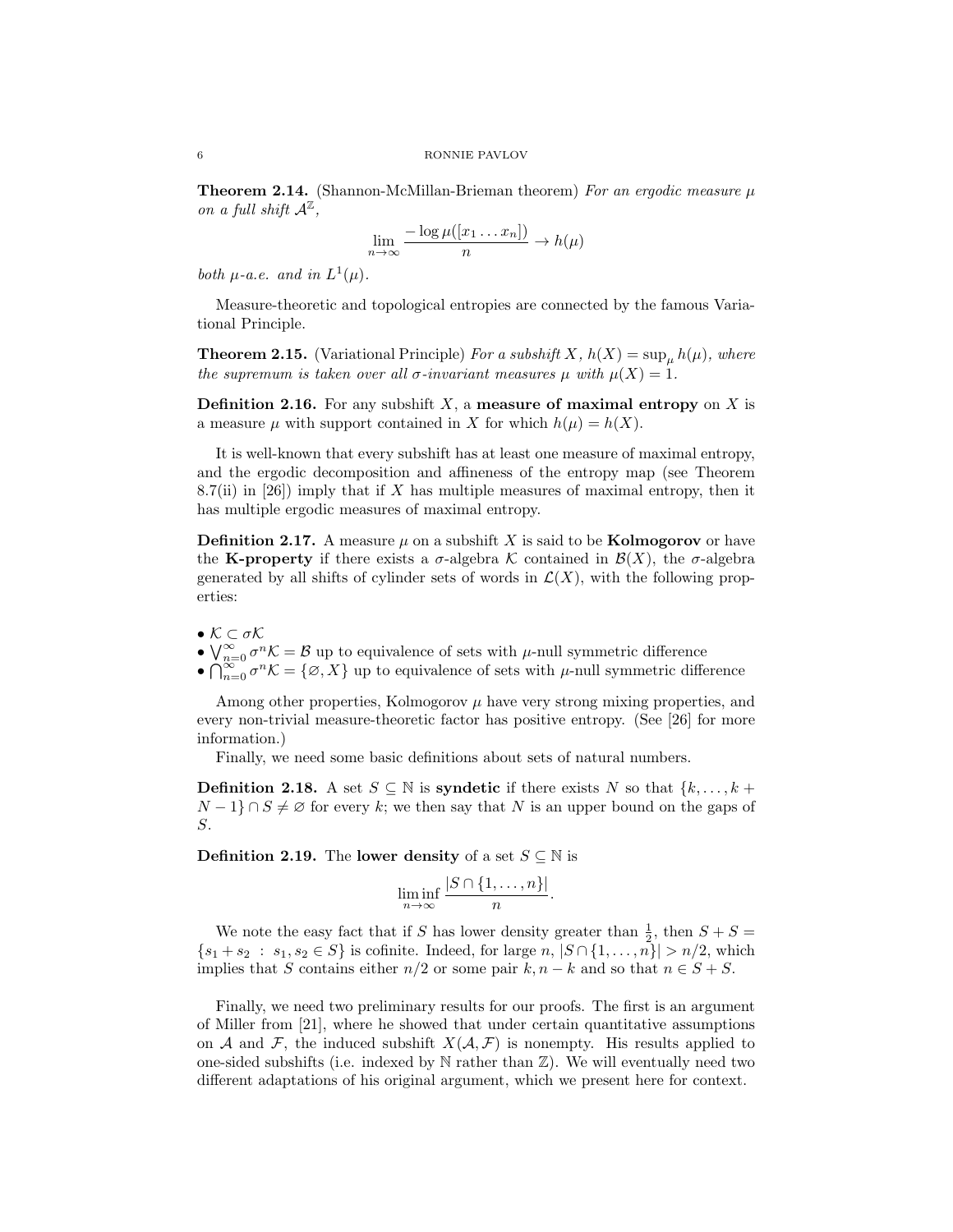**Theorem 2.20.** ([21]) If  $\mathcal{F} \subset \mathcal{A}^*$  and there exists  $c > |\mathcal{A}|^{-1}$  so that

$$
\sum_{v \in \mathcal{F}} c^{|v|} \le |\mathcal{A}|c - 1,
$$

then the one-sided shift  $X(\mathcal{A}, \mathcal{F}) \subset \mathcal{A}^{\mathbb{N}}$  is nonempty.

*Proof.* Define, for every  $w \in A^*$ , the weight function

$$
f_c(w) := \sum_{v \in \mathcal{F}} \sum_{\substack{r \in \mathcal{A}^* : |r| < |v|, \\ wr \text{ ends with } v}} c^{|r|}.
$$

It is clear that  $f_c(\emptyset) = 0$ , where  $\emptyset$  is the empty word. Now, we note that for any w,

$$
\sum_{a \in \mathcal{A}} f_c(wa) = \sum_{v \in \mathcal{F}, a \in \mathcal{A}} \sum_{\substack{r \in \mathcal{A}^* : |r| < |v|, \\ var \text{ ends with } v}} c^{|r|} = \sum_{ar \in \mathcal{F}} c^{|ar|-1} + \sum_{v \in \mathcal{F}} \sum_{\substack{ar \in \mathcal{A}^* : |ar| < |v|, \\ w(ar) \text{ ends with } v}} c^{|ar|-1}
$$
\n
$$
= \frac{1}{c} \left( \sum_{v \in \mathcal{F}} c^{|v|} + f_c(w) \right).
$$

If  $f_c(w) < 1$ , then  $\sum_{a \in A} f_c(wa) = \frac{1}{c} \left( \sum_{v \in \mathcal{F}} c^{|v|} + f_c(w) \right) < \frac{1}{c} (|\mathcal{A}|c-1+1) = |\mathcal{A}|$ . This implies that there exists at least one  $a \in \mathcal{A}$  so that  $f_c(wa) < 1$ . However, now by induction we can begin with  $\varnothing$ , which has weight  $0 < 1$ , and inductively add letters, creating a sequence  $a_1 a_2 \ldots$  containing no words from  $\mathcal{F}$ . This sequence is in  $X(A, \mathcal{F})$  by definition.

We will also need a combinatorial tool known as the Pliss Lemma (see [24]).

**Lemma 2.21.** If  $(a_n)$  is a sequence satisfying  $0 \le a_n \le A$  for all  $n, \alpha :=$  $\liminf (a_1 + \ldots + a_n)/n$ , and  $\beta < \alpha$ , then the set

$$
\{n : \forall 0 \le k < n, (a_{k+1} + \ldots + a_n)/(n - k) \ge \beta\}
$$

has lower density at least  $\frac{\alpha-\beta}{A-\beta}$ .

## 3. General arguments for uniqueness of MME and Gibbs bounds

In this section, we describe a general theorem which implies uniqueness of MME, which is an extension of the main result of [23] using a new measure-theoretic specification property. We first need the following elementary lemma from [23] (presented without proof). The result there was for general expansive systems and equilibrium states for nonzero potentials, but here we state a much simpler version for subshifts and measures of maximal entropy (corresponding to zero potential).

**Theorem 3.1.** If X is a subshift,  $\mu$  is an ergodic MME on X, and  $S \subset \mathcal{A}^n$ , then

$$
|S| \ge \left(e^{nh(X)}\right)^{\frac{1}{\mu(S)}} |\mathcal{L}_n(X)|^{1-\frac{1}{\mu(S)}} 2^{\frac{-1}{\mu(S)}}.
$$

We can now state our main uniqueness criterion.

**Theorem 3.2.** If X is a subshift, there exists C so that  $|\mathcal{L}_n(X)| < Ce^{nh(X)}$  for all n, there exist  $G \subset \mathcal{L}(X)$  and  $R \in \mathbb{N}$  where for all  $v, w \in G$ , there exists  $y \in \mathcal{A}^R$  so that vyw  $\in \mathcal{L}(X)$ , and for every ergodic MME  $\mu$ , there exist  $\epsilon > 0$  and a syndetic

 $\Box$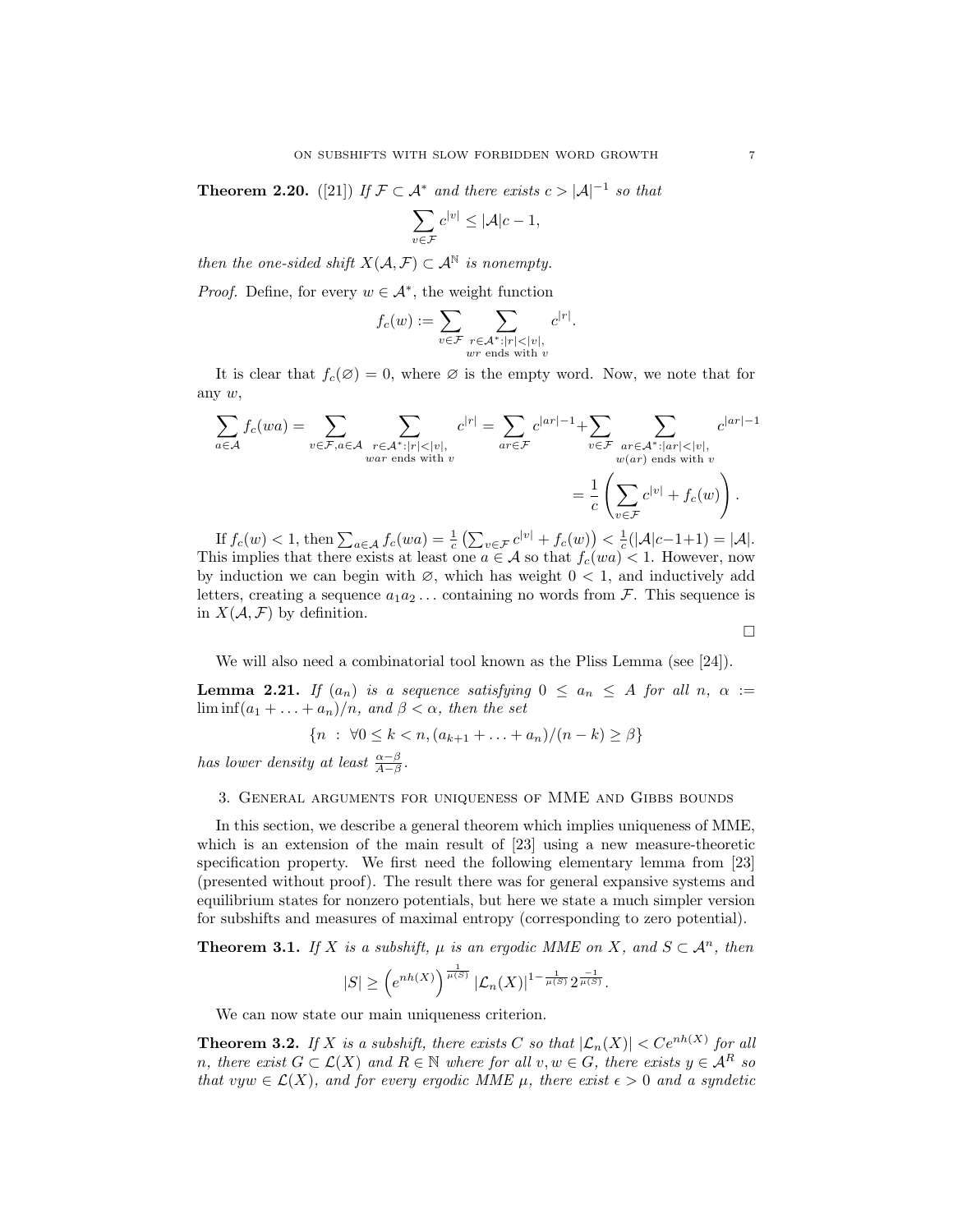S so that  $\mu(G_n) > \epsilon$  for every  $n \in S$ , then X has a unique measure of maximal entropy.

Proof. Our technique is extremely similar to that from [23]; that proof applied to arbitrary expansive systems and equilibrium states for nonzero potentials, and so here we reframe the argument for our simpler setting of a subshift and zero potential/MMEs.

Assume that X has the properties from the theorem, and assume for a contradiction that X has unequal ergodic MMEs  $\mu$  and  $\nu$ . By assumption, there exist  $\delta > 0$  and syndetic sets A, B so that  $\mu(G_n) > \delta$  for all  $n \in A$  and  $\nu(G_n) > \delta$  for all  $n \in B$ . Unequal ergodic measures are mutually singular, and so there exists a clopen set T so that  $\mu(T)$ ,  $\nu(T^c) < \delta/5$ . Choose N large enough that it is greater than  $R$ , is an upper bound on the gaps in  $A$  and  $B$ , and so that  $T$  can be written as a union of cylinder sets of length N.

Then, as was done in [23], we can use the maximal ergodic theorem (specifically, Corollary 2.12 from [23] for  $f = \chi_T$  and  $\lambda = 2/5$ , to define, for every n,  $W_n \subset$  $\mathcal{L}_n(X)$  with  $\mu(W_n) > 1 - \delta/2$  so that every prefix of every  $w \in W_n$  has number of subwords in T less than 2/5 its length. Similarly (by using  $f = \chi_{T_c}$ ,  $\lambda = 2/5$ , and  $\sigma^{-1}$  rather than  $\sigma$ ), for every n, we define  $V_n \subset \mathcal{L}_n(X)$  with  $\nu(V_n) > 1 - \delta/2$  where every suffix of every  $v \in V_n$  has number of subwords in  $T<sup>c</sup>$  less than 2/5 its length.

For every *n*, define  $V'_n = V_n \cap G_n$  and  $W'_n = W_n \cap G_n$ ; then  $\mu(W'_n) > \delta/2$ for  $n \in A$  and  $\nu(V'_n) > \delta/2$  for  $n \in B$ . By Theorem 3.1 and the assumed upper bound on  $\mathcal{L}_n(X)$ , there is a constant E so that  $|W'_n| > Ee^{nh(X)}$  for  $n \in A$  and  $|V'_n| > Ee^{nh(X)}$  for  $n \in B$ . Now, for large enough n, we will create too many words in  $\mathcal{L}_{n+i}(X)$  for some  $0 \leq i < 3N$  (achieving a contradiction) by using the assumed property of G to combine words in  $V'_j$  and  $W'_k$  for various lengths j, k.

Specifically, for every  $0 \le i \le n/6N$ , by definition of N, there exist  $s, t \in [0, N)$ so that  $6iN + s \in A$  and  $n - 6iN + t \in B$ . This implies that there is a set  $C \subset [0, n/6N)$  of *i*-values with  $|C| \geq \frac{n}{6N^3}$  so that all  $i \in C$  share the same *s*,*t*; we will from now on only refer to  $i \in \tilde{C}$  and treat s, t as independent of i. Now, for every  $i \in C$  and every  $v \in V'_{6N_{i+s}}, w \in W'_{n-6N_{i+t}}, v$  and w are in G, and so there exists  $y \in A^R$  so that  $vyw \in \mathcal{L}_{n+s+t+R}(X)$  by assumption. Clearly, for fixed i, all pairs  $(v, w)$  yield different words vyw. We claim that distinct values of i will also always yield different words. To wit, choose any  $i_1 < i_2$  and any  $v_1 \in V'_{6Ni_1+s}$ ,  $v_2 \in V'_{6Ni_2+s}, w_1 \in W'_{n-6Ni_1+t}, \text{ and } w_2 \in W'_{n-6Ni_2+t}, \text{ define } y_1, y_2 \in \mathcal{A}^R \text{ so that }$  $v_1y_1w_1, v_2y_2w_2 \in \mathcal{L}(X)$ , and suppose for a contradiction that  $v_1y_1w_1 = v_2y_2w_2$ .

Then the word occupying locations  $6Ni_1 + s + R + 1$  through  $6Ni_2 + s$ , call it u, is both a prefix of  $w_1$  and a suffix of  $v_2$ . Then u has number of subwords in T less than  $2/5$  its length and number of subwords in  $T<sup>c</sup>$  less than  $2/5$  its length. However, u contains more than  $|u| - N N$ -letter subwords, which is greater than  $(4/5)|u|$  since  $|u| = 6N(i<sub>2</sub> - i<sub>1</sub>) - R > 5N$ , and so we have a contradiction.

We now know that all  $i \in C$  and pairs v, w yield distinct words in  $\mathcal{L}_{n+s+t+R}(X)$ , and so

$$
|\mathcal{L}_{n+3N}(X)| \ge |\mathcal{L}_{n+s+t+R}(X)| \ge \sum_{i \in C} |V'_{6iN}| |W'_{n-6iN}| \ge e^{-3Nh(X)} (n/6N^3) E^2 e^{(n+3N)h(X)}
$$

This clearly contradicts the assumed upper bound on  $|\mathcal{L}_n(X)|$  for large enough n, and so our original assumption was wrong, and X has a unique MME.

.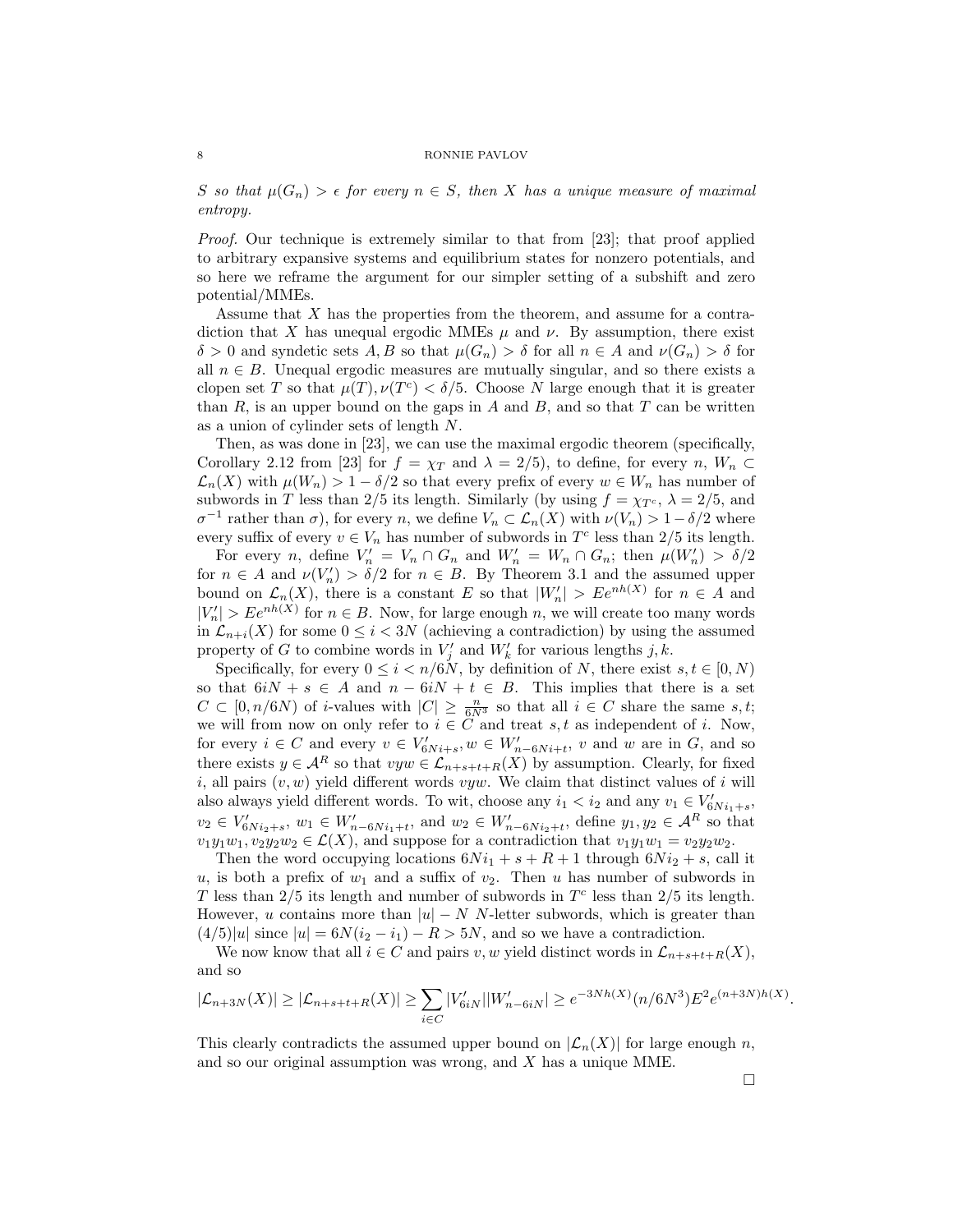Remark 3.3. This proof would go through with few changes even if words from G were combinable with a gap which is not constant, but grows sublogarithmically as a function of the lengths of the combined words (this was the type of hypothesis originally used in [23]). However, we are aware of no simple examples which require this more complicated hypothesis along with reduction to the subset G.

With a slightly stronger weakened specification hypothesis, we can also prove a Gibbs lower bound on G for the unique MME.

**Theorem 3.4.** If X is a subshift with unique MME  $\mu$ , there exists C so that  $|\mathcal{L}_n(X)| < C e^{nh(X)}$  for all n, there exist  $G' \subset \mathcal{L}(X)$  and  $R \in \mathbb{N}$  so that for all  $u, v, w \in G'$ , there exist  $y, z \in A<sup>R</sup>$  for which uyvz $w \in \mathcal{L}(X)$ , and there also exist  $\epsilon > 0$  and a syndetic S so that  $\mu(G'_n) > \epsilon$  for every  $n \in S$ , then G' has the following Gibbs property: there exists D so that for all  $w \in G'$ ,

$$
\mu([w]) \ge D e^{-|w|h(X)}.
$$

*Proof.* By an argument of Walters [26], we may explicitly construct an MME on  $X$ as follows. For every n and every  $w \in \mathcal{L}_n(X)$ , choose any  $x(w) \in [w]$ . For each n, define

$$
\nu_n:=\frac{1}{n|\mathcal{L}_n(X)|}\sum_{w\in\mathcal{L}_n(X), 0\leq i
$$

Then, any limit point of the measures  $\nu_n$  (in the usual weak-\* topology) is an MME on X (see Theorem 8.6 from [26]). Since we already know  $\mu$  is the only MME on X,  $\nu_n \to \mu$  weak-\*. By Theorem 3.1, the assumed upper bound on  $|\mathcal{L}_n(X)|$ , and the assumed fact that  $\mu(G_n')$  is bounded away from 0 along a syndetic set S, we know that there exists  $E > 0$  so that  $|G'_n| > E e^{-nh(X)}$  for all  $n \in S$ . Choose any  $N$  which is both greater than  $R$  and an upper bound on gaps of  $S$ .

Now, suppose  $v \in G'$ , and fix any  $n > |v| + 3N$ . Choose any  $N + R \le i <$  $n-N-R-|v|$ ; we wish to give a lower bound on the number of  $w \in \mathcal{L}_n(X)$  which contain v starting at distance i from the beginning of w. By definition of  $N$ , there exist  $j \in (i - R - N, i - R] \cap S$  and  $k \in (n - |v| - R - i - N, n - |v| - R - i] \cap S$ . We know that for every  $u \in G'_j$  and  $w \in G'_k$ , there exist  $y, z \in \mathcal{A}^R$  so that  $uyvzw \in \mathcal{A}$  $\mathcal{L}_{j+|v|+2R+k}(X)$ . This yields at least  $|G'_j||G'_k| \geq E^2 e^{(j+k)h(X)} \geq E^2 e^{(n-|v|-4N)h(X)}$ words in  $\mathcal{L}_{j+|v|+2R+k}(X)$ , and by extending each arbitrarily to the left by  $i-j-R$ letters and to the right by  $n-|v|-R-i-k$  letters, we get at least  $E^2e^{(n-|v|-4N)h(X)}$ words in  $\mathcal{L}_n(X)$  containing v starting at distance i from the beginning. This implies that

$$
\nu_n([v]) = \frac{1}{n|\mathcal{L}_n(X)|} \sum_{w \in \mathcal{L}_n(X), 0 \le i < n} \sigma^i \circ \delta_{x(w)} \\
\ge \frac{1}{n|\mathcal{L}_n(X)|} \sum_{i=N+R}^{n-N-|v|-R-1} E^2 e^{(n-|v|-4N)h(X)} = \frac{n-|v|-2N-2R}{n} \cdot \frac{E^2 e^{(n-|v|-4N)h(X)}}{|\mathcal{L}_n(X)|}.
$$

By the assumed upper bound on  $|\mathcal{L}_n(X)|$ ,  $\liminf \nu_n([v]) \geq \frac{E^2}{Ce^{4Nh(X)}}e^{-|v|h(X)},$ and so  $\mu([v]) \ge \frac{E^2}{Ce^{4Nh(X)}} e^{-|v|h(X)}$ , completing the proof.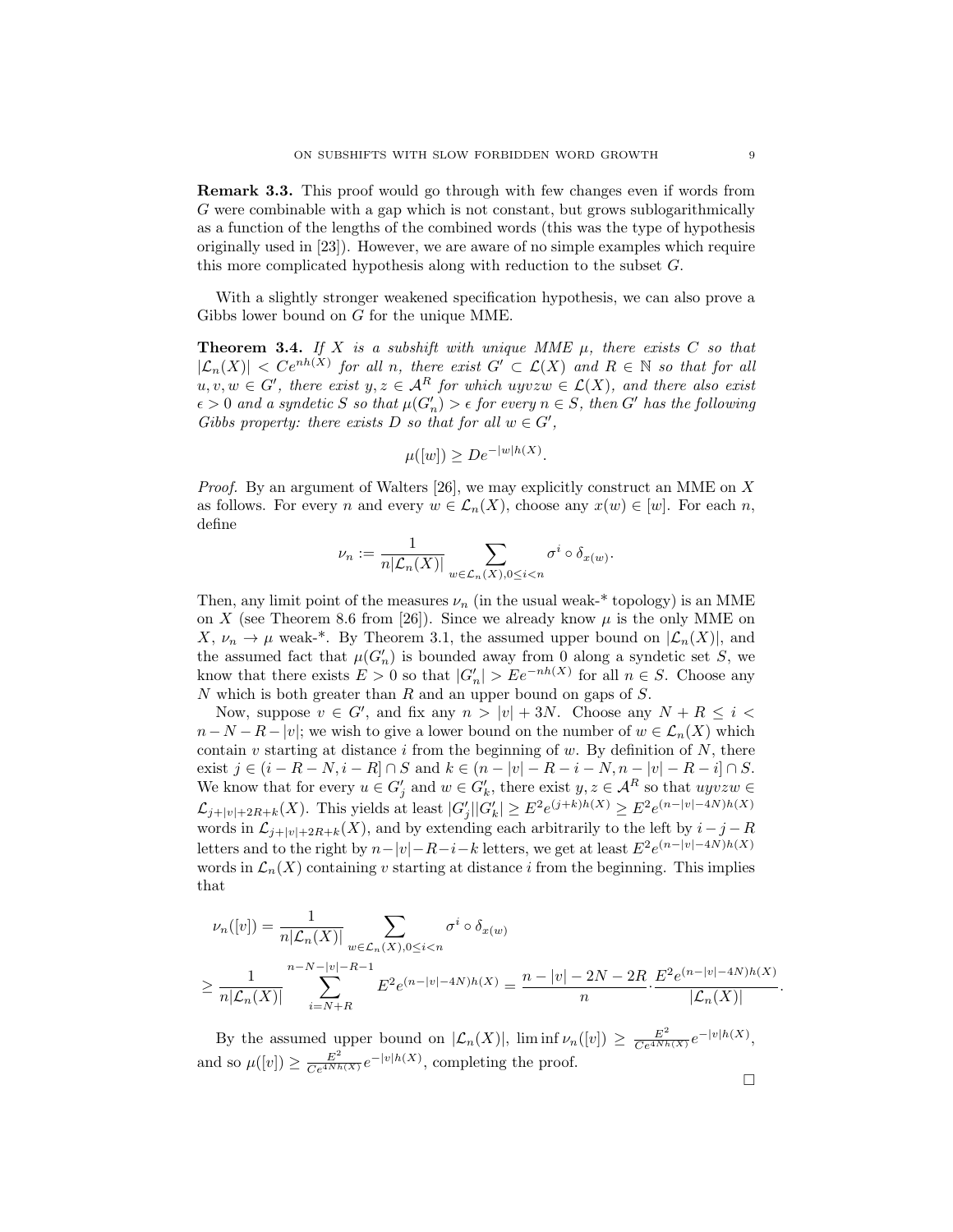We recall that with even weaker hypotheses, one can prove a similar upper Gibbs bound for every word in  $\mathcal{L}(X)$ ; this essentially appears in [5] as Lemma 5.12, but we restate here to make clear the hypotheses that are required.

**Theorem 3.5.** If X is a subshift with a unique MME  $\mu$  and there exists C so that  $|\mathcal{L}_n(X)| \leq Ce^{nh(X)}$  for all n, then there exists a constant D' so that for all  $w \in \mathcal{L}(X),$ 

$$
\mu([w]) \le D'e^{-|w|h(X)}.
$$

*Proof.* Just as in the proof of Theorem 3.4, we know that the unique MME  $\mu$  is the weak-\* limit of the measures

$$
\nu_n:=\frac{1}{n|\mathcal{L}_n(X)|}\sum_{w\in\mathcal{L}_n(X), 0\leq i
$$

Choose any  $v \in \mathcal{L}(X)$ , and any  $n > |v|$ . Then, for every  $0 \leq i < n - |v|$ , we can easily give an upper bound on the number of  $w \in \mathcal{L}_n(X)$  which contain v starting at distance  $i$  from the beginning of  $w$ ; it is obviously less than or equal to  $|\mathcal{L}_i(X)||\mathcal{L}_{n-i-|v|}(X)|$ , which is in turn less than or equal to  $C^2e^{(n-|v|)h(X)}$  by assumption. For other values of  $i$ , we make the trivial observation that this number is not more than  $|\mathcal{L}_n(X)|$ . Therefore,

$$
\nu_n([v]) = \frac{1}{n|\mathcal{L}_n(X)|} \sum_{w \in \mathcal{L}_n(X), 0 \le i < n} \sigma^i \circ \delta_{x(w)} \\
\le \frac{1}{n|\mathcal{L}_n(X)|} \left( \sum_{i=0}^{n-|v|} C^2 e^{(n-|v|)h(X)} + \sum_{i=n-|v|+1}^{n-1} |\mathcal{L}_n(X)| \right) \le C^2 \frac{e^{(n-|v|)h(X)}}{|\mathcal{L}_n(X)|} + \frac{|v|}{n}.
$$

By (1),  $|\mathcal{L}_n(X)| \geq e^{nh(X)}$  for all n, and so  $\limsup \nu_n([v]) \leq C^2 e^{-|v|h(X)|}$ . This implies that  $\mu([v]) \leq C^2 e^{-|v|h(X)|}$  and completes the proof.

$$
\Box
$$

The remainder of this paper will be devoted to showing that if our forbidden list F is 'small' (in the sense of slow growth rate of  $|\mathcal{F}_n|$ ), then X satisfies the hypotheses of Theorems 3.2, 3.4, and 3.5. We in fact will always be able to verify these hypotheses for  $R = 0$ , meaning that the sets  $G/G'$  are actually concatenable rather than just being combinable with constant gap.

# 4. UPPER BOUNDS ON  $|\mathcal{L}_n(X)|$

From now on, we consider subshifts of the form  $X(A, \mathcal{F})$ , and will assume that X refers to this subshift unless explicitly stated otherwise.

In this section, we will show that 'small'  $\mathcal F$  implies an upper bound of the form  $|\mathcal{L}_n(X)| < Ce^{nh(X)}$ . We first adapt Miller's proof of Theorem 2.20 to yield a simple lower bound on entropy.

**Theorem 4.1.** If there exists  $c > |\mathcal{A}|^{-1}$  and  $k < |\mathcal{A}|$  so that  $\sum_{v \in \mathcal{F}} c^{|v|} < c(|\mathcal{A}| - \epsilon)$  $k + 1$ ) – 1, then  $h(X) \ge \log k$ .

Proof. The proof is extremely similar to that of Theorem 2.20. We simply recall that for every  $w \in \mathcal{A}^*$ ,  $\sum_{a \in \mathcal{A}} f_c(wa) = c^{-1} \left( \sum_{v \in \mathcal{F}} c^{|v|} + f_c(w) \right)$ , and so under the hypotheses of the theorem,  $f_c(w) < 1 \Longrightarrow \sum_{a \in A} f_c(wa) < |\mathcal{A}| - k + 1$ , implying that there are at least k letters a so that  $f_c(wa) < 1$ . If we define X' to be the one-sided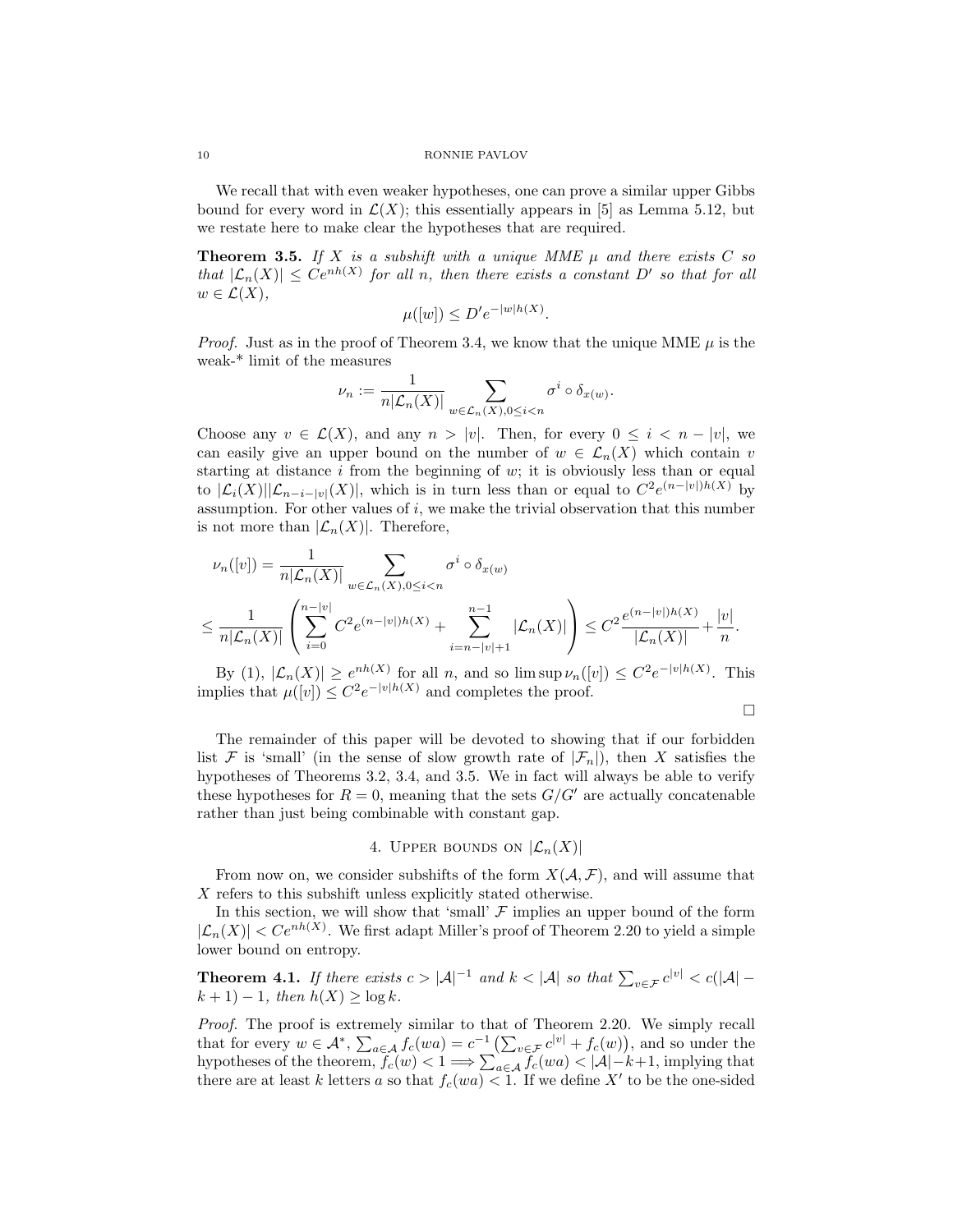subshift induced by A and F, then since  $f_c(\mathcal{O}) = 0 < 1$ , we can prove by induction that  $|\mathcal{L}_n(X')| \geq k^n$  for all n, and so that  $h(X') \geq \log k$ . We need to consider the two-sided subshift X induced by  $A$  and  $F$  instead, but this is well-known to have the same entropy (it is the so-called natural extension of  $X'$ ), which completes the proof.

 $\Box$ 

We will also need a simple corollary from the Pliss lemma to derive a technical result about the behavior of ratios  $\frac{|\mathcal{L}_n(X)|}{|\mathcal{L}_{n-k}(X)|}$ .

**Theorem 4.2.** For any subshift X and  $\beta < 2h(X) - \log |\mathcal{A}|$ , the set

$$
S := \left\{ n : \forall k < n, \frac{|\mathcal{L}_n(X)|}{|\mathcal{L}_{n-k}(X)|} \ge e^{k\beta} \right\}
$$

has lower density greater than  $\frac{1}{2}$ .

*Proof.* This is an immediate corollary of the Pliss lemma with  $a_n = \log |\mathcal{L}_n(X)|$  –  $\log |\mathcal{L}_{n-1}(X)|, \alpha = h(X), A = \log |\mathcal{A}|;$  note that  $a_{n-k+1} + \ldots + a_n = \log \left( \frac{|\mathcal{L}_n(X)|}{|\mathcal{L}_{n-1}(X)|} \right)$  $\frac{|\mathcal{L}_n(X)|}{|\mathcal{L}_{n-k}(X)|},$ and that  $\frac{\alpha-\beta}{A-\beta} > \frac{1}{2}$  since  $\beta < 2\alpha - A$ .

$$
\Box
$$

We are now prepared to prove the main result of this section.

**Theorem 4.3.** If there exists  $\beta < 2h(X) - \log |\mathcal{A}|$  for which  $\sum_{n=1}^{\infty} n|\mathcal{F}_n|e^{-n\beta} < \frac{1}{36}$ , then  $|\mathcal{L}_n(X)| < 4e^{nh(X)}$  for all sufficiently large n.

*Proof.* Fix any X and  $\beta$  as in the statement. We first use Theorem 4.2 to define the set  $S = \{n : \forall k < n, \frac{|\mathcal{L}_n(X)|}{|\mathcal{L}_{n-k}(X)|} \geq e^{k\beta}\}\$  of lower density greater than  $\frac{1}{2}$ . Fix any  $n \in S$ .

We will view letters of  $\mathcal{L}_n(X)$  as an alphabet (for this proof, reference to a 'letter' always means an element of  $\mathcal{L}_n(X)$ , and define a new set of forbidden words  $\mathcal{F}^{(n)} \subset (\mathcal{L}_n(X))^*$ . We say that  $v \in \mathcal{F}^{(n)}$  if the concatenation of the 'letters'  $v_1, \ldots, v_m \in \mathcal{L}_n(X)$ , viewed as a word over A, contains some  $w \in \mathcal{F}$ , and if neither the concatenation of  $v_1, \ldots, v_{m-1}$  nor the concatenation of  $v_2, \ldots, v_m$  contains w. It should be clear from this definition that the alphabet  $\mathcal{L}_n(X)$  and forbidden list  $\mathcal{F}^{(n)}$  induce the *n*th higher power subshift  $X^n$ .

We first wish to bound from above the number of words in  $(\mathcal{F}^{(n)})_j$  for each j. It is obvious that  $(\mathcal{F}^{(n)})_1$  is empty for all n since our 'letters'  $\mathcal{L}_n(X)$  do not themselves contain words in F. So, if  $v \in \mathcal{F}^{(n)}$ , then  $j \geq 2$  and v (viewed as a concatenation) contains some  $w \in \mathcal{F}$ . By the fact that v has no proper subword containing w, we know that w has length between  $(j - 2)n + 2$  and jn, and we can parametrize by the length of  $w$ , which we call  $i$ , and the distance from the beginning of  $v$  to the first letter of w, which we call k. Then for any i, the value of  $k$  can be anywhere from  $(j-1)n-i-1$  to  $n-1$ . Also, for each k, v is determined by w, k, and the portions of the first and last 'letters' of v not contained in w; these have lengths  $k$ and  $jn - i - k$ , which are both less than or equal to n. This implies that

(2) 
$$
|(\mathcal{F}^{(n)})_j| \leq \sum_{i=(j-2)n+2}^{jn} \sum_{k=(j-1)n-i-1}^{n-1} |\mathcal{F}_i||\mathcal{L}_k(X)||\mathcal{L}_{jn-i-k}(X)|.
$$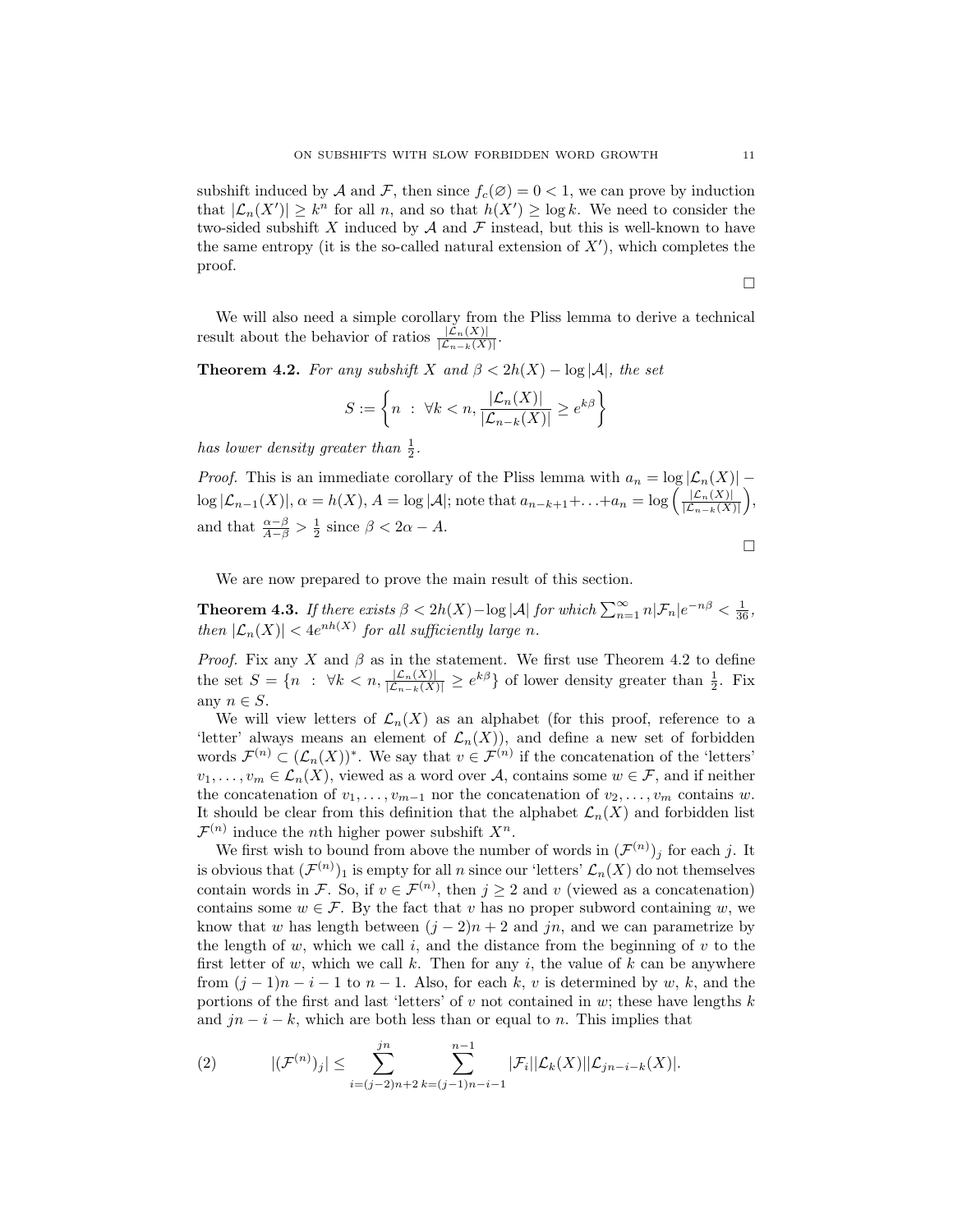We now note that by definition of  $S$ , for each  $k$ ,

$$
(3) \quad |\mathcal{L}_{k}(X)||\mathcal{L}_{jn-i-k}(X)| = |\mathcal{L}_{n}(X)|^{2} \frac{|\mathcal{L}_{k}(X)|}{|\mathcal{L}_{n}(X)|} \frac{|\mathcal{L}_{jn-i-k}(X)|}{|\mathcal{L}_{n}(X)|} \n\leq |\mathcal{L}_{n}(X)^{2}|e^{(-n+k-n+(jn-i-k))\beta} \leq |\mathcal{L}_{n}(X)^{2}|e^{(-i+(j-2)n)\beta}.
$$

Combining (2) and (3) yields

(4) 
$$
|(\mathcal{F}^{(n)})_j| \leq |\mathcal{L}_n(X)|^2 \sum_{i=(j-2)n+2}^{jn} i|\mathcal{F}_i|e^{(-i+(j-2)n)\beta}.
$$

We now use Theorem 4.1 and (4) to bound the entropy  $h(X^n) = nh(X)$  of  $X<sup>n</sup>$  from below. In particular, we claim that if n is sufficiently large (and in S), the hypotheses of Theorem 4.1 are satisfied for  $c = \frac{3}{|\mathcal{L}_n(X)|}$ , alphabet  $\mathcal{L}_n(X)$ ,  $k = \frac{|\mathcal{L}_n(X)|}{2}$ , and forbidden list  $\mathcal{F}^{(n)}$ . The relevant inequality we must verify is then

(5) 
$$
\sum_{j=2}^{\infty} c^j |(\mathcal{F}^{(n)})_j| < \frac{c |\mathcal{L}_n(X)|}{2} - 1 = \frac{1}{2}.
$$

We now just bound from above the left-hand side of (5) using (4):

(6) 
$$
\sum_{j=2}^{\infty} c^j |(\mathcal{F}^{(n)})_j| \leq \sum_{j=2}^{\infty} \left( \frac{3}{|\mathcal{L}_n(X)|} \right)^j |\mathcal{L}_n(X)|^2 e^{(j-2)n\beta} \sum_{i=(j-2)n+2}^{jn} i |\mathcal{F}_i| e^{-i\beta}.
$$

We recall by (1) that  $|\mathcal{L}_n(X)| \geq e^{nh(X)}$  for all n. Therefore, for every j, (7)

$$
\left(\frac{3}{|\mathcal{L}_n(X)|}\right)^j |\mathcal{L}_n(X)|^2 e^{(j-2)n\beta} = \frac{3^j e^{(j-2)n\beta}}{|\mathcal{L}_n(X)|^{j-2}} < \frac{3^j e^{(j-2)n\beta}}{e^{(j-2)nh(X)}} = 9\left(e^{n(\beta - h(X))}\right)^{j-2}.
$$

Since  $\beta < 2h(X) - \log |\mathcal{A}| \leq h(X)$ , for large enough  $n, e^{n(\beta - h(X))} < 1/3$ , meaning that the expression in (7) is less than 9 for all  $k$ . Combining with (6) yields, for sufficiently large  $n \in S$ ,

$$
\sum_{j=2}^{\infty} c^j |(\mathcal{F}^{(n)})_j| \le 9 \sum_{j=2}^{\infty} \sum_{i=(j-2)n+2}^{jn} i|\mathcal{F}_i|e^{-i\beta} \le 18 \sum_{i=2}^{\infty} i|\mathcal{F}_i|e^{-i\beta},
$$

which is less than  $1/2$  by assumption. We have then demonstrated  $(5)$ , and so  $h(X^n) = nh(X) > log(|\mathcal{L}_n(X)|/2)$ , implying  $|\mathcal{L}_n(X)| < 2e^{nh(X)}$  for sufficiently large  $n \in S$ . Denote by S' the cofinite subset of S for which this inequality holds.

Since the lower density of S is greater than  $\frac{1}{2}$ , the same is true of S', meaning that  $S' + S'$  is cofinite. Therefore, for all sufficiently large n, we can write  $n = s_1 + s_2$  for  $s_1, s_2 \in S'$ , and then  $|\mathcal{L}_n(X)| \leq |\mathcal{L}_{s_1}(X)||\mathcal{L}_{s_2}(X)| < 2e^{s_1h(X)} 2e^{s_2h(X)} = 4e^{nh(X)}$ .  $\Box$ 

# 5. DEFINING  $G$  and  $G'$  with concatenability properties

Our  $G$  and  $G'$  will be defined as words which do not begin or end with subwords of words in  $\mathcal F$  which are too long.

**Definition 5.1.** A heavy subword is a subword of some  $w \in \mathcal{F}$  whose length is at least  $|w|/3$ . Denote by H the set of heavy subwords.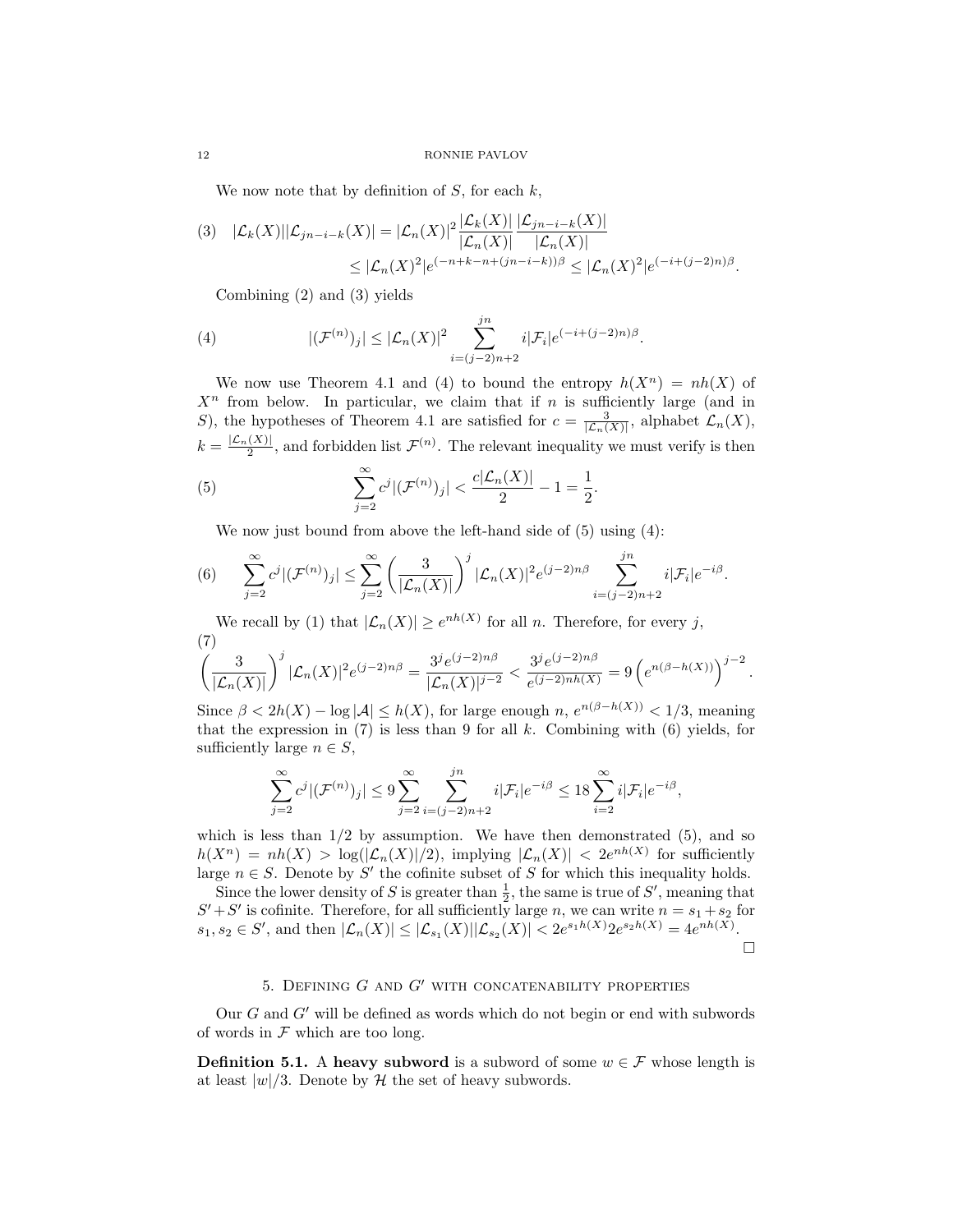**Definition 5.2.** For any subshift X with forbidden list  $\mathcal{F}$ , define P to be the set of all words in  $\mathcal{L}(X)$  which do not have any heavy subword as a prefix, define S to be the set of all words in  $\mathcal{L}(X)$  which do not have any heavy subword as a suffix, and define  $G = P \cap S$ .

It is immediate that the concatenation of two words in  $G$  cannot contain a forbidden word (such a forbidden word would contain a heavy subword in one of the concatenated words!). To prove that such a concatenation is actually in  $\mathcal{L}(X)$ , we will need a version of Miller's proof of Theorem 2.20 adapted to two-sided subshifts. We first define a two-sided analogue of his weight function.

**Definition 5.3.** If  $\mathcal{F} \subseteq \mathcal{A}^*$  and  $c > 0$ , for any  $w \in \mathcal{A}^*$  we define

$$
g_c(w):=\sum_{v\in \mathcal{F}}\left[\sum_{\substack{\ell\in \mathcal{A}^*:\vert\ell\vert<\vert v\vert,\\ \ell w \text{ begins with } v}}c^{\vert\ell\vert}+\sum_{\substack{r\in \mathcal{A}^*:\vert r\vert<\vert v\vert,\\ wr \text{ begins with } v}}c^{\vert r\vert}+2\sum_{\substack{\ell,r\in \mathcal{A}^*:\vert\ell\vert, \vert r\vert>0,\\ \ell w r=v}}c^{\vert\ell\vert+\vert r\vert}\right].
$$

We make the trivial observation that if  $w$  begins with, ends with, or is equal to some  $v \in \mathcal{F}$ , then  $g_c(w) \geq 1$ .

**Theorem 5.4.** If there exists  $c > |\mathcal{A}|^{-1}$  so that

$$
\sum_{n=1}^{\infty} |\mathcal{F}_n| c^n < \frac{|\mathcal{A}| c - 1}{2},
$$

then any w containing no word from F and satisfying  $g_c(w) < 1$  is in  $\mathcal{L}(X)$ .

Proof. Our proof is essentially just a more complicated version of the proof of Theorem 2.20 adapted to the two-sided setting. The fundamental claim we wish to verify is that for every  $w$ ,

(8) 
$$
\sum_{a,b\in\mathcal{A}} g_c(awb) \leq 2|\mathcal{A}|c^{-1}\sum_{n=1}^{\infty} |\mathcal{F}_n|c^n + |\mathcal{A}|c^{-1}g_c(w).
$$

Once this is verified, we would know that whenever  $g_c(w) < 1$ ,

$$
\sum_{a,b\in\mathcal{A}} g_c(awb) < 2|\mathcal{A}|c^{-1}\frac{|\mathcal{A}|c-1}{2} + |\mathcal{A}|c^{-1} = |\mathcal{A}|^2,
$$

implying that there exist  $a, b \in \mathcal{A}$  for which  $g_c(awb) < 1$ . Continuing in this way yields sequences  $(a_n)$  and  $(b_n)$  so that  $g_c(a_n \ldots a_1 w b_1 \ldots b_n) < 1$  for all n, implying that  $a_n \dots a_1 w b_1 \dots b_n$  does not begin with, end with, or equal any  $v \in \mathcal{F}$  for every n. Then, the biinfinite sequence  $\dots a_2 a_1 w b_1 b_2 \dots$  contains no word in F, and so is in X, implying that  $w \in \mathcal{L}(X)$ . It remains to verify (8).

Fix any  $w$ ,  $a$ , and  $b$ . Then by Definition 5.3,

(9) 
$$
\sum_{a,b\in\mathcal{A}} g_c(awb) =
$$

$$
\sum_{v\in\mathcal{F},a,b\in\mathcal{A}} \left[ \sum_{\substack{\ell\in\mathcal{A}^*:|\ell|<|v|,\\ \ell awb \text{ begins with } v}} c^{|\ell|} + \sum_{\substack{r\in\mathcal{A}^*:|r|<|v|,\\awb \text{ begins with } v}} c^{|r|} + 2 \sum_{\substack{\ell,r\in\mathcal{A}^*:|\ell|,|r|>0,\\ \ell awb r=v}} c^{|\ell|+|r|} \right].
$$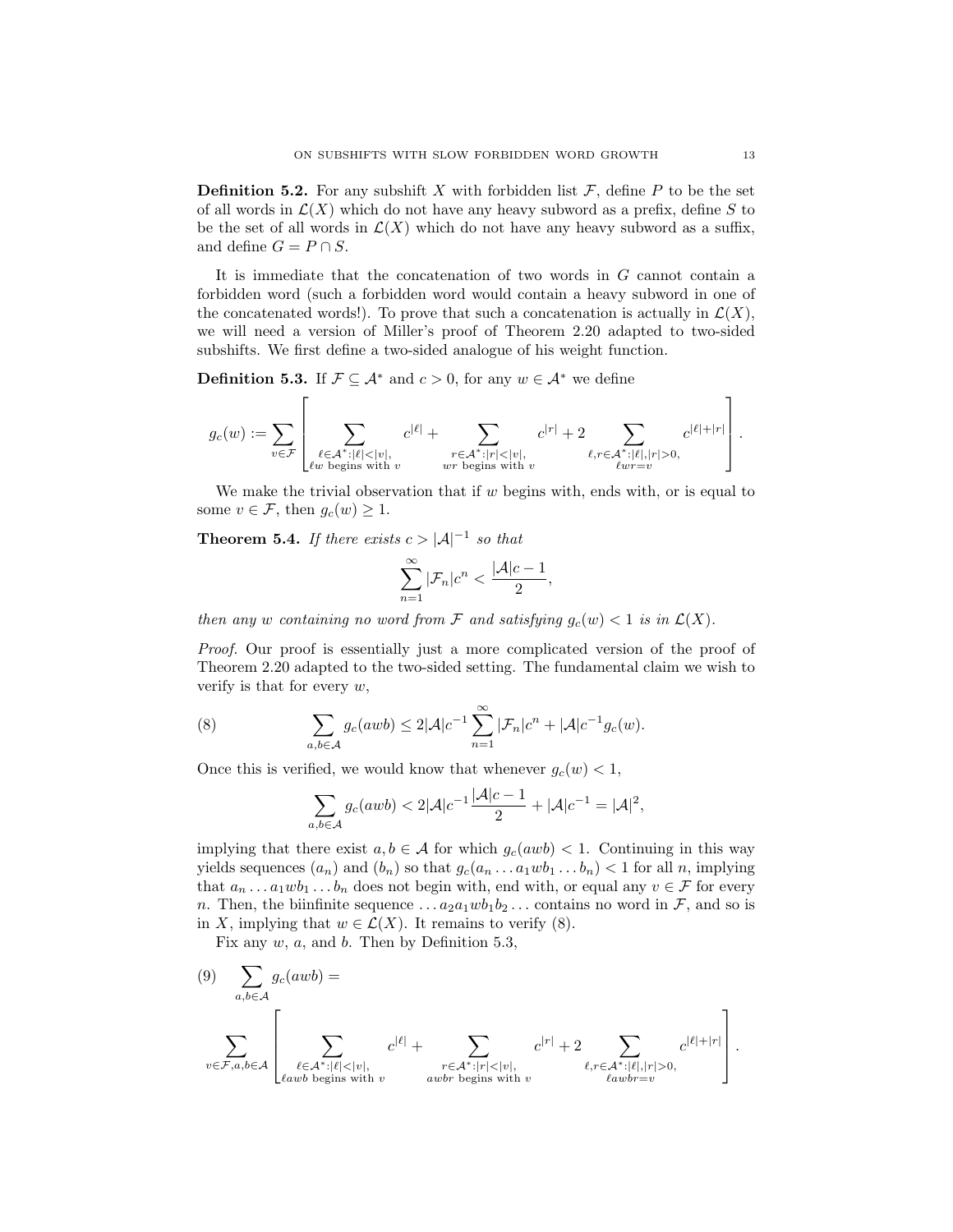We will rewrite each of the three terms on the right-hand side of (9).

$$
(2A) \sum_{v \in \mathcal{F}, a, b \in \mathcal{A}} \sum_{\ell \text{atw } b \text{ begins with } v} c^{|\ell|} = |\mathcal{A}| \sum_{v \in \mathcal{F}, a \in \mathcal{A}} \sum_{\ell \in \mathcal{A}^* : \ell \leq |v|, \ell \neq v} c^{|\ell|} + |\mathcal{A}| \sum_{v \in \mathcal{F}, a \in \mathcal{A}} \sum_{\ell \in \mathcal{A}^* : \ell \leq |v|, \ell \neq v} c^{|\ell|} + \sum_{\ell \in \mathcal{F}, a, b \in \mathcal{A}} \sum_{\ell \text{atw } b \text{ begins with } v} c^{|\ell|} + |\mathcal{A}| c^{-1} \sum_{\ell \text{atw } b \text{ begins with } v} c^{|\ell|} + \sum_{\ell \text{atw } b \text{ signs with } v} c^{|\ell|} + c^{-2} \sum_{\ell \text{atw } b \text{ returns } v} c^{|\ell|} + \sum_{\ell \text{atw } b \text{ regions with } v} c^{|\ell|} + c^{-2} \sum_{\ell \in \mathcal{F}, a, \ell \in \mathcal{A}^*, b \in \mathcal{A}} \sum_{\ell \text{atw } b \text{ regions with } v} c^{|\ell|} + |\mathcal{A}| c^{-1} \sum_{\ell \in \mathcal{F}, a, b \in \mathcal{A}} \sum_{\ell \text{atw } b \text{ regions with } v} c^{|\ell|} + |\mathcal{A}| \sum_{\ell \in \mathcal{F}, a, b \in \mathcal{A}} \sum_{\ell \text{atw } b \text{ regions with } v} c^{|\ell|} + |\mathcal{A}| \sum_{\ell \in \mathcal{F}, b \in \mathcal{A}} \sum_{\ell \text{atw } b \text{ regions with } v} c^{|\ell|} + |\mathcal{A}| \sum_{\ell \in \mathcal{F}, b \in \mathcal{A}} \sum_{\ell \text{atw } b \text{ regions with } v} c^{|\ell|} + \sum_{\ell \text{atw } b \text{ regions with } v} c^{|\ell|} + |\mathcal{A}| \sum_{\ell \text{atw } b \text{ regions with } v} c^{|\ell|} + |\mathcal{A}| \sum_{\ell \text{atw } b \text{ regions with } v} c^{|\ell|} + |\mathcal{A}| \sum_{\ell \text{
$$

(In (I), (II), (IV), and (V), the factor of  $|\mathcal{A}|$  comes from removing the summation over either  $a$  or  $b$  in a constant quantity.) We now bound the right-hand side of  $(8)$ from below.

$$
2|\mathcal{A}|c^{-1}\sum_{n=1}^{\infty}|\mathcal{F}_n|c^n+|\mathcal{A}|c^{-1}g_c(w)=2|\mathcal{A}|c^{-1}\sum_{n=1}^{\infty}|\mathcal{F}_n|c^n+|\mathcal{A}|c^{-1}\sum_{v\in\mathcal{F}}\sum_{\ell\in\mathcal{A}^*:\|\ell|<|v|, \atop \ell w \text{ begins with } v}c^{|\ell|}+\\|\mathcal{A}|c^{-1}\sum_{v\in\mathcal{F}}\sum_{\substack{r\in\mathcal{A}^*:\|r|<|v|, \atop \ell w \text{ begins with } v}}c^{|r|}+2|\mathcal{A}|c^{-1}\sum_{v\in\mathcal{F}}\sum_{\ell,r\in\mathcal{A}^*:\|\ell|,|r|>0, \atop \ell w r - v}c^{|\ell|+|r|}\geq\\2|\mathcal{A}|c^{-1}\sum_{n=1}^{\infty}|\mathcal{F}_n|c^n+|\mathcal{A}|c^{-1}\sum_{v\in\mathcal{F}}\sum_{\substack{\ell\in\mathcal{A}^*:\|\ell|<|v|, \atop \ell w \text{ begins with } v}}c^{|\ell|+|r|}+\\(\text{where } \ell w \text{ begins with } v\text{ is given by } \epsilon w \text{ for } w \text{ to } w \text{ and } w
$$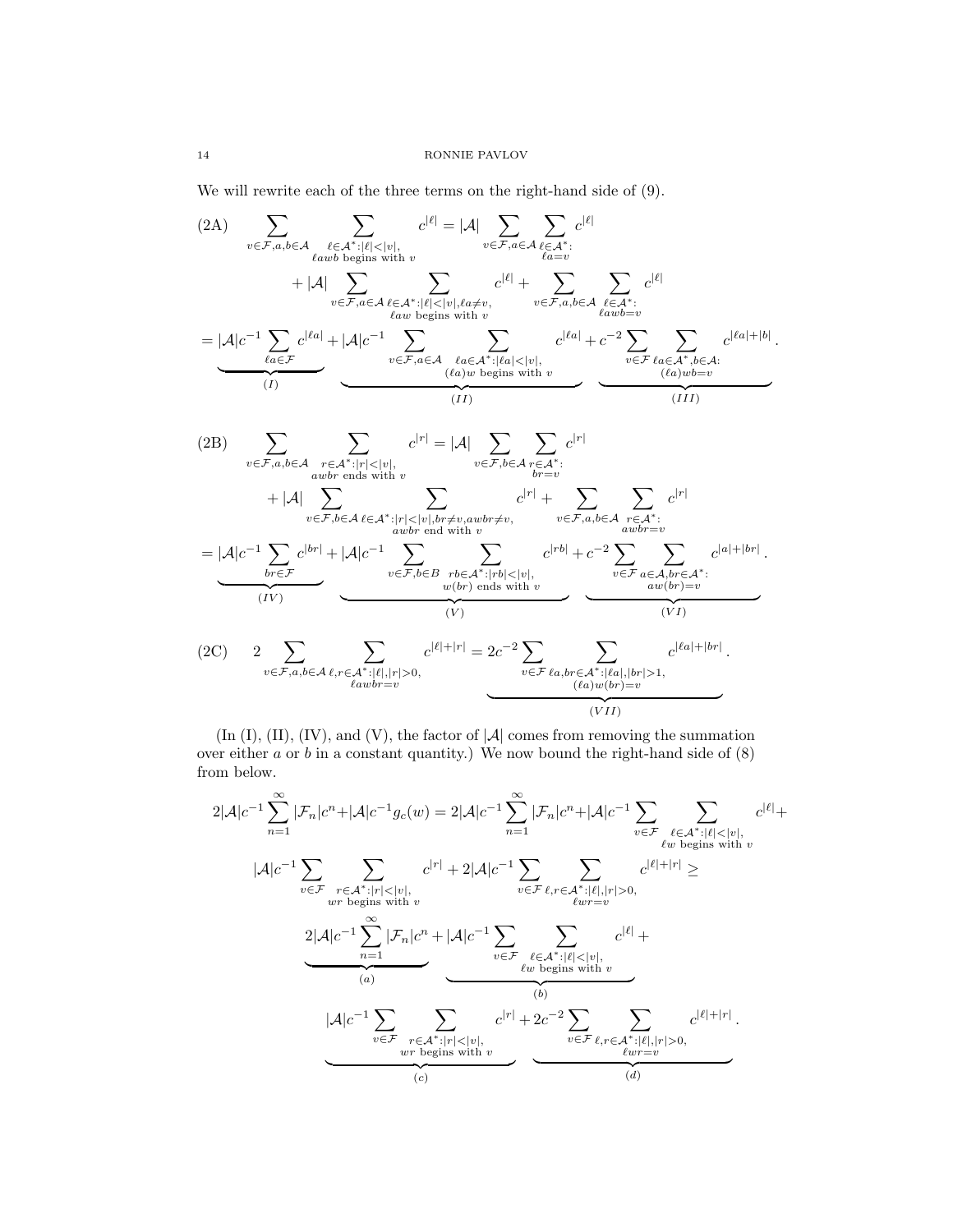(The final inequality uses the fact that  $c > |\mathcal{A}|^{-1}$ .) We now claim that the portions  $(I)$  - (VII) of  $(2A)$ ,  $(2B)$ , and  $(2C)$  are all present in  $(a)$  -  $(d)$ .

Specifically,  $(I) + (IV) = (a)$ ,  $(II) \leq (b)$  and  $(V) \leq (c)$ , and  $(III) + (VI) +$  $(VII) \leq (d)$   $((VII)$  corresponds to the case  $|\ell|, |r| > 1$  in  $(d)$ ,  $(III)$  to  $|\ell| \geq 1$  and  $|r| = 1$ , and  $(VI)$  to  $|\ell| = 1$  and  $|r| \geq 1$ ;  $|\ell| = |r| = 1$  is counted in both  $(III)$ and  $(VI)$ , but this is taken care of by the factor of 2 in  $(d)$ ). This verifies (8) and completes the proof.

$$
\qquad \qquad \Box
$$

We are now prepared to prove that for 'small'  $\mathcal{F}, v, w \in G \Longrightarrow vw \in \mathcal{L}(X)$ .

Theorem 5.5. If there exists  $c > |\mathcal{A}|^{-1}$  so that  $\sum_{n=1}^{\infty} |\mathcal{F}_n| c^n < \frac{|\mathcal{A}| c - 1}{2}$  $rac{c-1}{2}$  and  $\sum_{n=1}^{\infty} n|\mathcal{F}_n|c^{n/3} < 1/4$ , then for any  $v, w \in G$ ,  $vw \in \mathcal{L}(X)$ .

*Proof.* This is essentially just an application of Theorem 5.4. Assume that  $v, w \in G$ . Since  $v$  and  $w$  do not begin or end with a heavy subword, any subword of a word  $u \in \mathcal{F}$  contained in vw has length at most  $2|u|/3$ . Therefore, for any c,

$$
(10)
$$

$$
g_c(vw) = \sum_{t \in \mathcal{F}} \left[ \sum_{\substack{\ell \in \mathcal{A}^* : |\ell| < |t|, \\ \ell vw \text{ begins with } t}} c^{|\ell|} + \sum_{\substack{r \in \mathcal{A}^* : |r| < |t|, \\ vwr \text{ begins with } t}} c^{|r|} + 2 \sum_{\substack{\ell, r \in \mathcal{A}^* : |\ell|, |r| > 0, \\ \ell vwr = t}} c^{|\ell| + |r|} \right]
$$

$$
\leq \sum_{t \in \mathcal{F}} 4tc^{t/3} = 4 \sum_{n=1}^{\infty} n |\mathcal{F}_n| c^{n/3}.
$$

Therefore,  $g_c(vw) < 1 = (|\mathcal{A}|c-1)/2$  by assumption, and by Theorem 5.4,  $vw \in$  $\mathcal{L}(X)$ .

$$
\Box
$$

We can now similarly define  $G'$ .

**Definition 5.6.** A heavy' subword is a subword of some  $w \in \mathcal{F}$  whose length is at least  $|w|/4$ . Denote by  $\mathcal{H}'$  the set of heavy subwords.

**Definition 5.7.** For any subshift X with forbidden list  $\mathcal{F}$ , define P' to be the set of all words in  $\mathcal{L}(X)$  which do not have any heavy' subword as a prefix, define S' to be the set of all words in  $\mathcal{L}(X)$  which do not have any heavy' subword as a suffix, and define  $G'=P'\cap S'.$ 

We omit the proof of the following, since it is analogous to the proof of Theorem 5.5.

Theorem 5.8. If there exists  $c > |\mathcal{A}|^{-1}$  so that  $\sum_{n=1}^{\infty} |\mathcal{F}_n| c^n < \frac{|\mathcal{A}| c - 1}{2}$  $rac{c-1}{2}$  and  $\sum_{n=1}^{\infty} n|\mathcal{F}_n|c^{n/4} < 1/4$ , then for any  $u, v, w \in G$ ,  $uvw \in \mathcal{L}(X)$ .

6. BOUNDING  $\mu(G_n)$  AND/OR  $\mu(G'_n)$  AWAY FROM 0

The final hypothesis we must prove is that the sets  $G_n$  and/or  $G'_n$  have measures bounded away from 0 along a syndetic set for any ergodic MME; we begin by working with  $G_n$  via  $P_n$  and  $S_n$ . Our proof will use some results from [22] about a class of subshifts called coded subshifts, which we now define.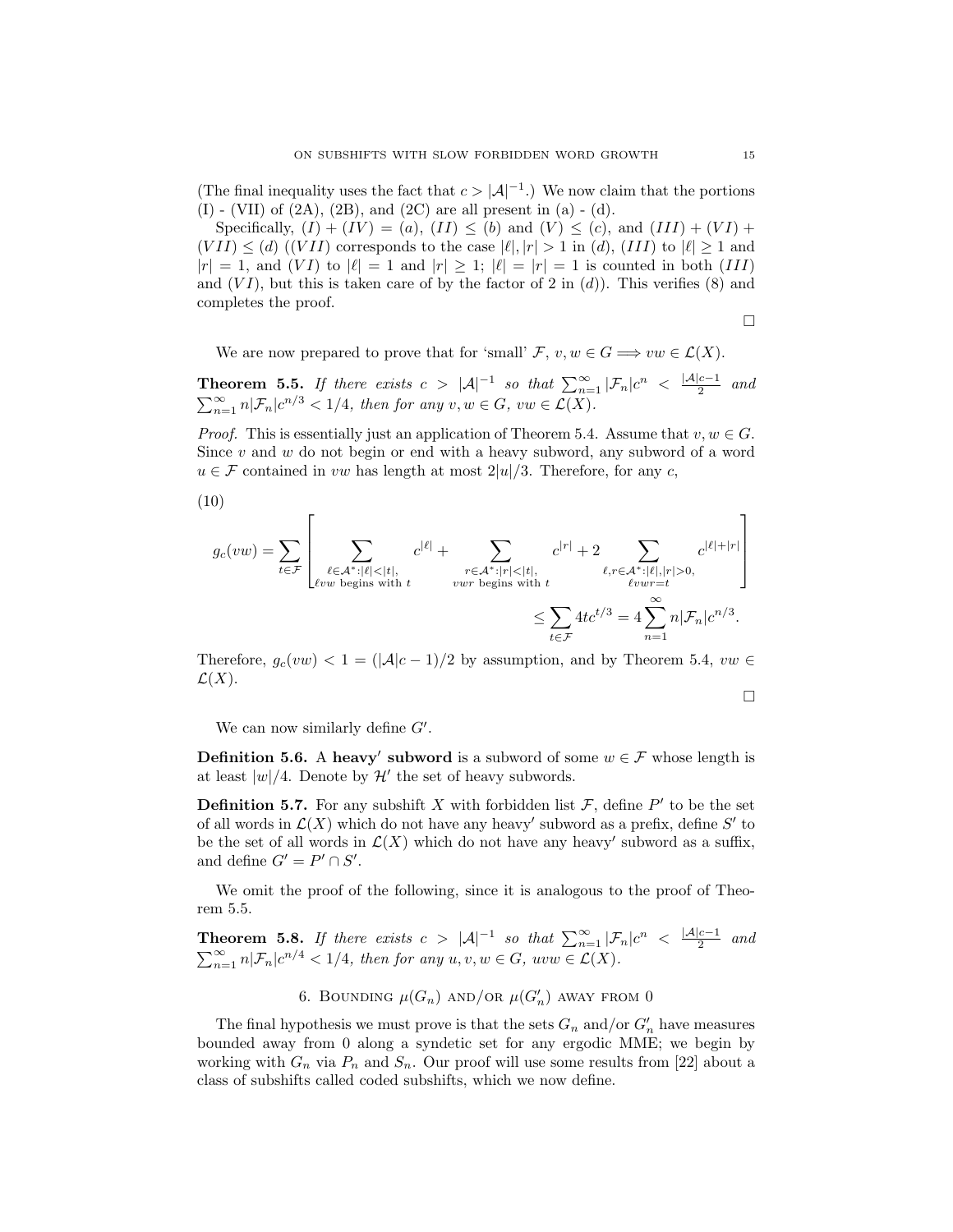**Definition 6.1.** Given a set  $C \subseteq A^*$  of **code words**, the **coded subshift** induced by  $C$  is the closure of the set of shifts of biinfinite concatenations of words from  $C$ .

Recall that  $H$  denotes the set of heavy subwords.

**Theorem 6.2.** If there exists  $\alpha < h(X)$  so that  $\sum_{n=1}^{\infty} |\mathcal{H}_n|e^{-n\alpha} < 1 - e^{-\alpha}$ , then for every ergodic MME  $\mu$  on X,  $\mu(P_n)$  and  $\mu(S_n)$  are bounded away from 0.

*Proof.* Formally, define  $\overline{P}_n = \{x : x([0,n)) \in P_n\}$ ; then  $\mu(\overline{P}_n) = \mu(P_n)$ , and  $\overline{P}_1 \supset \overline{P}_2 \supset \ldots$  Therefore, we need only prove that  $\mu(P_n) \to 0$ . For a contradiction, assume that  $\mu(P_n) \to 0$ . Choose any  $\epsilon > 0$ , and take N s.t.  $\mu(\overline{P}_N) < \epsilon$ . For every  $n$ , define

$$
W_n := \{ w \in \mathcal{L}_n(X) : |\{ 0 \le i < n - N \ : \ w([i, i + N)) \in P_N \}| < 2n\epsilon \}.
$$

By Birkhoff's ergodic theorem (applied to  $f = \chi_{\overline{P}_N}$ ),  $\mu(W_n) \to 1$ , and so by the Shannon-McMillan-Brieman theorem,

(11) 
$$
\liminf_{n} \frac{\log |W_n|}{\log n} \to h(\mu) = h(X).
$$

We will now give a procedure to bound  $|W_n|$  from above. Choose any  $w \in W_n$ , begin at  $i = 0$ , and iterate the following procedure: if  $w([i, i + N)) \notin P_N$ , then there exists  $k \leq N$  so that  $w([i, i + k))$  is a heavy subword; increment i to  $i + k$ . If  $w([i, i+N)) \in P_N$ , then change  $w(i)$  to a  $*$  symbol and increment i to  $i+1$ . When i first becomes at least  $n - N$ , replace  $w(i), \ldots, w(n-1)$  with  $*$  symbols, and end. Denote the resulting word by  $c(w)$ .

We note that  $c(w)$  is a concatenation of heavy subwords of lengths less than N and  $*$ s, and so  $c(w)$  is contained in the language of the coded subshift with code word set  $C_N = \{*\} \cup \bigcup_{i=1}^N \mathcal{H}_i$ ; denote this coded subshift by  $X_N$ . We also note that there are fewer than  $2n\epsilon + N *$  symbols in  $c(w)$  by definition of  $W_n$ . Finally, we note that every w is determined entirely by  $c(w)$  and the letters of w at locations of  $*$  symbols in  $c(w)$ , and so

$$
|W_n| \leq |\mathcal{A}|^{2n\epsilon + N} |\mathcal{L}_n(X_N)|.
$$

Taking logarithms, dividing by n, letting  $n \to \infty$ , and applying (11) yields

(12) 
$$
h(X) \leq 2\epsilon \log |\mathcal{A}| + h(X_N).
$$

We will now use a result from [22], which bounds the entropy of a coded subshift defined by code word set  $C$  in terms of a generating function

$$
f_C(\alpha) := \sum_{w \in C} e^{-|w|\alpha}
$$

and the so-called limit subshift of biinfinite sequences obtained as limits of individual code words of increasing lengths. Since  $C_N$  is finite, the corresponding limit subshift  $L_N$  is empty. Theorem 1.7 of [22] states that for any  $\alpha > h(L_N)$ , if  $f_{C_N}(\alpha) < 1$ , then  $h(C_N) \leq \alpha$ . By definition, for the  $\alpha$  from the theorem,

$$
f_{C_N}(\alpha) = e^{-\alpha} + \sum_{n=1}^N |\mathcal{H}_n| e^{-n\alpha} \le e^{-\alpha} + \sum_{n=1}^\infty |\mathcal{H}_n| e^{-n\alpha},
$$

which is less than 1 by assumption. Therefore,  $h(X_N) \leq \alpha$ , and so by (12),  $h(X) \leq$  $2\epsilon \log |\mathcal{A}| + \alpha$ . Since  $\epsilon$  was arbitrary,  $h(X) \leq \alpha$ . This is a contradiction, implying that our original assumption was wrong and  $\mu(P_n)$  is bounded away from 0.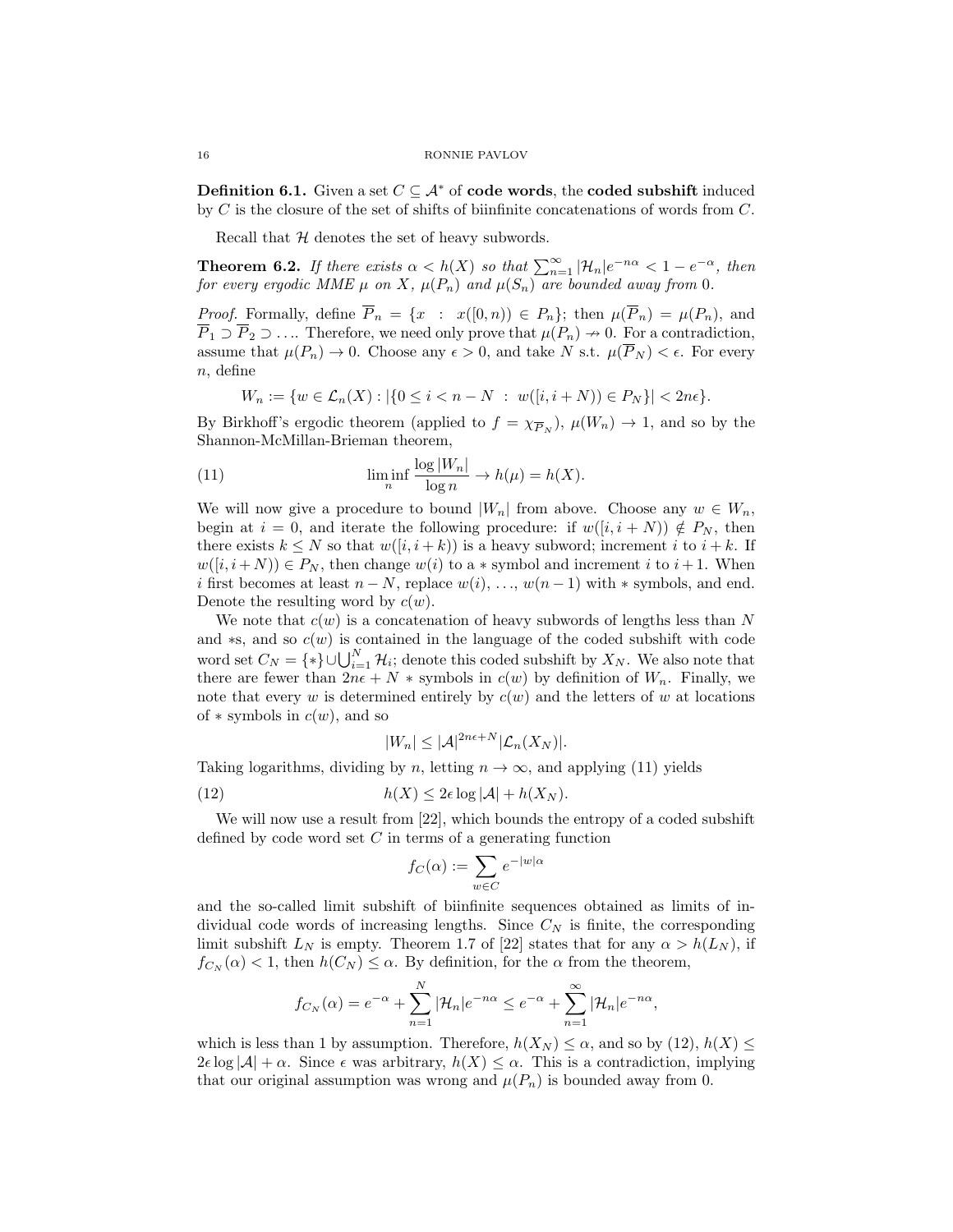The proof that  $\mu(S_n)$  is bounded away from 0 is nearly identical, using sets  $\overline{S}_n = \{x : x((-n, 0]) \in S_n\}$  and representing words in an analogous version of  $W_n$ as concatenations by starting from the right side and moving to the left.

 $\Box$ 

**Theorem 6.3.** If there exists  $\alpha < h(X)$  so that  $\sum_{n=1}^{\infty} |\mathcal{H}_n|e^{-n\alpha} < 1 - e^{-\alpha}$ , then for every ergodic MME  $\mu$  on X, there exist  $\epsilon > 0$  and a syndetic set S so that  $\mu(G_n) > \epsilon$  for  $n \in S$ .

*Proof.* Choose any ergodic MME  $\mu$  on X, and as earlier, define  $\overline{P}_n = \{x :$  $x([0,n)) \in P_n$ ,  $\overline{P} = \bigcap_{n=1}^{\infty} \overline{P}_n$ , and similarly define  $\overline{S}_n = \{x : x([-n,0)) \in S_n\}$ and  $\overline{S} = \bigcap_{n=1}^{\infty} S_n$ . By Theorem 6.2, there exists  $\epsilon > 0$  so that  $\mu(\overline{P}), \mu(\overline{S}) > \epsilon$ . By ergodicity,  $\mu\left(\bigcup_{i=-\infty}^{\infty} \sigma^i \overline{P}\right), \mu\left(\bigcup_{i=-\infty}^{\infty} \sigma^i \overline{S}\right) = 1$ , and so there exists N so that  $\mu(\bigcup_{i=0}^{N-1} \sigma^i \overline{P}), \mu(\bigcup_{i=0}^{N-1} \sigma^i \overline{S}) > 3/4$  (recall that  $\mu$  is  $\sigma$ -invariant).

Now, fix any  $n$ . Clearly

$$
\mu\left(\bigcup_{i=0}^{N-1}\sigma^{-i}\overline{P}\cap\bigcup_{j=0}^{N-1}\sigma^{-n+j}\overline{S}\right) > 1/2,
$$

and so there exist  $0 \le i, j \lt N$  so that  $\mu(\sigma^{-i}\overline{P} \cap \sigma^{-n+j}\overline{S}) > \frac{1}{2N^2}$ . Finally, we note that every x in this intersection has  $x([i, n - j)) \in G_{n-j-i}$ . Therefore,  $\mu(G_{n-j-i}) > \frac{1}{2N^2}$ . Since *n* was arbitrary and  $i + j < 2N$ , we are finished by taking  $\epsilon = \frac{1}{2N^2}.$ 

 $\Box$ 

The proof of the following result about  $G'$  is extremely similar and so omitted.

**Theorem 6.4.** If there exists  $\alpha < h(X)$  so that  $\sum_{n=1}^{\infty} |\mathcal{H}'_n|e^{-n\alpha} < 1 - e^{-\alpha}$ , then for every ergodic MME  $\mu$  on X, there exist  $\epsilon > 0$  and a syndetic set S so that  $\mu(G'_n) > \epsilon \text{ for } n \in S.$ 

Finally, we will want versions using  $|\mathcal{F}_n|$  in the hypothesis (rather than  $|\mathcal{H}_n|$  or  $|\mathcal{H}_n'|)$  for consistency with our other results. We again begin with  $G.$ 

**Theorem 6.5.** If there exists  $\alpha < h(X)$  so that  $\sum_{n=1}^{\infty} n^2 |\mathcal{F}_n| e^{-(n/3)\alpha} < 1 - e^{-\alpha}$ , then for every ergodic MME  $\mu$  on X, there exist  $\epsilon > 0$  and a syndetic set S so that  $\mu(G_n) > \epsilon$  for all  $n \in S$ .

*Proof.* For each  $w \in \mathcal{F}$  of length n, and each  $\lceil n/3 \rceil \leq i \leq n$ , there are less than or equal to  $n-i+1$  heavy subwords of w of length i. Therefore,  $|\mathcal{H}_i| \leq \sum_{n=i}^{3i} (n-i)|\mathcal{F}_n|$ and so

$$
(13)\sum_{i=1}^{\infty}|\mathcal{H}_i|e^{-i\alpha} \leq \sum_{i=1}^{\infty}e^{-i\alpha}\sum_{n=i}^{3i}(n-i+1)|\mathcal{F}_n| \leq \sum_{n=1}^{\infty}n^2|\mathcal{F}_n|e^{-(n/3)\alpha} < 1 - e^{-\alpha}.
$$

The proof is now completed by using Theorem 6.3.

 $\Box$ 

The following is proved analogously.

**Theorem 6.6.** If there exists  $\alpha < h(X)$  so that  $\sum_{n=1}^{\infty} n^2 |\mathcal{F}_n| e^{-(n/4)\alpha} < 1 - e^{-\alpha}$ , then for every ergodic MME  $\mu$  on X, there exist  $\epsilon > 0$  and a syndetic set S so that  $\mu(G'_n) > \epsilon$  for all  $n \in S$ .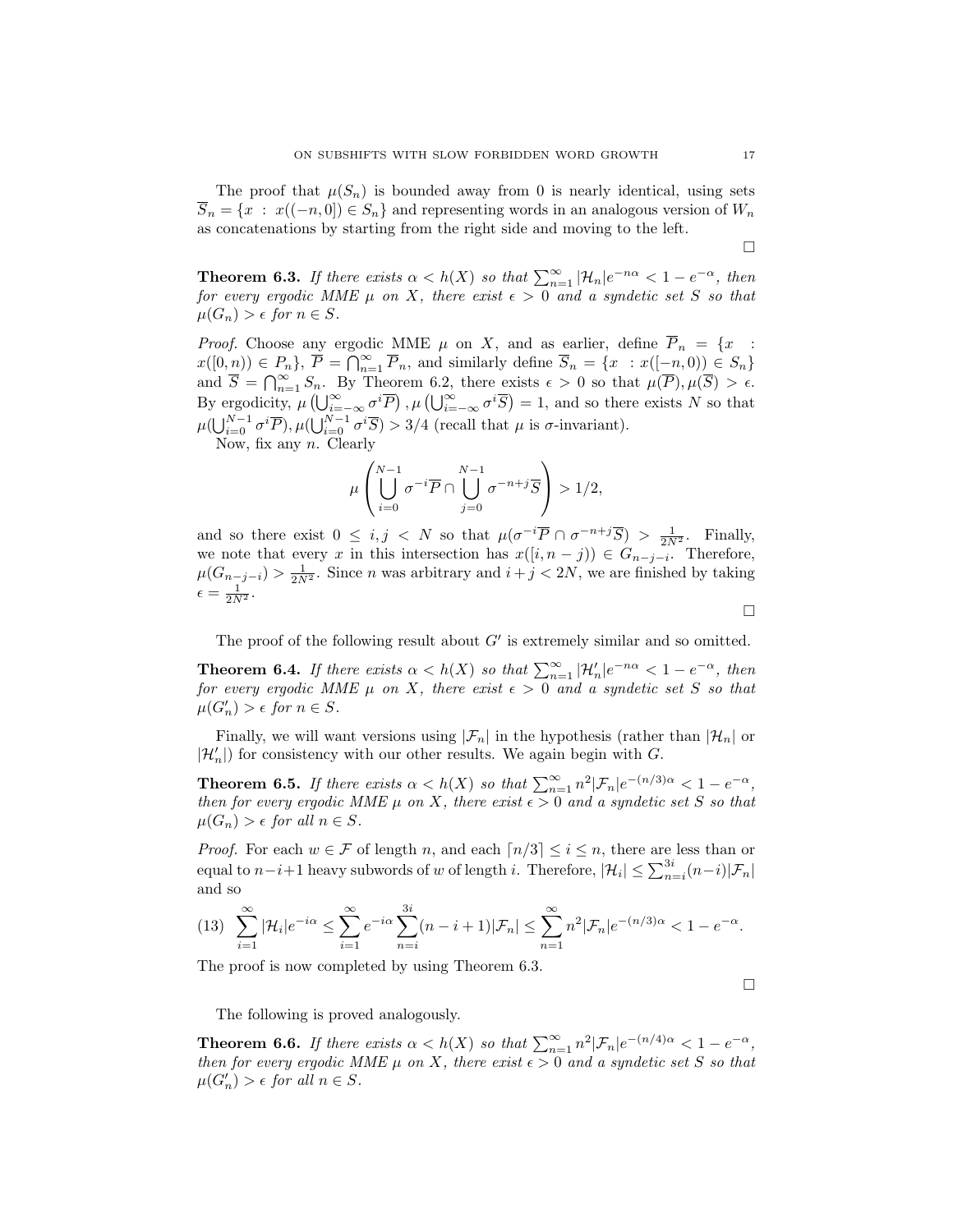7. PROVING UNIQUE MME/K-PROPERTY/GIBBS BOUNDS FOR 'SMALL'  $\mathcal F$ 

We may now give a simple quantitative condition on  $\mathcal F$  so that X has a unique MME with the K-property.

We begin with a simple lemma yielding an explicit lower bound on  $h(X)$ .

**Theorem 7.1.** If  $\sum_{n=1}^{\infty} |\mathcal{F}_n|(3/|\mathcal{A}|)^n < \frac{1}{5}$ , then  $h(X) > \log(3|\mathcal{A}|/5)$ .

*Proof.* This follows immediately from Theorem 4.1 with  $k = 3|\mathcal{A}|/5 + 1$  and  $c =$  $3/|\mathcal{A}|$ .

**Theorem 7.2.** If  $\sum_{n=1}^{\infty} n^2 |\mathcal{F}_n|(3/|\mathcal{A}|)^{n/3} < \frac{1}{36}$ , then X has a unique MME, which has the K-property.

*Proof.* Suppose that  $\mathcal F$  and  $\mathcal A$  satisfy the stated hypothesis, i.e. that

(14) 
$$
\sum_{n=1}^{\infty} n^2 |\mathcal{F}_n|(3/|\mathcal{A}|)^{n/3} < \frac{1}{36}.
$$

This clearly implies the hypothesis of Theorem 7.1, and so  $h(X) > log(3|\mathcal{A}|/5)$ . Therefore,  $2h(X) - \log |\mathcal{A}| > \log(9|\mathcal{A}|/25) > \log(|\mathcal{A}|/3)$ , and so we can take  $\beta =$  $log(|A|/3)$  in Theorem 4.3. The required inequality is

$$
\sum_{n=1}^{\infty} n|\mathcal{F}_n|(3/|\mathcal{A}|)^n < \frac{1}{36},
$$

which follows from  $(14)$ . Therefore, the conclusion of Theorem 4.3 holds.

Now, define G as was done in Section 5. We now wish to apply Theorem 5.5 with  $c = 3/|\mathcal{A}|$ . The required inequalities are then

$$
\sum_{n=1}^{\infty} |\mathcal{F}_n|(3/|\mathcal{A}|)^n < \frac{c|\mathcal{A}| - 1}{2} = 1
$$
 and  

$$
\sum_{n=1}^{\infty} n|\mathcal{F}_n|(3/|\mathcal{A}|)^{n/3} < \frac{1}{4},
$$

both of which clearly follow from  $(14)$ . Therefore, we know that G has the concatenatability property from Theorem 5.5.

Finally, we recall that  $h(X) > \log(3|\mathcal{A}|/5)$ , and so we can take  $\alpha = \log(3|\mathcal{A}|/5)$ in Theorem 6.5. The required inequality is

$$
\sum_{n=1}^{\infty} n^2 |\mathcal{F}_n|(5/3|\mathcal{A}|)^{n/3} < 1 - \frac{5}{3|\mathcal{A}|}.
$$

This follows from (14), if we note that  $5/3 < 3$  and that  $|\mathcal{A}| > 1$ , and so the righthand side above is at least  $\frac{1}{6}$ . So, the conclusion of Theorem 6.5 also holds, and now uniqueness of the MME  $\mu$  on X is an immediate consequence of Theorems 3.2, 4.3, 5.5, and 6.5.

We will now use a result of Ledrappier (Proposition 1.4 from [18]) which states that if X is a subshift and  $X \times X$  has a unique MME (which must be  $\mu \times \mu$ ), then  $\mu$  has the K-property. We wish to use Theorem 3.2 on  $X \times X$ , and first note that if we define  $G_n^{(2)} = G_n \times G_n$ , then all properties from the hypotheses of Theorem 3.2 automatically carry over from X except for the last one, that  $\nu(G_n^{(2)})$  is bounded away from 0 along a syndetic set for every ergodic MME  $\nu$  on  $X \times X$ . We will verify this by using Theorem 6.3.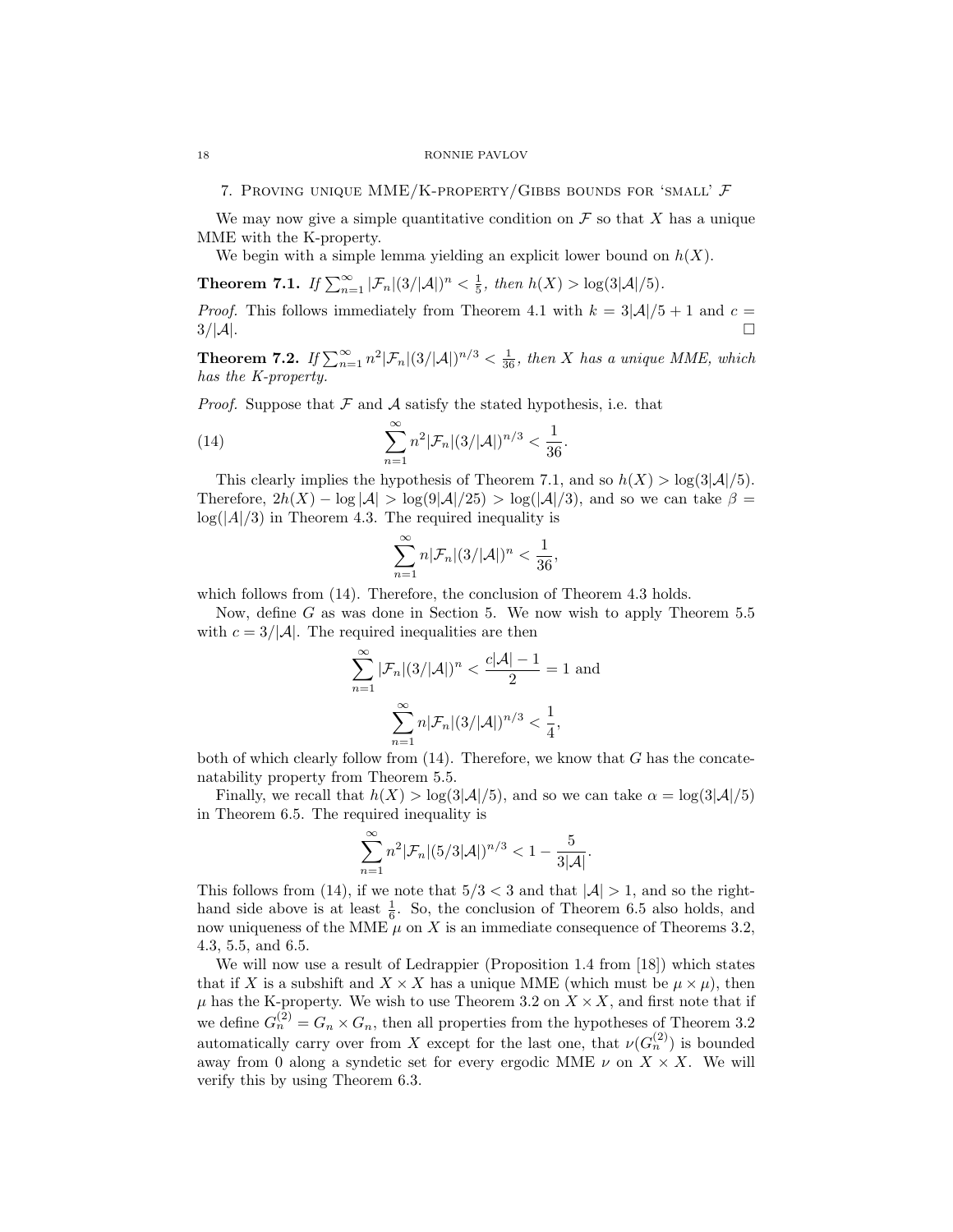It is clear that  $X \times X$  can be viewed as a subshift on alphabet  $\mathcal{A}^2$  with forbidden list  $\mathcal{F}^{(2)} = \{(v, w) : v \in \mathcal{F}, |w| = |v|\} \cup \{(v, w) : w \in \mathcal{F}, |v| = |w|\}.$  By Theorem 7.1,  $h(X \times X) = 2h(X) \ge \log(9|\mathcal{A}|^2/25)$ . Every heavy subword of a word in  $\mathcal{F}^{(2)}$  has either first or second coordinate given by a heavy subword of  $\mathcal{F}$ , and so if we define  $\mathcal{H}_n$  to be the set of heavy subwords of words in  $\mathcal{F}$  and  $\mathcal{H}_n^{(2)}$  to be the set of heavy subwords of words in  $\mathcal{F}^{(2)}$ , then  $|\mathcal{H}_n^{(2)}| \leq 2|\mathcal{H}_n||\mathcal{A}|^n$ , and as argued in the proof of Theorem 6.3,  $|\mathcal{H}_i| \leq \sum_{n=i}^{3i} (n-i+1)|\mathcal{F}_n|$  for all *i*. Then,

$$
\sum_{i=1}^{\infty} |\mathcal{H}_i^{(2)}| (3/|\mathcal{A}|^2)^i \leq \sum_{i=1}^{\infty} 2|\mathcal{H}_i| (3/|\mathcal{A}|)^i \leq 2 \sum_{i=1}^{\infty} (3/|\mathcal{A}|)^i \sum_{n=i}^{3i} (n-i+1)|\mathcal{F}_n|
$$
  

$$
\leq 2 \sum_{n=1}^{\infty} n^2 |\mathcal{F}_n| (3/|\mathcal{A}|)^{n/3}.
$$

We now apply Theorem 6.3 with  $\alpha = \log(|\mathcal{A}|^2/3)$ ; note that  $\alpha < h(X \times X)$ ,  $e^{-\alpha} = \frac{3}{|A|^2} \leq \frac{3}{4}$  and that by (14), the final term above is less than  $\frac{1}{18} < 1 - e^{-\alpha}$ . Therefore,  $\nu(G_n^{(2)})$  is bounded away from 0 along a syndetic set for every ergodic MME  $\nu$  on  $X \times X$ . Now all hypotheses of Theorem 3.2 are satisfied, so  $X \times X$  has a unique MME  $\mu \times \mu$ , implying that  $\mu$  has the K-property.

 $\Box$ 

Under slightly stronger hypotheses, we can use Theorems 3.4 and 3.5 to prove Gibbs bounds for the unique MME  $\mu$  guaranteed by Theorem 7.2 for many words in  $\mathcal{L}(X)$ , in the spirit of similar results proved in [5]. Recall the definition of  $G'$ from Section 5.

**Theorem 7.3.** If  $\sum_{n=1}^{\infty} n^2 |\mathcal{F}_n|(3/|\mathcal{A}|)^{n/4} < \frac{1}{36}$  and  $\mu$  is the unique MME on the induced subshift X (guaranteed by Theorem 7.2), then there exist  $\epsilon > 0$  and a syndetic set S so that  $\mu(G'_n) > \epsilon$  for all  $n \in S$ , and there exist constants D, D' so that for all  $w \in G'$ ,

$$
De^{-|w|h(X)} \leq \mu(|w|) \leq D'e^{-|w|h(X)}
$$
.

*Proof.* Assume that  $F$  and  $A$  satisfy the hypotheses, i.e. that

(15) 
$$
\sum_{n=1}^{\infty} n^2 |\mathcal{F}_n|(3/|\mathcal{A}|)^{n/4} < \frac{1}{36}.
$$

This is stronger than the hypothesis of Theorem 7.2, and so we know that  $h(X)$  $log(3|\mathcal{A}|/5)$ , that X has a unique MME  $\mu$ , and that the conclusion of Theorem 4.3 holds for X. Theorem 3.5 then implies the desired upper bound for  $\mu$  (in fact, this upper bound holds for all words in  $\mathcal{L}(X)$ . It remains only to verify the hypotheses of Theorem 3.4 to get the lower bound.

We now wish to apply Theorem 5.8 with  $c = 3/|\mathcal{A}|$ . The required inequalities are then

$$
\sum_{n=1}^{\infty} |\mathcal{F}_n|(3/|\mathcal{A}|)^n < \frac{c|\mathcal{A}| - 1}{2} = 1
$$
 and  

$$
\sum_{n=1}^{\infty} n|\mathcal{F}_n|(3/|\mathcal{A}|)^{n/4} < \frac{1}{4},
$$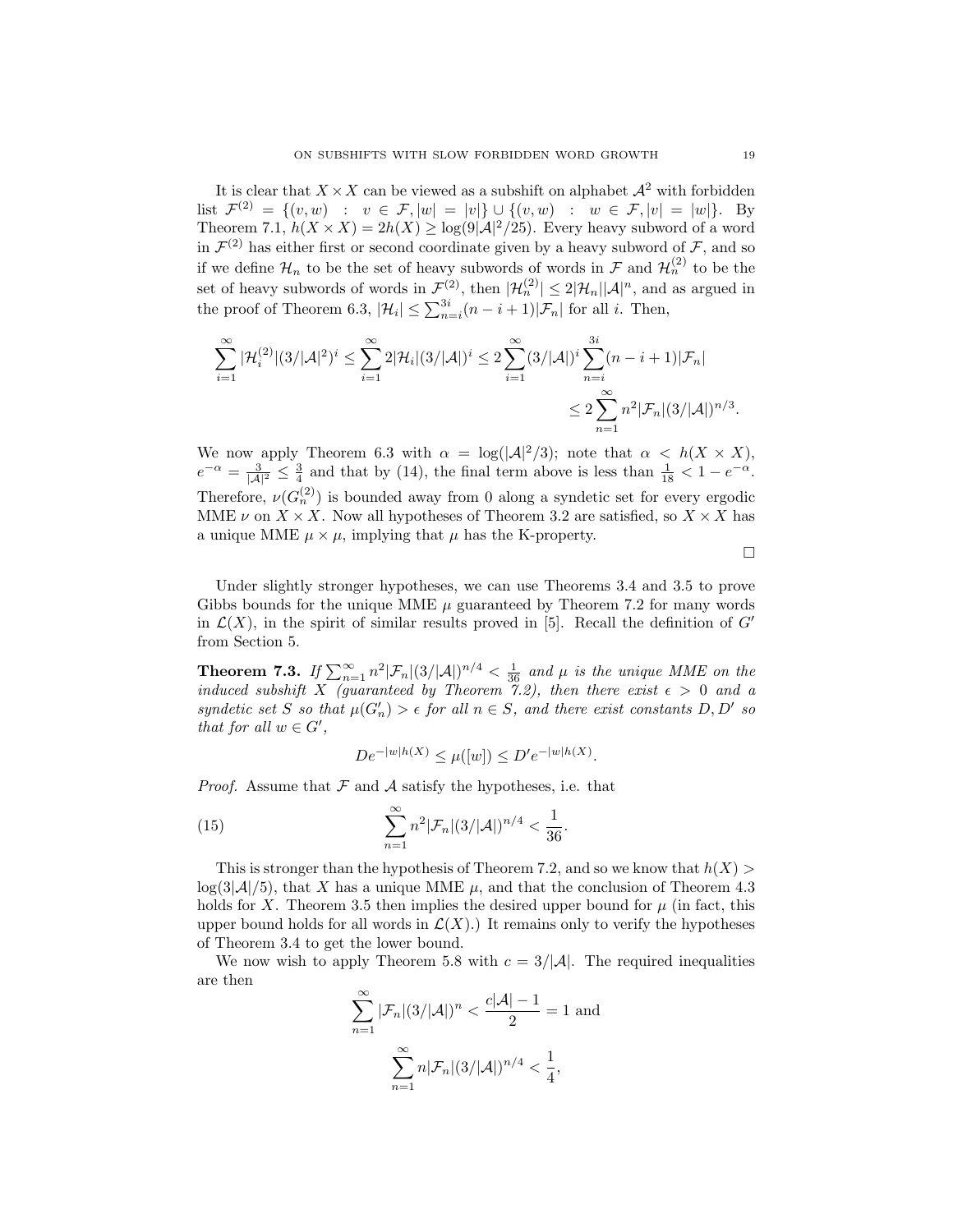both of which clearly follow from  $(15)$ . Therefore, we know that  $G'$  has the threefold concatenatability property from Theorem 5.8.

Finally, we recall that  $h(X) > \log(3|\mathcal{A}|/5)$ , and so we can take  $\alpha = \log(3|\mathcal{A}|/5)$ in Theorem 6.6. The required inequality is

$$
\sum_{n=1}^{\infty} n^2 |\mathcal{F}_n|(5/3|\mathcal{A}|)^{n/4} < 1 - \frac{5}{3|\mathcal{A}|}.
$$

This follows from (14), if we note that  $5/3 < 3$  and that  $|\mathcal{A}| > 1$ , and so the righthand side above is at least  $\frac{1}{6}$ . The conclusion of Theorem 6.6 then holds, and our proof is now complete by using Theorem 3.4.

 $\Box$ 

Remark 7.4. We have made no effort to optimize constants throughout, instead just aiming to give a proof of concept for the heuristic "infinite forbidden lists which are small in some way can imply good properties," and so some constants might be improvable. However, we would like to note that with our current proof, the  $n/3$ in the exponent of Theorem 7.2 and  $n/4$  in the exponent of Theorem 7.3 cannot be improved. In other words, at the moment, to prove uniqueness of MME purely from the size of the forbidden list F, we need exponential growth rate at most  $O(|\mathcal{A}|^{1/3})$ , and to prove the restricted lower Gibbs bound we need exponential growth rate at most  $O(|A|^{1/4})$ . It is an interesting question whether these asymptotics are optimal (we strongly suspect not).

Remark 7.5. It is natural to wonder whether these Gibbs bounds could have been used to give an alternate proof of uniqueness of MME in the same style as proofs of Climenhaga and Thompson in [5], [6], and [7]. Without giving full details, the technique there is to begin with the definition of a known MME  $\mu$  from the construction in the proof of Theorem 7.3, to prove  $\mu$  is ergodic, and then to use the Gibbs property for  $\mu$  to contradict mutual singularity of  $\mu$  and another conjectured ergodic MME  $\nu$ . Interestingly, most of this proof could be adapted to our setting, except for the proof of ergodicity of  $\mu$ ! The proof used in the aforementioned papers uses some technical properties of the set on which the Gibbs bound holds (for us,  $G'$ ) that do not necessarily hold in our setting, and we do not know of an alternate proof, so the bounds alone do not seem to clearly imply uniqueness in our setting.

We note that there is no hope to prove a version of Theorem 7.3 which holds on all of  $\mathcal{L}(X)$ . In particular, it is possible that  $\mu$  is not even fully supported.

**Theorem 7.6.** There exists X satisfying the hypotheses of Theorem 7.3 whose unique MME  $\mu$  is not fully supported.

*Proof.* Fix any alphabet A and any N, and choose any letter  $a \in A$ . Define the forbidden list  $\mathcal{F} = \{a^Nb : b \in \mathcal{A}\backslash\{a\}\} \cup \{ba^N : b \in \mathcal{A}\backslash\{a\}\}\$ . Note that  $a^N \in \mathcal{L}(X)$ since  $a^{\mathbb{Z}} \in X$ . However, it's clear from the definition of  $\mathcal{F}$  that  $[a^N] = \{a^{\mathbb{Z}}\}.$ 

We now simply note that F has exactly  $2(|A|-1)$  words, all of length  $N+1$ , and it's obvious that for large  $A$  and  $N$ , the hypotheses of Theorem 7.3 are satisfied. However, for such A and N, the unique ergodic MME  $\mu$  must have  $\mu([a^N]) = 0$ ; since  $\mu$  is ergodic,  $\mu([a^N]) > 0$  would imply  $\mu = \delta_{a^{\mathbb{Z}}}$ , which is not possible since  $\mu$ is an MME and  $h(X) > 0$  by Theorem 7.1.

 $\Box$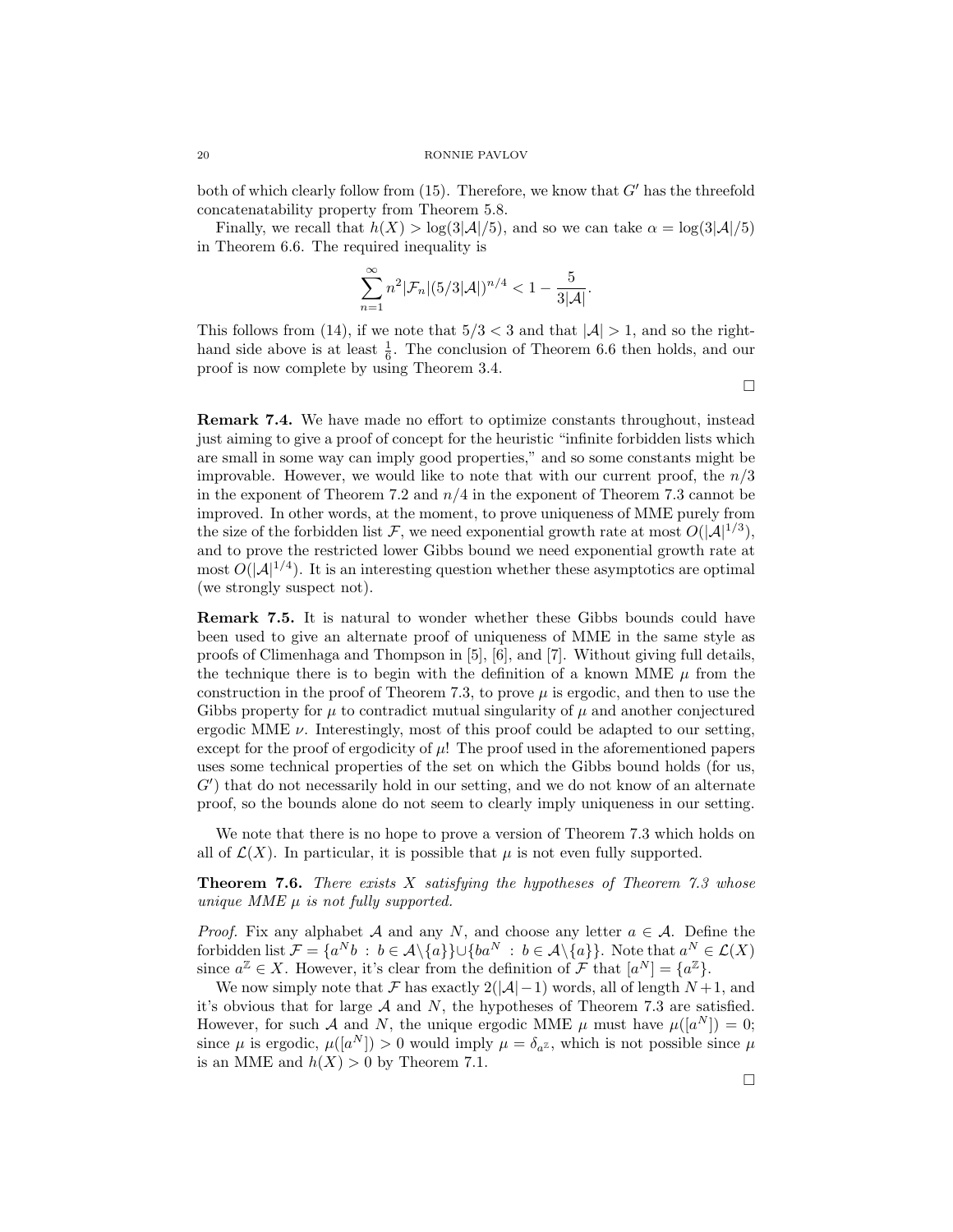**Remark 7.7.** We note that the example X from the previous theorem is not even topologically transitive, and so our hypotheses do not imply any sort of topological mixing property at all.

## 8. Applications

Theorems 7.2 and 7.3 apply whenever  $|\mathcal{F}_n|$  has growth rate much less than  $|\mathcal{A}|^{(n/4)}$ , and is small/empty for small values of n (to make the value of the infinite series in our hypotheses small enough.) The following is just one simple explicit example of such a class.

**Corollary 8.1.** If  $|\mathcal{A}| \ge 768$ ,  $\mathcal{F}_n = \emptyset$  for  $n < 14$ , and  $|\mathcal{F}_n| \le 2^n$  for all  $n \ge 13$ , then X satisfies the conclusions of Theorems 7.2 and 7.3.

Proof. Under the given hypotheses,

$$
\sum_{n=1}^{\infty} n^2 |\mathcal{F}_n|(3/|\mathcal{A}|)^{n/4} \le \sum_{n=14}^{\infty} n^2 256^{-n/4} 2^n = \sum_{n=14}^{\infty} n^2 2^{-n} < 1/36.
$$

We now simply apply Theorems 7.2 and 7.3.

 $\Box$ 

The rest of our applications are based on existing classes of subshifts in the literature, and each involves invoking properties of the subshift/forbidden list to more directly use our intermediate results in Sections 4-6 rather than directly applying Theorems 7.2 and 7.3.

8.1.  $\alpha$ -β shifts. We consider the  $\alpha$ -β shifts (also called intermediate β-shifts) defined in [13] and studied in, among other works, [6] and [19]. For all  $\alpha$ - $\beta$  shifts, the alphabet is  $\mathcal{A} = \{0, \ldots, \ell\}$  for  $\ell := \lceil \alpha + \beta \rceil - 1$ , and we always take  $\ell$  to be defined in this way.

The  $\alpha$ - $\beta$  shift is in fact a symbolic coding of the self-map  $Tx := \alpha + \beta x \pmod{1}$ of the unit interval [0, 1). Namely, define the intervals

$$
J_0 = \left[0, \frac{1-\alpha}{\beta}\right), J_1 = \left[\frac{1-\alpha}{\beta}, \frac{2-\alpha}{\beta}\right), \dots, J_\ell = \left[\frac{\ell-\alpha}{\beta}, 1\right),
$$

and for every  $x \in [0,1)$  define a one-sided sequence  $\Phi(x)$  where  $T^n x \in J_{(\Phi(x))_n}$  for all  $n \geq 0$ . The one-sided  $\alpha$ - $\beta$  shift  $X'_{\alpha,\beta}$  is then just  $\overline{\{\Phi(x) : x \in [0,1)\}}$ , and the two-sided  $\alpha$ - $\beta$  shift  $X_{\alpha,\beta}$  is just the natural extension of  $X'_{\alpha,\beta}$ .

If we define  $\mathbf{a} = \Phi(0)$  and  $\mathbf{b} = \lim_{t \to 1^-} \Phi(t)$  (suppressing dependence on  $\alpha$  and β), then it was shown in [13] that  $X_{\alpha,\beta}$  can alternately be characterized as

(16) 
$$
X_{\alpha,\beta} = \{x \in \mathcal{A}^{\mathbb{Z}} : \forall n, \mathbf{a} \leq x_n x_{n+1} x_{n+2} \dots \leq \mathbf{b}\},\
$$

where  $\prec$  denotes the lexicographic order.

It was recently shown in [4] that when  $\beta > 2$  and there is a prefix of  $\alpha$  which never appears in  $\beta$ , then  $X_{\alpha,\beta}$  has a unique measure of maximal entropy. Their proof technique uses the decomposition results of Climenhaga-Thompson from ([6]). Using our results, we will be able to obtain entire intervals of  $\alpha, \beta$  where  $X_{\alpha,\beta}$ behaves much like a β-shift. The key observation is that by definition, all  $\alpha$ -β shifts have very small forbidden lists.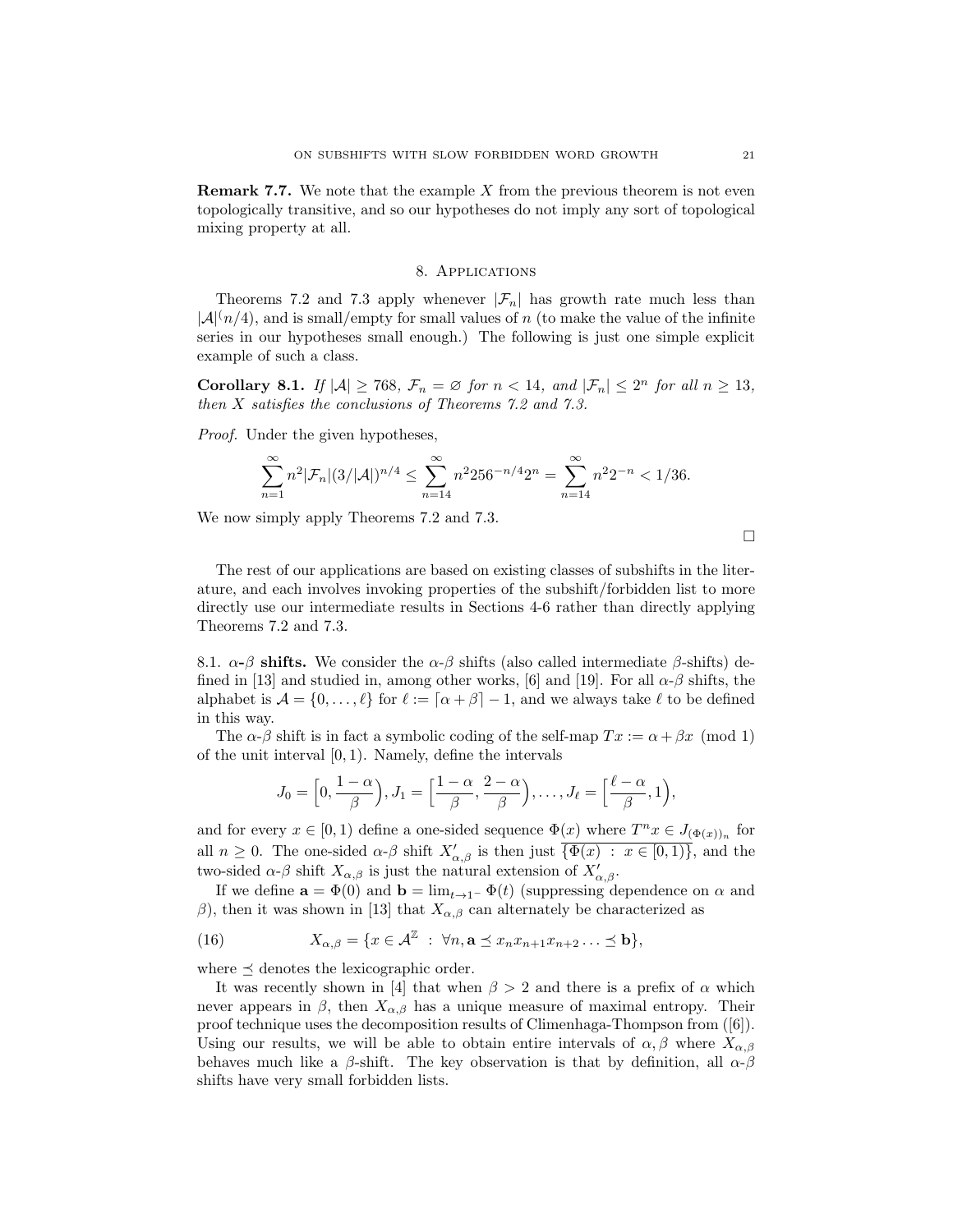**Lemma 8.2.** For every  $\alpha, \beta$ , there exists a forbidden list  $\mathcal{F}_{\alpha,\beta}$  inducing  $X_{\alpha,\beta}$  where  $|(\mathcal{F}_{\alpha,\beta})_n| \leq 2\ell$  for all n, and  $(\mathcal{F}_{\alpha,\beta})_n = \varnothing$  if  $x(\alpha)$  begins with n 0s and  $x(\beta)$  begins with  $n \ell s$ .

*Proof.* Define  $\mathcal{F}_{\alpha} = \{pa : p \text{ is a prefix of } \mathbf{a} \text{ which is immediately followed by } \mathbf{a} \}$ letter less than a,  $\mathcal{F}_{\beta} = \{pb : p \text{ is a prefix of } \mathbf{b} \text{ which is immediately followed by } \mathbf{c}$ a letter greater than b}, and  $\mathcal{F}_{\alpha,\beta} = \mathcal{F}_{\alpha} \cup \mathcal{F}_{\beta}$ . The claimed bounds on  $|(\mathcal{F}_{\alpha,\beta})_n|$ are immediate, and the lexicographic definition (16) of  $X_{\alpha,\beta}$  implies that  $\mathcal{F}_{\alpha,\beta}$  is a forbidden list inducing  $X_{\alpha,\beta}$ .

 $\Box$ 

We now fix the forbidden list from Lemma 8.2 as  $\mathcal{F}_{\alpha,\beta}$  for every  $\alpha,\beta$ . Similarly, we define  $\mathcal{H}_{\alpha,\beta}$  and  $\mathcal{H}'_{\alpha,\beta}$  as the set of heavy/heavy' subwords of  $\mathcal{F}_{\alpha,\beta}$  and  $G_{\alpha,\beta}$  and  $G'_{\alpha,\beta}$  as the set of words which do not begin or end with a heavy/heavy' subword of  $\mathcal{F}_{\alpha,\beta}$ .

We could already apply Theorems 7.2 and 7.3 when  $\alpha + \beta > 3$  (since then  $|\mathcal{A}| = \ell + 1 \ge 4$ . However, with a little more work, we can treat all possible  $\ell$  by instead directly verifying the hypotheses of Theorems 3.2 and 3.4 by using Theorems 4.3, 5.5, 5.8, 6.5, and 6.6. We first need a way to bound  $h(X_{\alpha,\beta})$  from below.

**Lemma 8.3.** If a begins with N 0s and b begins with N  $\ell$ s, then  $h(X_{\alpha,\beta}) \ge$  $\frac{N-2}{N}\log(\ell+1)$ .

*Proof.* Fix N and assume that a begins with N  $\alpha$  is and b begins with N  $\ell$ s. Consider any sequence  $x \in \{0, \ldots, \ell\}^{\mathbb{Z}}$  with the property that  $x(Ni) = 0$  and  $x(Ni + 1) = \ell$ for all  $i \in \mathbb{Z}$ . Then it is clear that every N-letter subword of x contains both a 0 and an  $\ell$ . By the assumed properties of **a** and **b**, for every  $n, x_nx_{n+1}x_{n+2}...$ is lexicographically between **a** and **b**, and so  $x \in X_{\alpha,\beta}$ . Since all such x are in  $X_{\alpha,\beta}, |\mathcal{L}_{Nk}(X_{\alpha,\beta})| \geq (\ell+1)^{(N-2)k}$ . Taking logarithms, dividing by Nk, and letting  $k \to \infty$  yields the desired lower bound on  $h(X_{\alpha,\beta})$ .

**Theorem 8.4.** For every  $\ell$ , there exists N so that if a begins with N 0s and b begins with N  $\ell$ s, then  $X_{\alpha,\beta}$  satisfies the conclusions of Theorems 7.2 and 7.3 (with  $G' = G'_{\alpha,\beta}$ ).

*Proof.* Fix any  $\ell$ . For brevity, we denote  $X = X_{\alpha,\beta}$ ,  $\mathcal{F} = \mathcal{F}_{\alpha,\beta}$ ,  $\mathcal{H} = \mathcal{H}_{\alpha,\beta}$ ,  $G = G_{\alpha,\beta}$ ,  $\mathcal{H}' = \mathcal{H}'_{\alpha,\beta}$ , and  $G' = G'_{\alpha,\beta}$ . By Lemma 8.2, we know that  $|\mathcal{F}_n| \leq 2\ell$  for all *n* and  $\mathcal{F}_n = \emptyset$  for  $n \leq N$ . By Lemma 8.3, we can force  $h(X) \geq \frac{3}{5} \log(\ell+1)$  by taking  $N \ge 5$ . Define  $\beta_0 = \frac{1}{6} \log(\ell + 1) < 2h(X) - \log(\ell + 1)$ , and define  $c = \frac{2}{3}$ . Note that  $\beta_0 < h(X) - (\log(\ell+1) - h(X)) \leq h(X)$  also. Now, note that all of the infinite series

$$
\sum_{n=1}^{\infty} n|\mathcal{F}_n|e^{-n\beta_0}, \sum_{n=1}^{\infty} n|\mathcal{F}_n|c^{n/3}, \sum_{n=1}^{\infty} |\mathcal{F}_n|c^n, \sum_{n=1}^{\infty} n^2|\mathcal{F}_n|e^{-(n/3)\beta_0}
$$

converge, since  $|\mathcal{F}_n|$  is bounded as  $n \to \infty$ . Then, it is clear that by taking N large enough, we can force each of these series to be arbitrarily small (since each will become 0 for  $n \leq N$ ). Therefore, for large enough N, the hypotheses of Theorems 4.3, 5.5, and 6.5 are satisfied (by taking  $\beta = \beta_0$ ,  $c = \frac{2}{3}$ , and  $\alpha = \beta_0$ respectively); note that as N increases, the lower bound on  $h(X)$  in Lemma 8.3 increases, and so the required fact that  $\beta = \beta_0 < 2h(X) - \log |\mathcal{A}|$  (implying that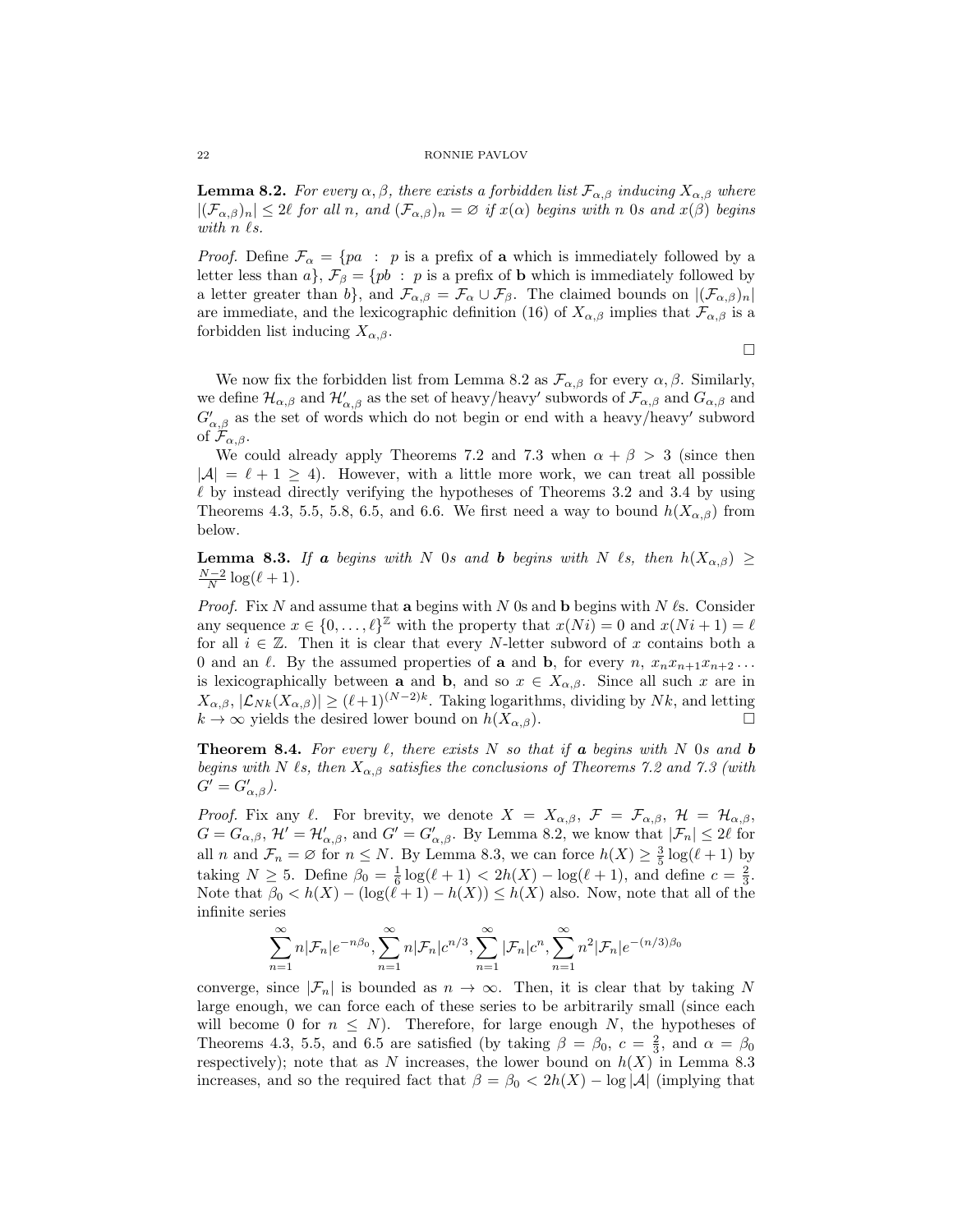$\alpha = \beta_0 < h(X)$  will remain true. Existence of a unique MME  $\mu$  now follows from Theorem 3.2.

The proof that  $X \times X$  has the unique MME  $\mu \times \mu$  is almost the same as in the proof of Theorem 7.2. Again, all hypotheses of Theorem 3.2 carry over immediately for  $X \times X$  except for the fact that  $\nu(G_n^{(2)})$  is bounded away from 0 (for  $G_n^{(2)} = G_n \times G_n$ ) along a syndetic set for every ergodic MME  $\nu$  on  $X \times X$ .

As before,  $h(X \times X) = 2h(X)$ , and if we take  $\alpha_0 = \beta_0 + \log |\mathcal{A}|$ , then  $\alpha_0 <$  $h(X \times X)$ , and

$$
\sum_{i=1}^{\infty} |\mathcal{H}_i^{(2)}| e^{-i\alpha_0} \le \sum_{i=1}^{\infty} 2|\mathcal{H}_i| |\mathcal{A}|^i e^{-i\alpha_0} = \sum_{i=1}^{\infty} 2|\mathcal{H}_i| e^{-i\beta_0}
$$
  

$$
\le 2\sum_{i=1}^{\infty} e^{-i\beta_0} \sum_{n=i}^{3i} (n-i+1)|\mathcal{F}_n| \le 2\sum_{n=1}^{\infty} n^2|\mathcal{F}_n| e^{-(i/3)\beta_0}.
$$

As argued above, if N is sufficiently large, this sum will be as small as desired (in particular less than  $1 - e^{-\alpha_0}$ , allowing for Theorem 6.5 to be applied. Then, the K-property for  $\mu$  via uniqueness of MME on  $X \times X$  follows from Theorem 3.2.

It remains only to prove the Gibbs bounds of Theorem 7.3 for  $\mu$  and  $G'$ . The infinite series

$$
\sum_{n=1}^{\infty} |\mathcal{F}_n| c^n, \sum_{n=1}^{\infty} n |\mathcal{F}_n| c^{n/4}, \sum_{n=1}^{\infty} n^2 |\mathcal{F}_n| e^{-(n/4)\beta_0}
$$

again clearly converge (because  $|\mathcal{F}_n| \leq 2\ell$ ), and so again we can make them arbitrarily small by taking N large enough. This allows the use of Theorems 5.8 and 6.6, which implies the desired result by Theorems 3.4 and 3.5.

 $\Box$ 

The following corollary is almost immediate.

**Theorem 8.5.** For every  $\ell$ , there exists  $\epsilon > 0$  so that if  $\alpha < \epsilon$ ,  $\beta > \ell - \epsilon$ , and  $\alpha + \beta < \ell$ , then  $X_{\alpha,\beta}$  satisfies the conclusions of Theorems 7.2 and 7.3 (with  $G' = G'_{\alpha,\beta}$ ).

Proof. This is an immediate consequence of Theorem 8.4, given the observation that by definition of **a** and **b**, taking  $\epsilon$  very small will force **a** and **b** to begin with arbitrarily many 0s and  $\ell$ s respectively.

Remark 8.6. We note that Hofbauer proved in [12] that any piecewise increasing map on the interval (including  $T : x \mapsto \alpha + \beta x \pmod{1}$ ) which is topologically transitive is also intrinsically ergodic. It is also known (see [10]) that binary  $\alpha$ - $\beta$ shifts of entropy at least  $\sqrt{2}$  are always topologically transitive, which means that the intrinsic ergodicity portion of Theorem 8.4 is not new for  $\ell = 1$  (and likely for larger  $\ell$  as well, though we do not have a reference).

However, we note that one can consider the more general class of  $a-b$  shifts (see [8]) defined via lexicographic lower/upper bounds  $a/b$  in the sense of (16). Theorem 8.4 holds with no changes for this class, and it is not hard to check that there exist a-b shifts satisfying the hypotheses of Theorems 8.4 and 8.5 which are not transitive. For instance, for any  $\ell$  and n, one can define

$$
a = .0^n \ell^n 0^n \ell^n \dots, b = .\ell^n 0^n \ell^n 0^n \dots,
$$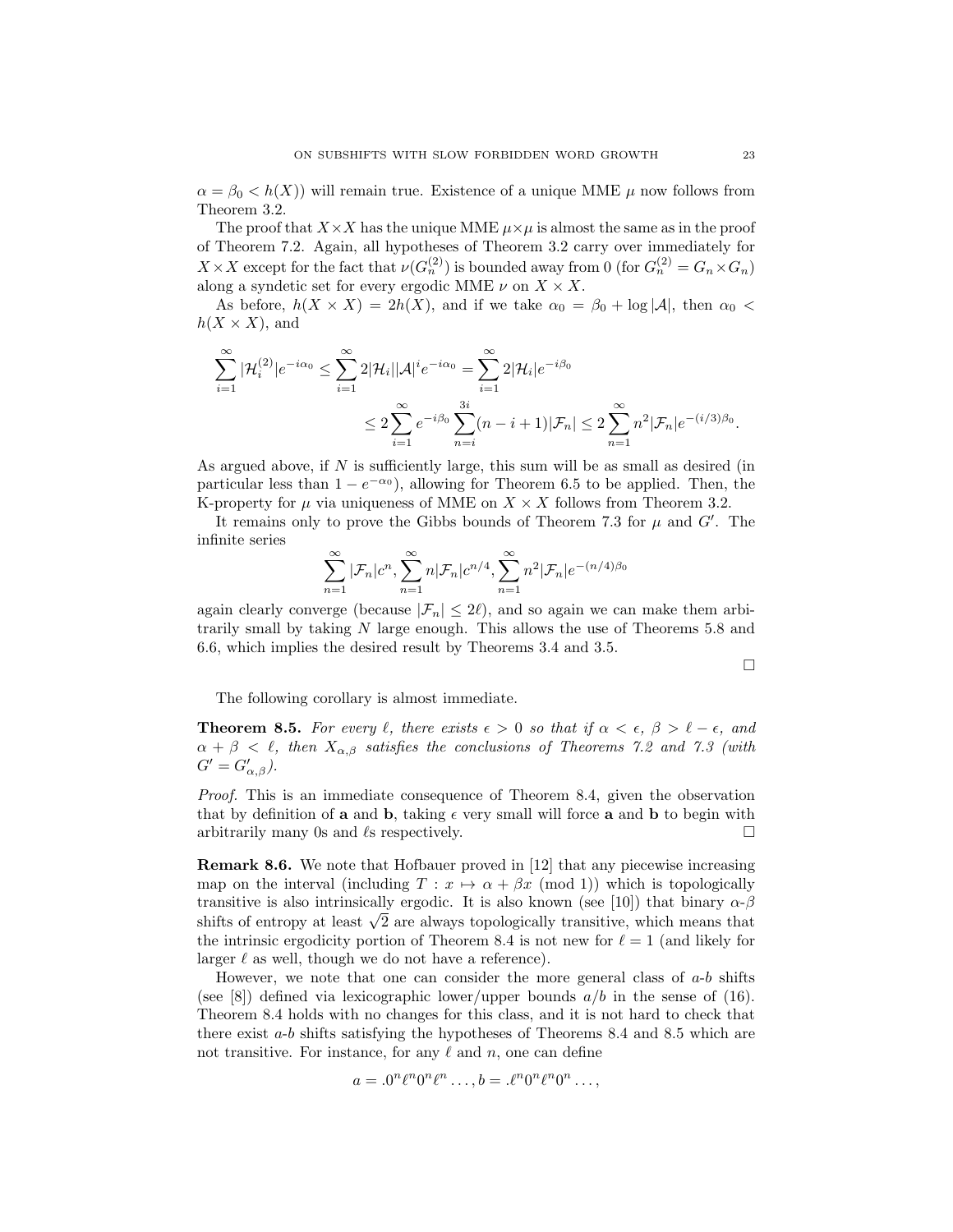and in this  $a-b$  shift, the only sequence with  $0<sup>n</sup>$  after the decimal point is a itself, which clearly precludes topological transitivity. Therefore, for  $a-b$  shifts, our results can yield intrinsic ergodicity for a different reason than the results of [12].

8.2. Bounded density shifts. We first recall the definition of the bounded density subshifts of [25].

**Definition 8.7.** For any  $A_k = \{0, 1, ..., k\}$  and increasing subadditive  $h : \mathbb{N} \to \mathbb{N}$ , the **bounded density shift** associated to k and h, denoted  $X_{k,h}$ , is the subshift defined by  $\mathcal{F}_{k,h} = \bigcup_{n=1}^{\infty} \{w \in \mathcal{A}^n : w_1 + \ldots + w_n > h(n)\}.$ 

We also define a slightly more general version of bounded density shifts where the sum of the letters in a word is bounded from above and below.

**Definition 8.8.** For any  $A_k^{\pm} = \{-k, \ldots, -1, 0, 1, \ldots, k\}$  and increasing subadditive  $h : \mathbb{N} \to \mathbb{N}$ , the **signed bounded density shift** associated to k and h, denoted  $X_{k,h}^{\pm}$ , is the subshift defined by  $\mathcal{F}_{k,h}^{\pm} = \bigcup_{n=1}^{\infty} \{w \in \mathcal{A}^n : w_1 + \ldots + w_n > h(n)\}$  $\bigcup_{n=1}^{\infty} \{w \in \mathcal{A}^n : w_1 + \ldots + w_n < -h(n)\}.$ 

When h is a constant function,  $A_k^{\pm}$  is quite similar to the so-called chargeconstrained shift (see Example 1.2.7 in [20] for more details). By subadditivity, for any (signed) bounded density shift,  $h(n)/n$  approaches some constant  $\alpha$  (called the gradient), and  $h(n) \geq n\alpha$  for all n.

A useful property of bounded density shifts is that they are hereditary (defined in [14]), meaning that whenever a letter in a point in the shift is replaced by a smaller letter, the resulting point is still in the shift. Hereditary shifts are known to have many useful properties (see [9], [15], [16], and [17]), and so it's not surprising that they often have unique MME. However, signed bounded density shifts have no obvious hereditary properties. Nevertheless, we will be able to apply our results to them as well. We will need the following simple lemma.

**Lemma 8.9.** Any w on  $A_k$  (or  $A_k^{\pm}$ ) which does not contain a word from the forbidden list  $\mathcal{F}_{k,h}$  (or  $\mathcal{F}_{k,h}^{\pm}$ ) is in the language of  $X_{k,h}$  (or  $X_{k,h}^{\pm}$ ).

*Proof.* We will show for any such w, the sequence  $0^{\infty}w0^{\infty}$  is in the relevant subshift. To see this, note that every subword of  $0^{\infty}w0^{\infty}$  of length n consists of a subword of w of some length m (which has sum with absolute value less than or equal to  $h(m)$ ) by assumption) and some 0s, and so its sum has absolute value less than or equal to  $h(m)$  as well, which must be less than or equal to  $h(n)$  since h is increasing. No subword of  $0^{\infty}w0^{\infty}$  is in the relevant forbidden list, and so  $0^{\infty}w0^{\infty}$  is in the relevant subshift, implying that w is in the language and completing the proof.  $\Box$ 

To our knowledge, nothing regarding uniqueness of MME or properties of a unique MME has been proved for any bounded density shifts except when  $X_{k,h}$  satisfies some specification (or weakened specification) property, which implies uniqueness by the main results of [2] or [23]. This requires  $h(n)-n\alpha$  to have sublogarithmic growth, and so treats a very narrow class of possible  $k$  and  $h$ .

In contrast, we will be able to prove these properties whenever  $h(n)$  is above a certain constant times kn. When  $h(n)$  is close to kn, the forbidden list is fairly 'small' (since very few words of length  $n$  have sum with absolute value near  $kn$ ),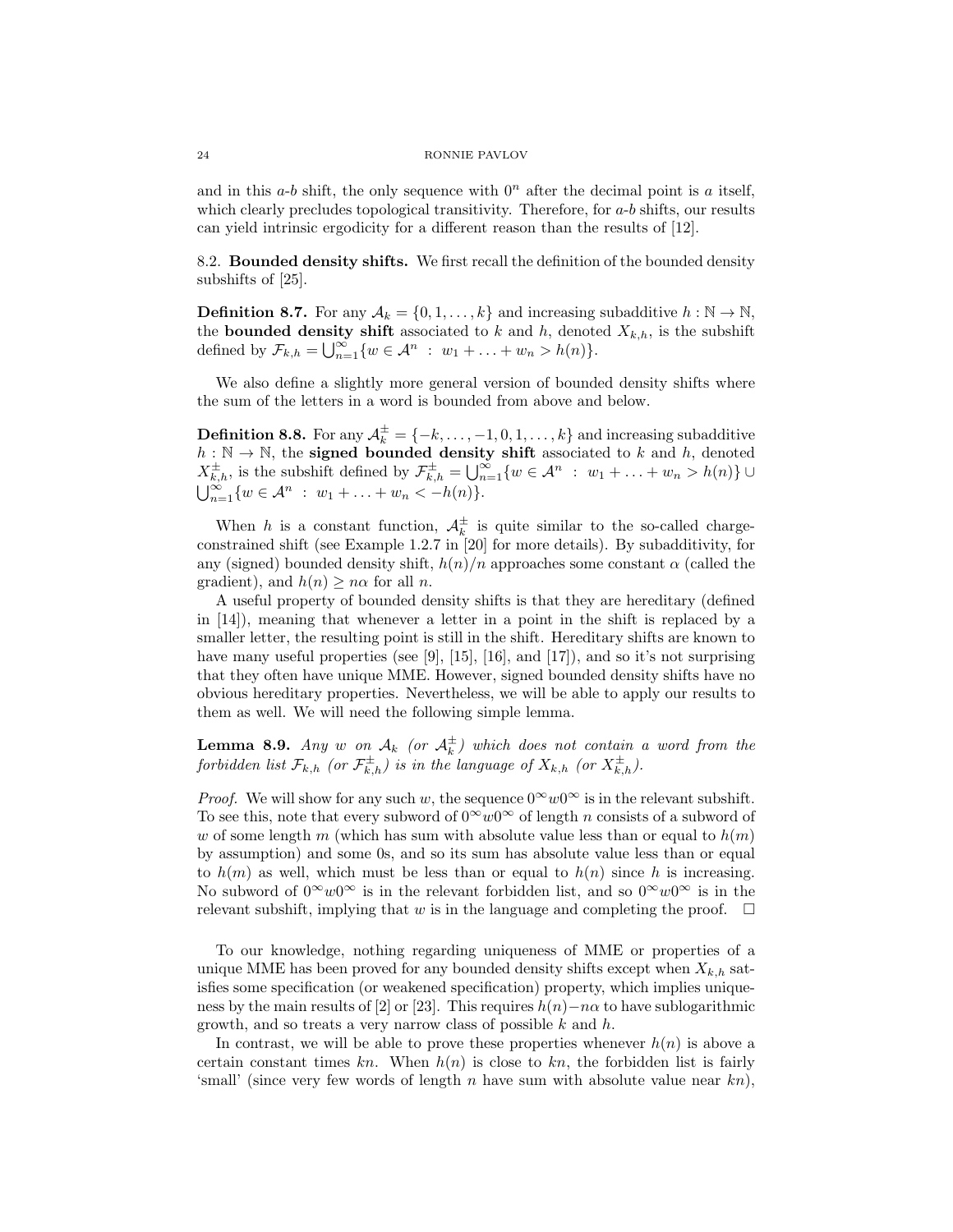and so we could apply Theorems 7.2 and 7.3 immediately to derive uniqueness/Kproperty/Gibbs bounds. However, it turns out we can directly prove relevant properties about  $G_{k,h}$  (or  $G_{k,h}^{\pm}$ ) in this setting, and so using Theorems 3.2, 3.4, and 3.5 will be significantly more efficient.

We define the sets  $\mathcal{H}_{k,h}$  (and  $\mathcal{H}_{k,h}^{\pm}$ ) of heavy subwords of  $\mathcal{F}_{k,h}$  (and  $\mathcal{F}_{k,h}^{\pm}$ ) as in Section 5, i.e. subwords of words in  $\mathcal{F}_{k,h}$  of length at least one-third that of the forbidden word. Define  $G_{k,h}$  (and  $G_{k,h}^{\pm}$ ) as in Section 5, i.e. words which do not begin or end with a heavy subword. We will not need a separate definition for  $G'$ here using one-fourth of forbidden words, because we will be able to use Lemma 8.9 to show that these sets already have the stronger threefold concatenation property usable for Theorem 3.4.

**Theorem 8.10.** If  $k > 9e$ ,  $h(n) = nk$  for  $n < 11$  and  $h(n) > nk(1 - \frac{1}{9e})$  for all n, then  $X_{k,h}$  satisfies the conclusions of Theorems 7.2 and 7.3 (with  $G' = G_{k,h}$ ).

*Proof.* Define  $B = \frac{1}{9e}$ . The reader may check that this implies that, for  $k > 9e$ ,

(17) 
$$
\frac{e(1+3kB)(k+1)}{k^2(1-B)^2} < \frac{1}{2}.
$$

For convenience, we will abbreviate  $\mathcal{A} = \mathcal{A}_k$ ,  $X = X_{k,h}$ ,  $\mathcal{F} = \mathcal{F}_{k,h}$ ,  $\mathcal{H} = \mathcal{H}_{k,h}$ , and  $G = G_{k,h}$ . We must verify the hypotheses of Theorems 3.2, 3.4, and 3.5. First, we note for future reference that by definition, the full shift on  $\{0, \ldots, 1, |k(1-B)|\}$ is contained in  $X$  by definition, and therefore

(18) 
$$
h(X) \ge \log(1 + \lfloor k(1-B) \rfloor) > \log(k(1-B)).
$$

Next, note that for  $n < 11$ ,  $\mathcal{F}_n = \emptyset$  by definition. For  $n \geq 11$ , by definition, (recall that  $h(n) > nk(1 - B)$ ),

$$
\mathcal{F}_n = \{ w \in \mathcal{A}^n : w_1 + \ldots + w_n > h(n) \} \subset \{ w \in \mathcal{A}^n : w_1 + \ldots + w_n > nk(1 - B) \}.
$$
  
Therefore,

(19) 
$$
|\mathcal{F}_n| \le |\{w \in \mathcal{A}^n : w_1 + \dots + w_n > nk(1 - B)\}|
$$
  
=  $|\{w \in \mathcal{A}^n : w_1 + \dots + w_n < nkB\}| \le {n(1 + kB) \choose n} \le (e(1 + kB))^n$ .

(Here, the equality is due to the obvious permutation on  $\mathcal{A}^n$  given by subtracting letters from  $k$  coordinatewise, the first inequality is due to the fact that nonnegative integer partitions of positive integers less than or equal to  $nkB$  are in bijective correspondence with ways of placing n "dividing lines" in a row of  $nkB$  objects, and the second inequality is a well-known upper bound on binomial coefficients.)

By (18),  $2h(X) - \log |A| > 2\log(k(1-B)) - \log(k+1) = \log\left(\frac{k^2(1-B)^2}{k+1}\right)$ , and we can take  $\beta = \log \left( \frac{k^2(1-B)^2}{k+1} \right)$  for Theorem 4.3. The relevant infinite series is then

$$
\begin{split} \sum_{n=1}^{\infty} n|\mathcal{F}_n|e^{-\beta n} &\leq \sum_{n=11}^{\infty} n\left(\frac{(e(1+kB)(k+1)}{k^2(1-B)^2}\right)^n\\&< \sum_{n=11}^{\infty} n\left(\frac{(e(1+3kB)(k+1)}{k^2(1-B)^2}\right)^n < \sum_{n=11}^{\infty} n2^{-n} < 1/36. \end{split}
$$

(Here, the first inequality uses (19) and the final inequality uses (17).) Therefore, X satisfies the conclusion of Theorem 4.3.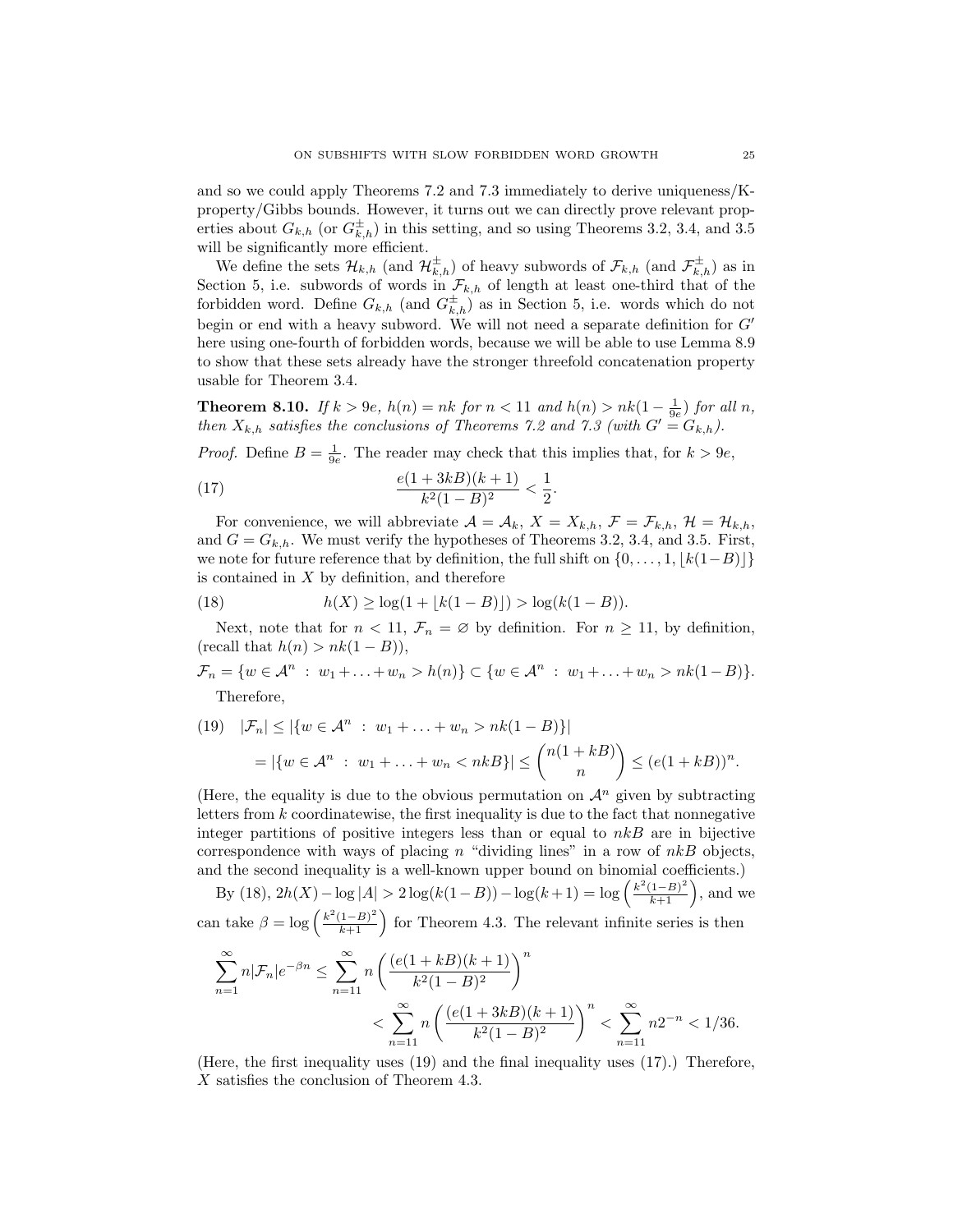By definition, any concatenation uvw of  $u, v, w \in G$  cannot contain any word from  $\mathcal{F}$ , and so by Lemma 8.9, all such words are in  $\mathcal{L}(X)$ , verifying both specification properties for G required in Theorems 3.2 and 3.4 (for  $R = 0$ ).

We now estimate the sizes of  $\mathcal{H}_n$  in order to apply Theorem 6.3. Since every forbidden word w of length n satisfies  $w_1 + \ldots w_n > h(n) \implies w_1 + \ldots + w_n >$  $n\alpha > nk(1 - B)$ , it is easily checked that every heavy subword u of w with length  $k \geq n/3$  satisfies  $u_1 \dots + u_k > nk(1 - 3B)$ . Since  $\mathcal{F}_n = \emptyset$  for  $n < 11$ , by definition  $\mathcal{H}_n = \emptyset$  for  $n < 4$ . For  $n \geq 4$ , an estimate virtually identical to that of (19) shows that

$$
|\mathcal{H}_n| \le (e(1+3kB))^n.
$$

Now, by (18), we may take  $\alpha = \log(k(1 - B))$  in Theorem 6.3; the relevant infinite series is

$$
\sum_{n=1}^{\infty} |\mathcal{H}_n| e^{-\alpha n} \le \sum_{n=4}^{\infty} \left( \frac{e(1+3kB)}{k(1-B)} \right)^n \n< \sum_{n=4}^{\infty} \left( \frac{e(1+3kB)(k+1)}{k^2(1-B)^2} \right)^n < \sum_{n=4}^{\infty} (1/2)^n = \frac{1}{8}.
$$

(Again, the final inequality comes from (17).) Since  $1 - e^{-\alpha} = 1 - \frac{1}{k(1-B)} > 1/8$ , G satisfies the conclusion of Theorem 6.3. Now, uniqueness of the MME  $\mu$  and upper and lower Gibbs bounds on G follow from Theorems 3.2, 3.4, and 3.5.

It remains only to show that  $\mu$  has the K-property, which we do via the same proof technique as Theorem 7.2, i.e. showing that  $\mu \times \mu$  is the unique MME on  $X \times X$  by Theorem 3.2 and applying Proposition 1.4 from [18].

As in that proof, we define  $G_n^{(2)} = G_n \times G_n$ ,  $\mathcal{F}^{(2)} = \{(v, w) : v \in \mathcal{F}, |w| =$  $|v|\}\cup\{(v,w) : w \in \mathcal{F}, |v| = |w|\}$ , and  $\mathcal{H}^{(2)}$  to be the set of heavy subwords of words in  $\mathcal{F}^{(2)}$ . Also as in that proof, all required hypotheses for Theorem 3.2 follow immediately except for the fact that  $\nu(G_n^{(2)})$  is bounded away from 0 along a syndetic set for every MME  $\nu$  on  $X \times X$ . Since  $h(X \times X) = 2h(X) > 2\log(k(1-B))$ by (18), we can take  $\alpha' = 2 \log(k(1-B))$  in Theorem 6.3; the relevant infinite series is

$$
\begin{split} \sum_{n=1}^{\infty}|\mathcal{H}^{(2)}_n|e^{-\alpha'n}&\leq \sum_{n=4}^{\infty}2|\mathcal{H}_n||\mathcal{A}|^n\left(\frac{1}{k^2(1-B)^2}\right)^n\\ &\leq \sum_{n=4}^{\infty}2\left(\frac{e(1+3kB)(k+1)}{k^2(1-B)^2}\right)^n<2\sum_{n=4}^{\infty}(1/2)^n=\frac{1}{4}. \end{split}
$$

(The final inequality here uses (17).) Since  $1 - e^{-\alpha'} = 1 - \frac{1}{k^2(1-B)^2} > 1/4$ ,  $G^{(2)}$ satisfies the conclusion of Theorem 6.3. Now, Theorem 3.2 shows that  $\mu \times \mu$  is the unique MME on  $X \times X$ , and so that  $\mu$  has the K-property, completing the proof. П

The same result extends to  $X_{k,h}^{\pm}$  with few changes.

**Theorem 8.11.** If  $k > 9e$ ,  $h(n) = nk$  for  $n < 11$  and  $h(n) > nk(1 - \frac{1}{9e})$  for all n, then  $X_{k,h}^{\pm}$  satisfies the conclusions of Theorems 7.2 and 7.3 (with  $G' = G_{k,h}^{\pm}$ ).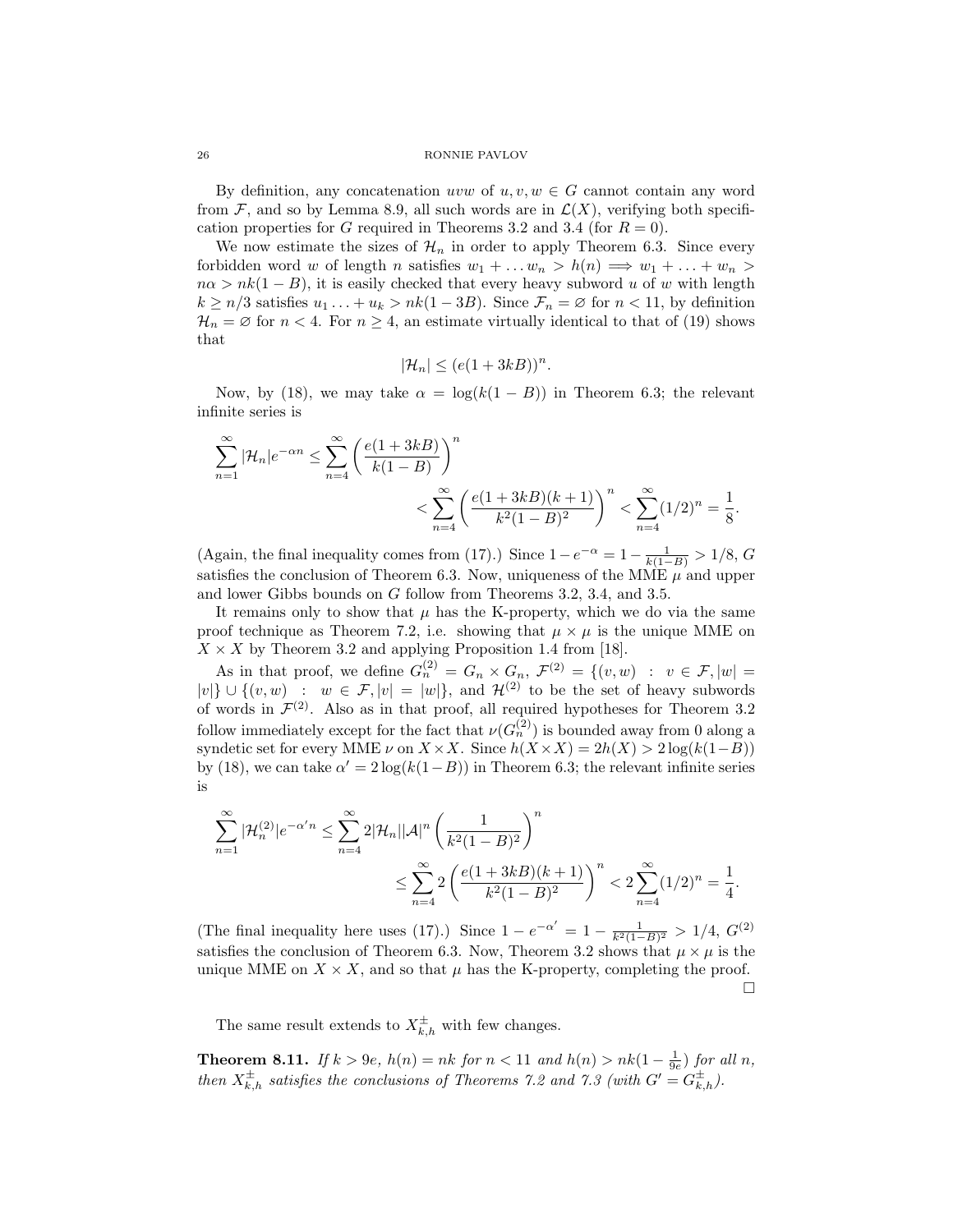*Proof.* Define  $B = \frac{1}{9e}$ . The reader may check that this implies that, for  $k > 9e$ ,

(20) 
$$
\frac{e(1+3kB)(2k+1)}{(2k-2)^2(1-B)^2} < \frac{1}{2}.
$$

The rest of the proof is very similar to that of Theorem 8.10, and we will just summarize the changes. Firstly, by Lemma 8.9,  $G'$  has the specification properties in the hypotheses of Theorems 3.2 and 3.4 (for  $R = 0$ ) exactly as before. Secondly, the full shift on  $\{-\lfloor k(1-B)\rfloor, \ldots, 0, \ldots, \lfloor k(1-B)\rfloor\}$  is contained in  $X = X_{k,h}^{\pm}$  by definition, and therefore

$$
(21) \quad h(X) \ge \log(1 + 2\lfloor k(1 - B) \rfloor) > \log(2k(1 - B) - 1) \ge \log((2k - 2)(1 - B))
$$

(since  $B < 1/2$ ). Our alphabet  $\mathcal{A} = \mathcal{A}_{k,h}^{\pm}$  has size  $2k + 1$ , and our bounds for  $\mathcal{F} = \mathcal{F}^{\pm}_{k,h}$  are correspondingly slightly larger. Specifically,

$$
(22) \quad |\mathcal{F}_n| \leq |\{w \in \mathcal{A}^n : |w_1 + \dots + w_n| > nk(1 - B)\}|
$$
\n
$$
= 2|\{w \in \mathcal{A}^n : w_1 + \dots + w_n > nk(1 - B)\}| = 2|\{w \in [0, 2k]^n : w_1 + \dots + w_n < nkB\}|
$$
\n
$$
\leq 2\binom{n(1 + kB)}{n} \leq 2(e(1 + kB))^n.
$$

(Here, the first equality is due to the obvious permutation on  $\mathcal{A}^n$  given by flipping signs coordinatewise and the second equality is due to the bijection from  $\mathcal{A}^n$  to  $[0, 2k]^n$  given by subtracting each letter from k.)

A nearly identical argument along the same lines from that of Theorem 8.10 shows that for  $\mathcal{H} = \mathcal{H}_{k,h}^{\pm}$ ,

$$
|\mathcal{H}_n| \le 2(e(1+3kB))^n.
$$

So, all  $|\mathcal{F}_n|$  and  $|\mathcal{H}_n|$  have upper bounds on cardinality twice what was used in the proof of Theorem 8.10. The reader may check that if we use  $\beta = \log \left( \frac{(2k-2)^2(1-B)^2}{2k+1} \right)$ for Theorem 4.3,  $\alpha = \log((2k-2)(1-B))$  for the use of Theorem 6.3 for  $G =$  $G_{k,h}^{\pm}$ , and  $\alpha' = \log((2k-2)^2(1-B)^2)$  for the use of Theorem 6.3 for  $G^{(2)} =$  $G \times G$ , then all relevant infinite series end up with exponential term less than  $\frac{e(1+3kB)(2k+1)}{(2k-2)^2(1-B)^2}$ . Therefore, by (20), they satisfy nearly the same final upper bounds, but are all doubled due to the doubled upper bounds on cardinality for  $|\mathcal{F}_n|$  and  $|\mathcal{H}_n|$ . However, all of the relevant inequalities in Theorem 8.10 still hold when the infinite series are doubled, and so the argument used there will go through to prove the desired properties for  $X_{k,h}^{\pm}$  as well.

$$
\Box
$$

Remark 8.12. We presented Theorems 8.10 and 8.11 both to give an example of a class of subshifts with exponentially growing  $|\mathcal{F}_n|$  which can be treated with our results, and also to demonstrate that if the forbidden list  $\mathcal F$  is homogeneous in some sense (so that  $\mathcal{H}_n$  is not too much larger than  $\mathcal{F}_n$ ), then it can be possible to prove uniqueness of MME/Kolmogorov/Gibbs even when  $\mathcal{F}_n$  is only bounded from above by  $(|A|/E)^n$  for some constant E (as in (19) and (22)), rather than the  $(|A|/E)^{n/3}$ required for Theorem 7.2 or the  $(|A|/E)^{n/4}$  required for Theorem 7.3.

Again, we have not attempted here to optimize relevant constants, and imagine that they could be improved at the expense of some more careful estimates.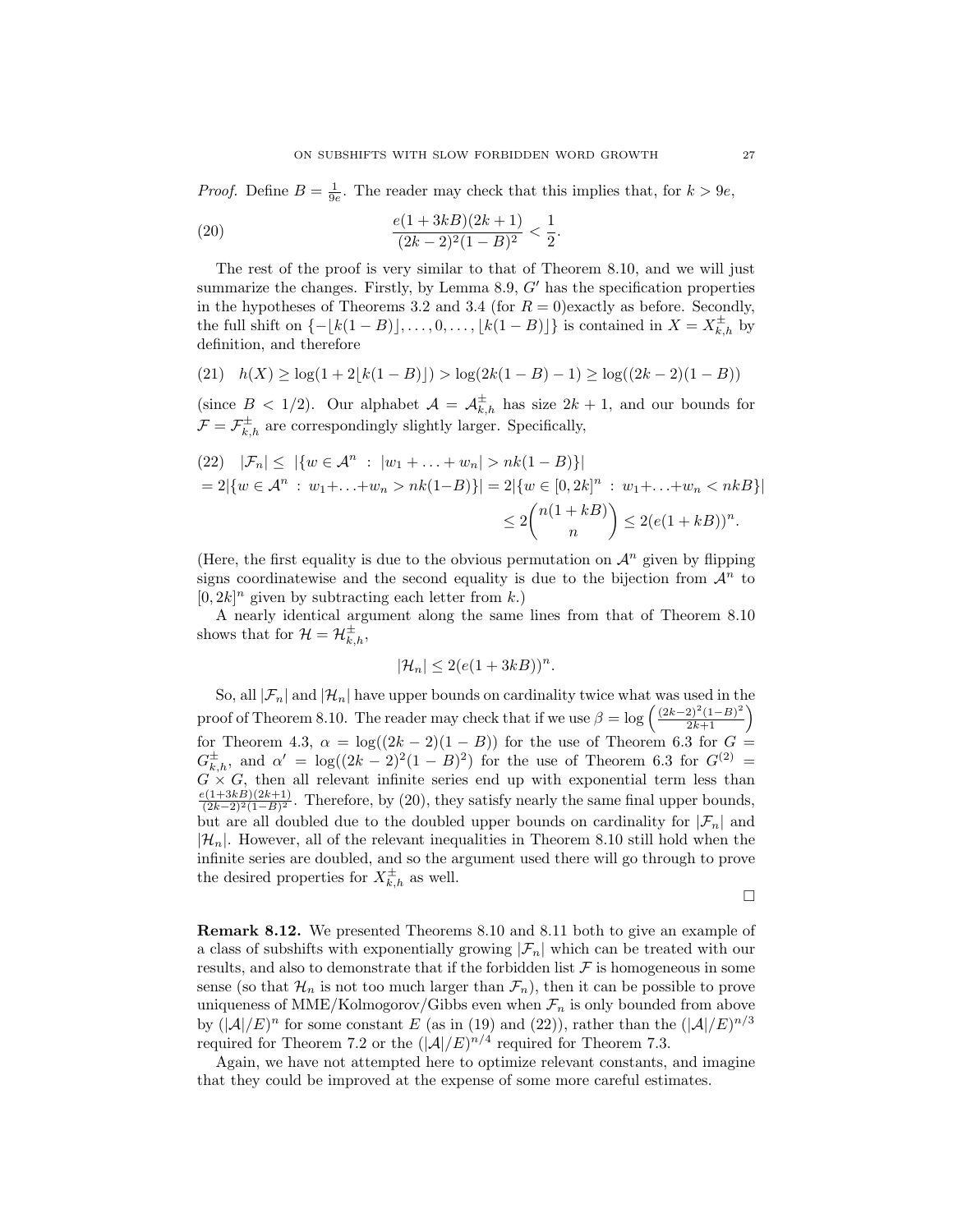## **REFERENCES**

- [1] Simon Baker and Andrei E. Ghenciu. Dynamical properties of S-gap shifts and other shift spaces. J. Math. Anal. Appl., 430(2):633–647, 2015.
- [2] Rufus Bowen. Some systems with unique equilibrium states. Math. Systems Theory, 8(3):193– 202, 1974/75.
- Jérôme Buzzi. Subshifts of quasi-finite type. Invent. Math., 159(2):369–406, 2005.
- [4] Leonard Carapezza, Marco López, and Donald Robertson. Unique equilibrium states for some intermediate beta transformations, submitted.
- [5] Vaughn Climenhaga and Daniel J. Thompson. Intrinsic ergodicity beyond specification: βshifts, S-gap shifts, and their factors. Israel J. Math., 192(2):785–817, 2012.
- [6] Vaughn Climenhaga and Daniel J. Thompson. Equilibrium states beyond specification and the Bowen property. J. Lond. Math. Soc. (2), 87(2):401–427, 2013.
- [7] Vaughn Climenhaga and Daniel J. Thompson. Intrinsic ergodicity via obstruction entropies. Ergodic Theory Dynam. Systems, 34(6):1816–1831, 2014.
- Shaobo Gan. Sturmian sequences and the lexicographic world. Proc. Amer. Math. Soc., 129(5):1445–1451, 2001.
- [9] Felipe García-Ramos and Ronnie Pavlov. Extender sets and measures of maximal entropy for subshifts. J. London Math. Soc., to appear.
- [10] Paul Glendinning. Topological conjugation of Lorenz maps by  $\beta$ -transformations. Math. Proc. Cambridge Philos. Soc., 107(2):401–413, 1990.
- [11] B. M. Gurevich. Stationary random sequences of maximal entropy. In Multicomponent random systems, volume 6 of Adv. Probab. Related Topics, pages 327-380. Dekker, New York, 1980.
- [12] Franz Hofbauer. On intrinsic ergodicity of piecewise monotonic transformations with positive entropy. Israel J. Math., 34(3):213–237 (1980), 1979.
- [13] Franz Hofbauer. Maximal measures for simple piecewise monotonic transformations. Z. Wahrsch. Verw. Gebiete, 52(3):289–300, 1980.
- [14] David Kerr and Hanfeng Li. Independence in topological and C∗-dynamics. Math. Ann., 338(4):869–926, 2007.
- [15] Jakub Konieczny, Michal Kupsa, and Dominik Kwietniak. Arcwise connectedness of the set of ergodic measures of hereditary shifts. Proc. Amer. Math. Soc., 146(8):3425–3438, 2018.
- [16] Joanna Kułaga-Przymus, Mariusz Lemańczyk, and Benjamin Weiss. Hereditary subshifts whose simplex of invariant measures is Poulsen. In Ergodic theory, dynamical systems, and the continuing influence of John C. Oxtoby, volume 678 of Contemp. Math., pages 245–253. Amer. Math. Soc., Providence, RI, 2016.
- [17] Dominik Kwietniak. Topological entropy and distributional chaos in hereditary shifts with applications to spacing shifts and beta shifts. Discrete Contin. Dyn. Syst., 33(6):2451–2467, 2013.
- [18] François Ledrappier. Mesures d'équilibre d'entropie complètement positive. Asterisque, 50:251–272, 1977.
- [19] Bing Li, Tuomas Sahlsten, and Tony Samuel. Intermediate β-shifts of finite type. Discrete Contin. Dyn. Syst., 36(1):323–344, 2016.
- [20] Douglas Lind and Brian Marcus. An introduction to symbolic dynamics and coding. Cambridge University Press, Cambridge, 1995.
- [21] Joseph S. Miller. Two notes on subshifts. Proc. Amer. Math. Soc., 140(5):1617–1622, 2012.
- [22] Ronnie Pavlov. On entropy and intrinsic ergodicity of coded subshifts, submitted.
- [23] Ronnie Pavlov. On controlled specification and uniqueness of the equilibrium state in expansive systems. Nonlinearity, 32(7):2441–2466, 2019.
- [24] V. A. Pliss. On a conjecture of Smale. Differencial'nye Uravnenija, 8:268–282, 1972.
- [25] Brett Stanley. Bounded density shifts. Ergodic Theory Dynam. Systems, 33(6):1891–1928, 2013.
- [26] Peter Walters. An Introduction to Ergodic Theory. Number 79 in Graduate Texts in Mathematics. Springer-Verlag, 1982.